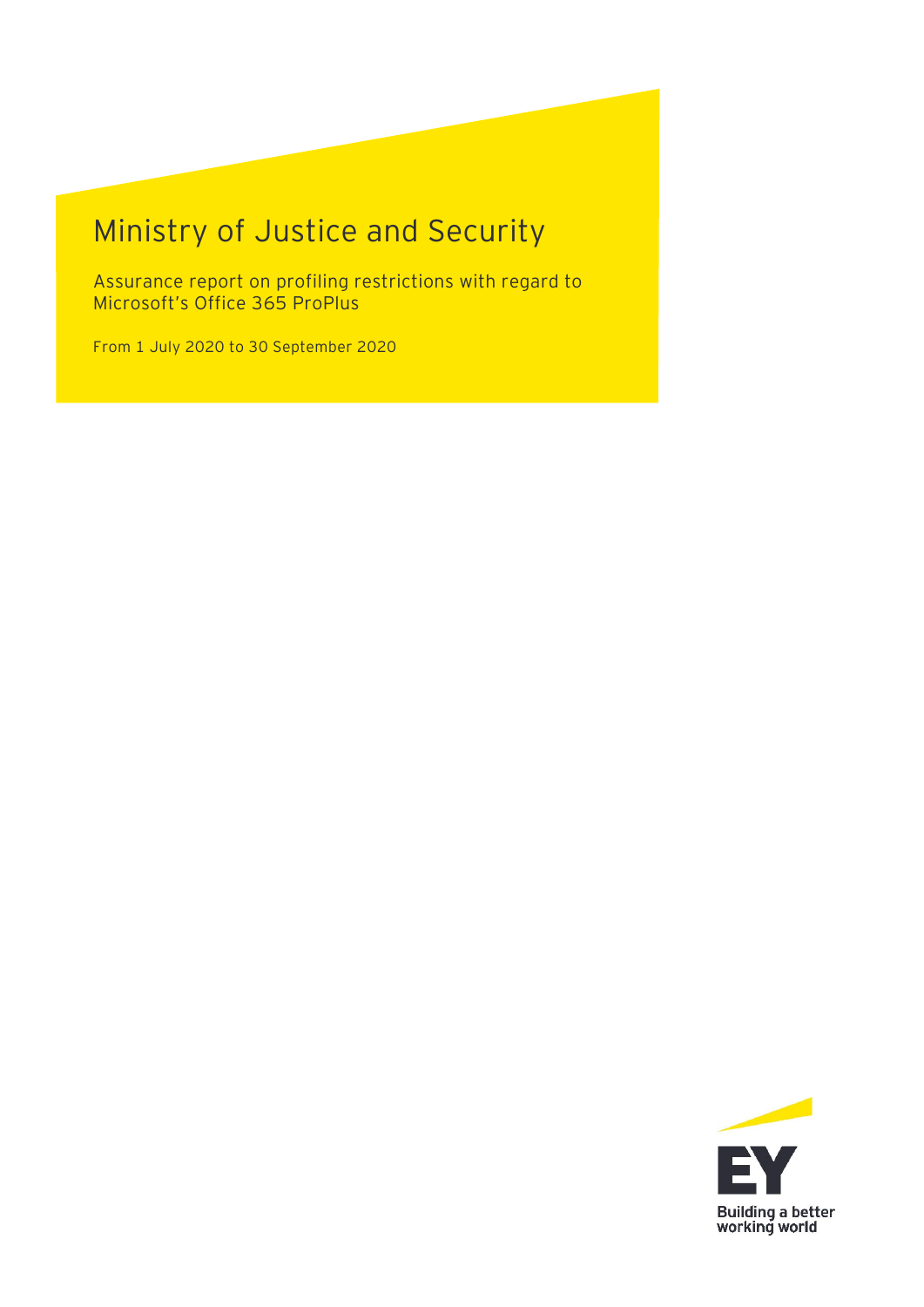

 Ernst & Young Accountants LLP Wassenaarseweg 80 2596 CZ Den Haag, Netherlands Postbus 90636 2509 LP Den Haag, Netherlands

 Tel: +31 88 407 10 00 Fax: +31 88 407 41 87 ey.com

**VERTROUWELIJK**  Ministerie van Justitie en Veiligheid T.a.v. de heer P.J.G. van den Berg Postbus 20301 2500 EH DEN HAAG

Den Haag, 17 maart 2021 REQ5267448-A/DW/ib

# **Assurance-rapportage dataprotectie Microsoft MBSA-amendement Rijksoverheid**

Geachte heer Van den Berg,

U heeft ons gevraagd om een audit uit te voeren naar de mate van dataprotectie van persoonsgegevens bij Microsoft en in het bijzonder hoe Microsoft zorgt dat profilering van persoonsgegevens wordt voorkomen. Conform ons voorstel van 4 december 2019 met het kenmerk 1010034055 hebben wij de audit uitgevoerd.

In de bij deze brief bijgesloten assurance-rapportage, die conform uw verzoek Engelstalig is opgesteld, geven wij onze conclusies en belangrijkste constatering van de door ons uitgevoerde auditwerkzaamheden. De audit is conform het met u afgestemde controleraamwerk uitgevoerd zoals in de bijlage van de assurance-rapportage is opgenomen.

Onze constateringen in bijgaande assurance-rapportage zijn in het kader van hoor en wederhoor op 18 februari 2021 met Microsoft afgestemd.

Indien u dat wenst, zijn wij graag bereid tot het geven van een nadere (mondelinge) toelichting.

Met vriendelijke groet, Ernst & Young Accountants LLP

w.g. drs. M.M.J.M. (Marc) Welters RE RA Partner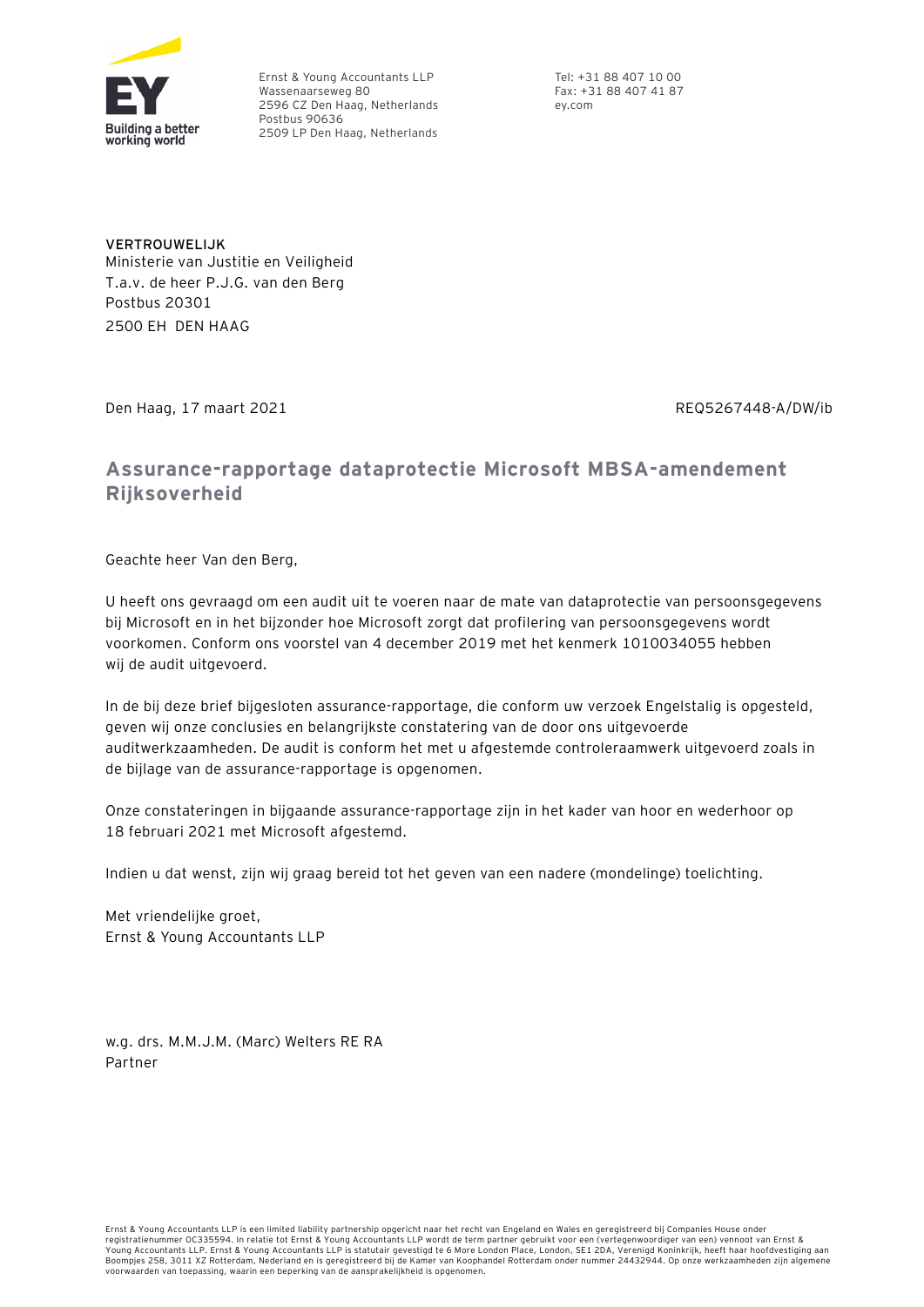

# **Assurance report of the independent IT Auditor**

To: Ministry of Justice and Security – Strategic Vendor Management Microsoft

#### **Our opinion**

We have examined Microsoft's description of controls as included in appendix 1 to the assurance report relating to the personal data protection in Office 365 ProPlus with regard to profiling restrictions as agreed in the agreement (MBSA) and amendments between the Ministry of Justice and Security and Microsoft Corporation (hereafter Microsoft), throughout the period from 1 July 2020 to 30 September 2020. We also examined the design and operating effectiveness of controls related to the control objectives stated in the description of controls in appendix 1 (control objectives).

In our opinion in all material respects:

- the description of controls in appendix 1 fairly presents the controls that were designed and implemented throughout the period from 1 July to 30 September 2020;
- **•** the controls related to the control objectives were suitably designed to achieve the control objectives if the controls operated effectively throughout the period from 1 July to 30 September 2020;
- the controls tested operated effectively to achieve the control objectives throughout the period from 1 July to 30 September 2020.

The criteria applied in forming our opinion are the criteria described in the 'Applicable criteria' section.

Our opinion has been formed on the basis of the matters outlined in this assurance report. The specific controls tested and the nature, timing, and results of those tests are listed in the accompanying appendix 1 (our description of tests and results).

#### **Basis for our opinion**

We performed our examination in accordance with Dutch law and Dutch Guideline 3000A 'Assuranceopdrachten door IT-auditors (attest-opdrachten) (assurance engagements performed by IT-auditors (attestation engagements)) as issued by the professional association for IT-auditors in the Netherlands (NOREA) and in accordance with International Standard on Assurance Engagements 3000 (Revised), 'Assurance Engagements Other than Audits or Reviews of Historical Financial Information', issued by the International Auditing and Assurance Standards Board. This engagement is aimed to obtain reasonable assurance. Our responsibilities in this regard are further described in the 'IT-Auditor's responsibilities' section of our assurance report.

We have complied with the NOREA 'Reglement Gedragscode' (Code of Ethics for IT-Auditors, a regulation with respect to integrity, objectivity, professional competence and due care, confidentiality and professional behavior) and with the 'Verordening inzake de onafhankelijkheid van accountants bij assurance-opdrachten' (ViO, Code of Ethics for Professional Accountants, a regulation with respect to independence) . The Code of Ethics for IT-Auditors and the NOREA Guidelines related to assurance engagements are at least as demanding as the International Code of Ethics for Professional Accountants (including International Independence Standards) of the International Ethics Standards Board for Accountants (the IESBA Code).

We believe that the assurance evidence we have obtained is sufficient and appropriate to provide a basis for our opinion.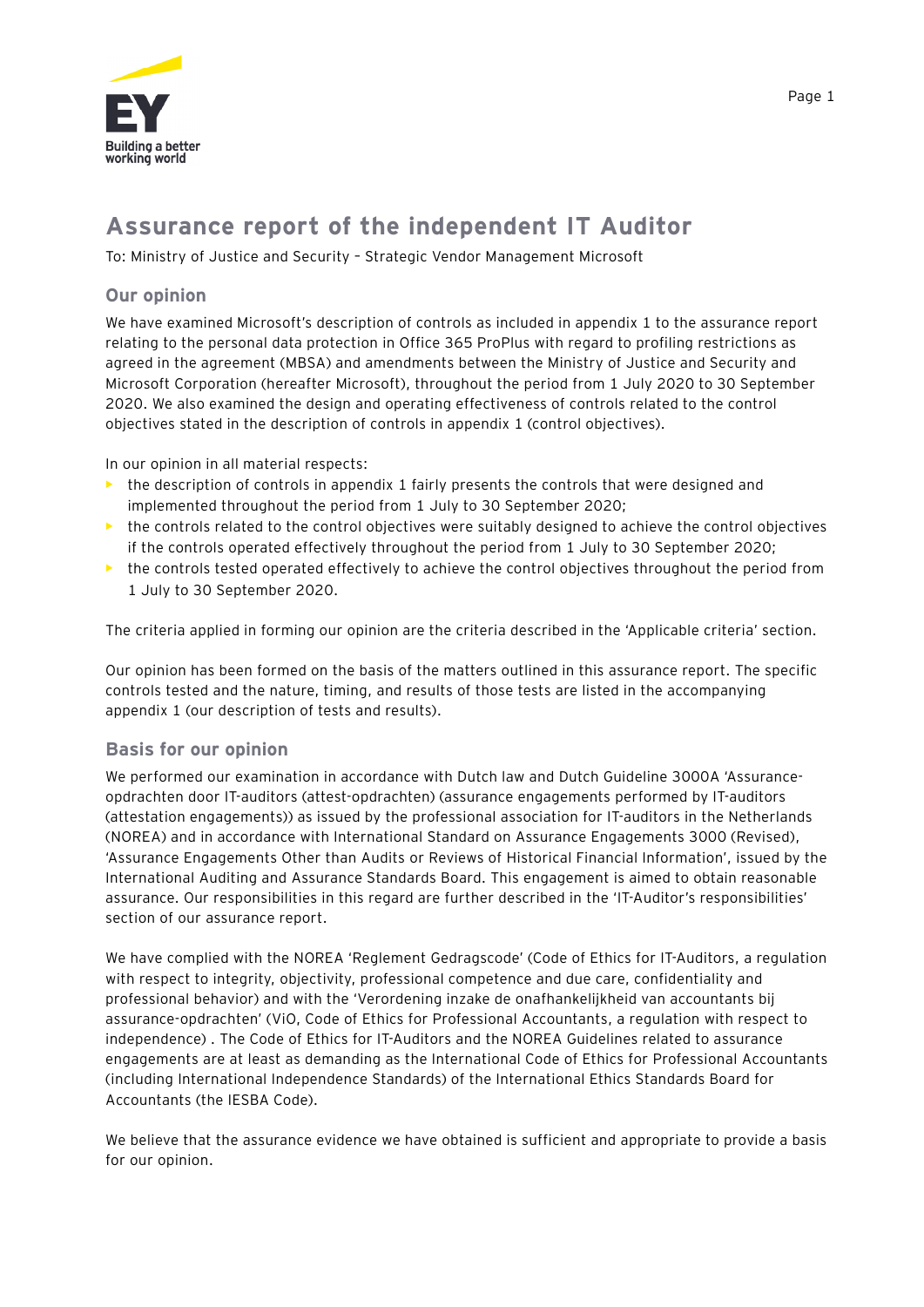

# **Applicable criteria**

For this engagement, the following criteria apply:

- The description of controls in appendix 1 provides a complete and accurate overview of the controls that have been designed and implemented to achieve the control objectives, including, if applicable, the complementary user entity controls assumed in the design of the service organization's controls;
- The description of controls in appendix 1 does not omit or distort information relevant to the control objectives or the controls related to the control objectives. If applicable, the description of controls in appendix 1 states the controls performed by a subservice organization (inclusive method) or the controls of the service organization to monitor the effectiveness of controls at the subservice organization (carve-out method);
- The description of controls in appendix 1 includes relevant details of changes to controls throughout the period from 1 July to 30 September 2020;
- The risks that threatened the achievement of the control objectives, have been identified;
- The controls identified in the description of controls in appendix 1 would, if operating as described, along with, if applicable, the complementary user entity controls assumed in the design of the service organization's controls, provide reasonable assurance that those risks would not prevent the control objectives from being achieved;
- Controls were consistently applied as designed, including manual controls applied by individuals who have the appropriate competence and authority throughout the period from 1 July to 30 September 2020.

#### **Matters related to the scope of our examination**

We have included our scope limitations in appendix 1.

#### **Complementary user entity controls**

The description of controls in appendix 1 indicates that certain control objectives can be achieved only if complementary user entity controls assumed in the design of Microsoft's controls are suitably designed and operating effectively, along with related controls at Microsoft. Our examination did not extend to such complementary user entity controls, and we have not evaluated the suitability of the design or operating effectiveness of such complementary user entity controls. We have included the relevant complementary user entity controls in appendix 2.

Our opinion is not modified in respect of these matters.

# **Limitations of a description and to controls at a service organization**

The control objectives are specified by Microsoft and may not, therefore, include every aspect of Microsoft's Office 365 ProPlus services that each individual user entity may consider important in its own particular environment. Because of their nature, controls at a service organization may not prevent, or detect and correct, all errors or omissions in processing or reporting transactions. Also, the projection to the future of conclusions about the suitability of the design or operating effectiveness of the controls to achieve the control objectives is subject to the risk that controls at a service organization may become ineffective.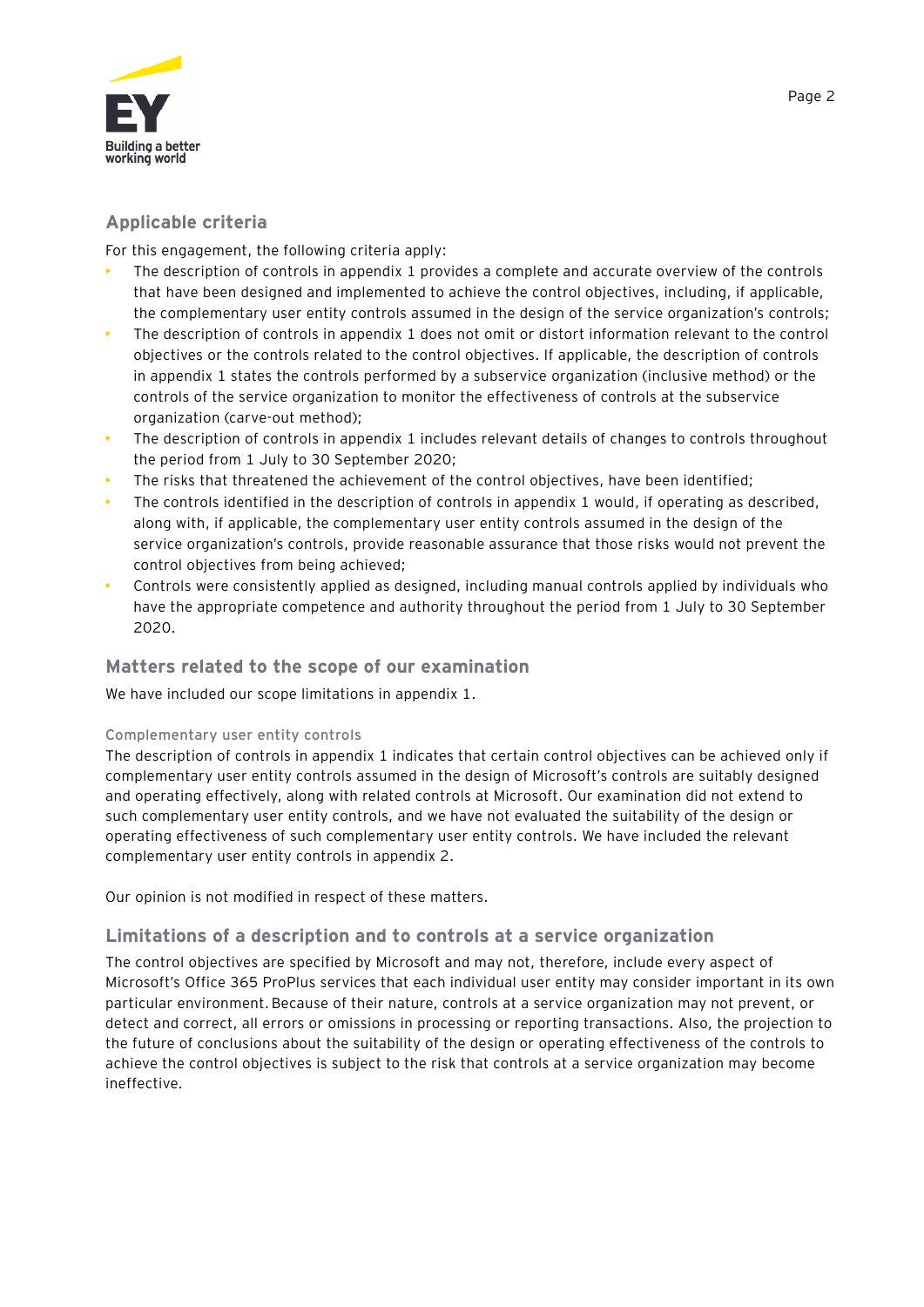

# **Restrictions on use and distribution**

Our assurance report and this summary are intended solely for the information and for the Ministry of Justice and Security – Strategic Vendor Management Microsoft (SLM Rijk) and their user entities that make use of the services of Microsoft for Office 365 ProPlus during some or all of the period from 1 July 2020 to 30 September 2020, and their (IT) auditors, who have a sufficient understanding to consider our assurance report and this summary, including information about controls not included in this report, that are for user entities themselves, when assessing the risks of material errors or omissions for these user entities.

If and insofar as you are required by law or regulation to disclose our assurance report and this summary to third parties (including the members of the House of Representatives), or if you are otherwise permitted to disclose our report, you must disclose the report as a whole and not in parts. Accordingly, when you disclose the assurance report and summary to third parties, you should advise those third parties that they should consider the assurance report and summary in its entirety.

# **Responsibilities of management of the service organization**

Microsoft's management is responsible for:

- preparing the description of controls in appendix 1 and 2 and fairly presenting the controls as designed and implemented relating to the Office 365 ProPlus in accordance with the applicable criteria;
- **•** providing Office 365 ProPlus;
- specifying the control objectives and stating them in the description of controls in appendix 1;
- identifying the risks that threaten the achievement of the control objectives;
- **•** designing, implementing, and documenting controls that are suitably designed and operating effectively to achieve the control objectives.

Furthermore, Microsoft's management is responsible for such internal control as it determines is necessary to enable the preparation of the description of controls in appendix 1 that is free from material misstatement, whether due to fraud or error, and for monitoring of controls to assess their effectiveness, to identify deficiencies and to take corrective actions.

#### **IT-auditor's responsibilities**

Our responsibility is to plan and perform our examination in a manner that allows us to obtain sufficient and appropriate assurance evidence for our opinion.

Our examination has been performed with a high, but not absolute, level of assurance, which means we may not detect all material errors and fraud during our examination.

We apply the 'Reglement Kwaliteitsbeheersing NOREA' (RKBN, a standard on quality control) that is at least as demanding as the International Standard on Quality Control 1 (ISQC 1), and accordingly maintain a comprehensive system of quality control including documented policies and procedures regarding compliance with ethical requirements, professional guidelines and applicable legal and regulatory requirements.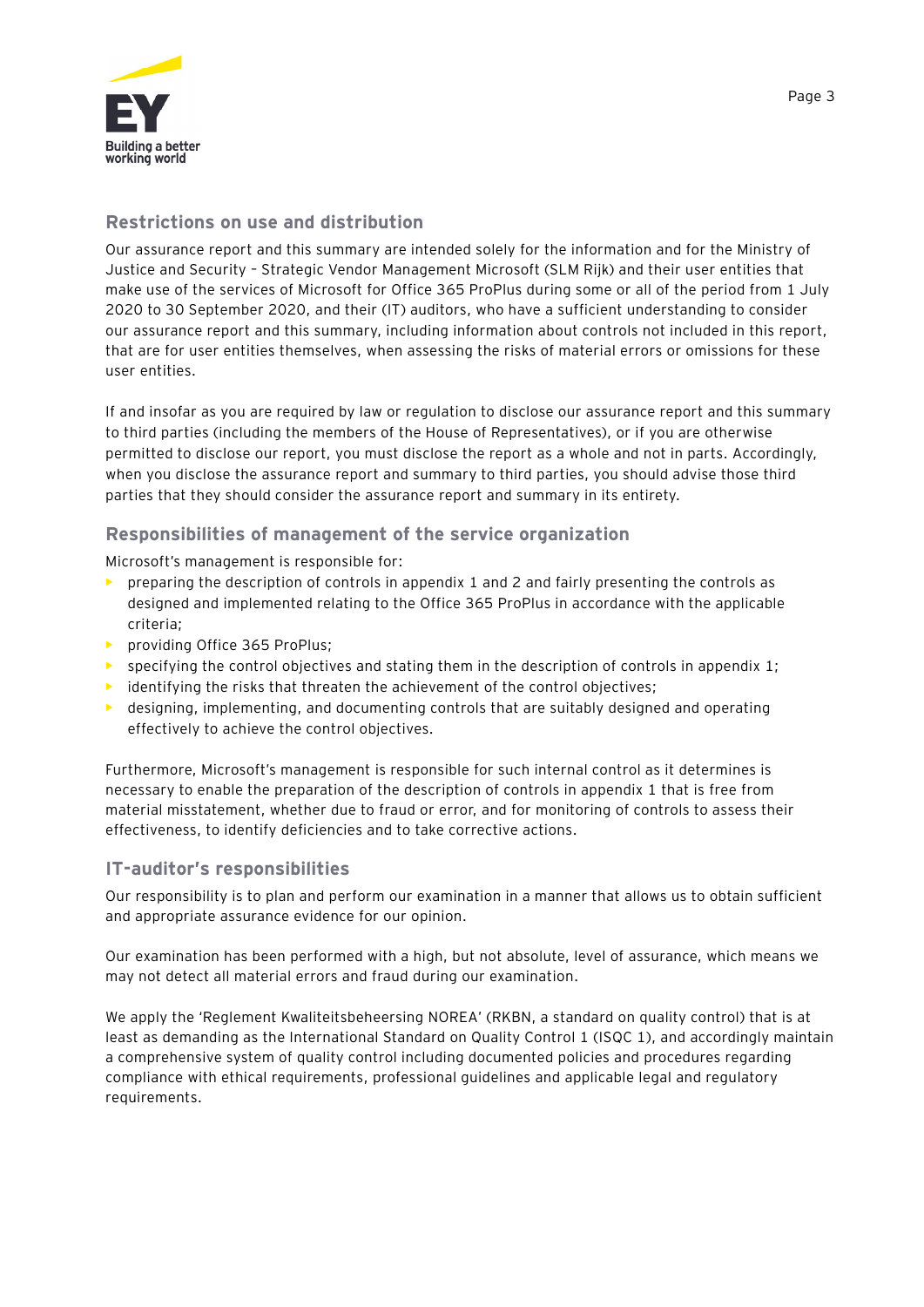

Our examination included among others:

- **•** identifying and assessing the risks that the description of controls in appendix 1 and 2 does not fairly present the controls and that the controls were not suitably designed or working effectively to achieve the control objectives throughout the period from 1 July to 30 September, whether due to errors or fraud, and designing assurance procedures responsive to those risks in order to obtain assurance evidence that is sufficient and appropriate to provide a basis for our opinion;
- **•** evaluating the overall presentation of the description of controls in appendix 1 and 2 and the suitability of the control objectives;
- **•** performing procedures to obtain assurance evidence about the fair presentation of controls in the description of controls in appendix 1 and the suitability of the design of the controls to achieve the control objectives.
- **•** testing the operating effectiveness of those controls necessary to provide reasonable assurance that the control objectives were achieved.

The Hague, 17 March 2021

Ernst & Young Accountants LLP

signed by M.M.J.M. Welters Partner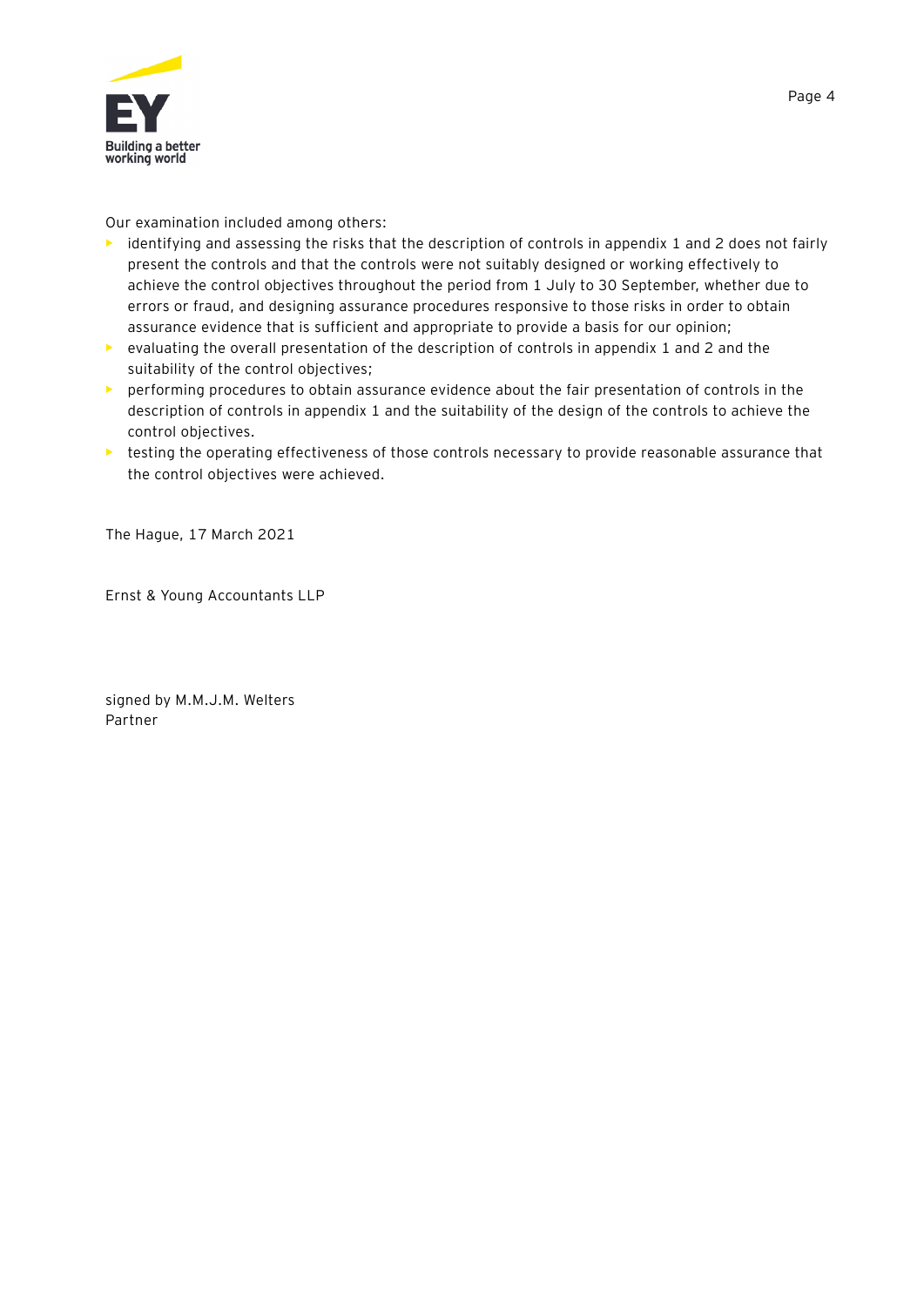**Appendix 1**  by report dated 17 March 2021 Ministry of Justice and Security, The Hague

# **Appendix 1**

The following is included in this appendix:

- 1. Control environment
- 2. Scope

3. Definitions

- 4. Testing of Information Produced by the Entity
- 5. Control framework, testing procedures and results

#### **1Control environment**

The control environment in this appendix represents a set of controls that is prepared specific to the scope of this engagement but represents controls that are part of the control environment of Microsoft. In planning the nature, timing and extent of our testing of the controls specified in this appendix, we considered the following aspects of Microsoft's control environment: organizational structure, policies and procedures, risk assessment processes and management monitoring procedures.

The privacy and profiling controls that are included in this appendix follow the life cycle of personal data (see figure). This lifecycle provides a view of the lifecycle of personal data from the perspective of the Controller.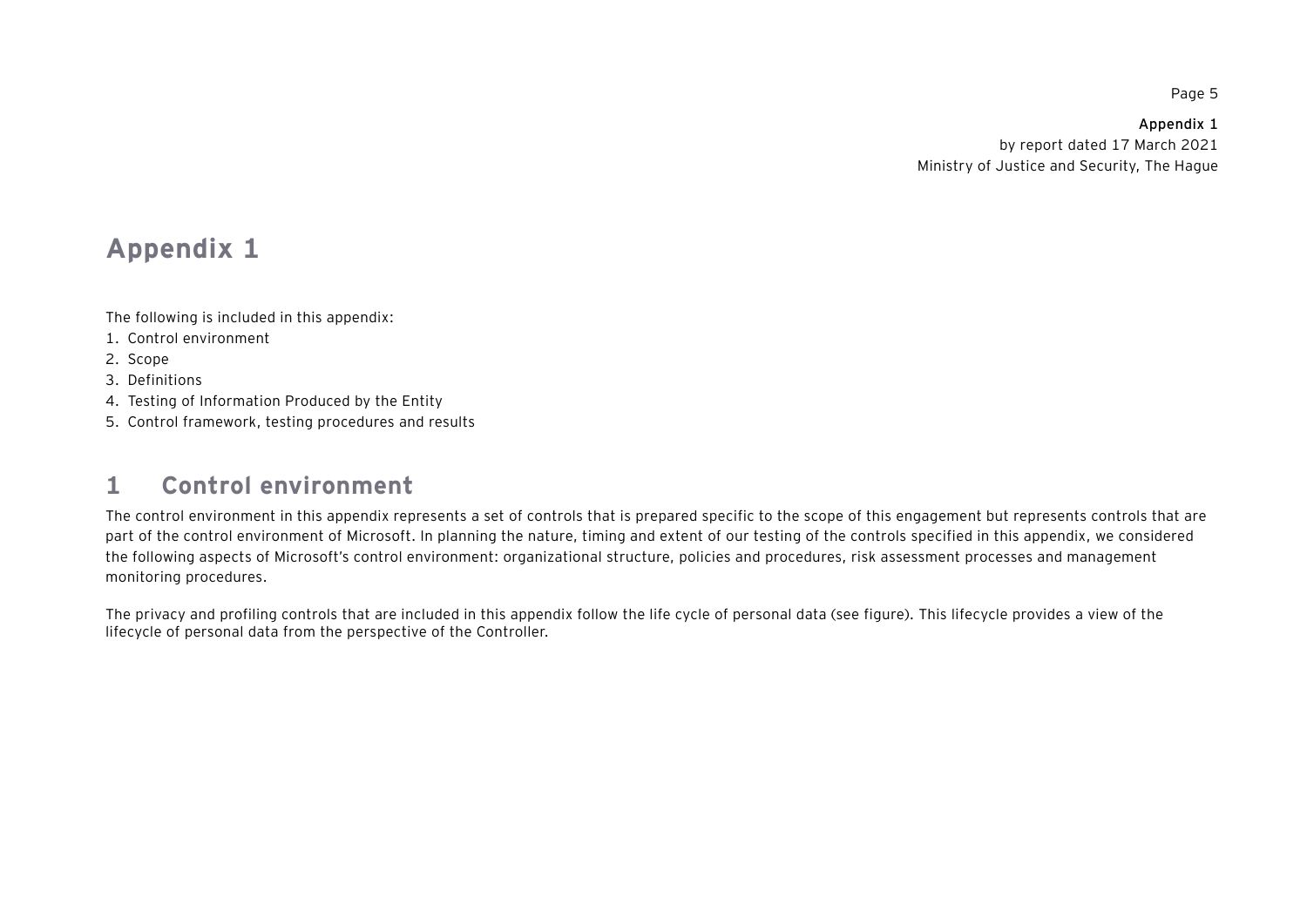**Appendix 1**  by report dated 17 March 2021 Ministry of Justice and Security, The Hague



*Figure: Lifecycle of personal data* 

The life cycle steps, profiling risk, audit criteria, control activity and control description have been specified as part of our engagement and are aligned with both Microsoft and the Ministry of Justice and Security – Strategic Vendor Management Microsoft.

#### **2Scope**

We have performed the audit in line with the engagement letter of 4 december 2019 with the identification '1010034055'. The scope of the audit concerns Microsoft's controls, both in design and operating effectiveness, to adhere to profiling restrictions in accordance with the contract and amendments between Microsoft and the Ministry of Justice and Security in the use of Microsoft Office 365 ProPlus for business on Windows 10.

#### Products and services in scope

The products and services in scope concern those that are part of Office365, used by or on behalf of the Dutch government. The following Microsoft products and services are in scope:

- **•** Microsoft Office 365 ProPlus for business on Windows 10 applying Windows security settings for Windows 10 as advised by Microsoft (these settings are considered as user organization controls). Office365 for Mobile use and for Mac is not in scope.
- **•** Controller Connected Services by Microsoft, that Microsoft Office 365 ProPlus makes use of are not in scope, as the Controller Connected Services are expected be turned off, as reporting in the Data Privacy Impact Assessment (DPIA). Therewith, such is a user organization control. If feasible, we will include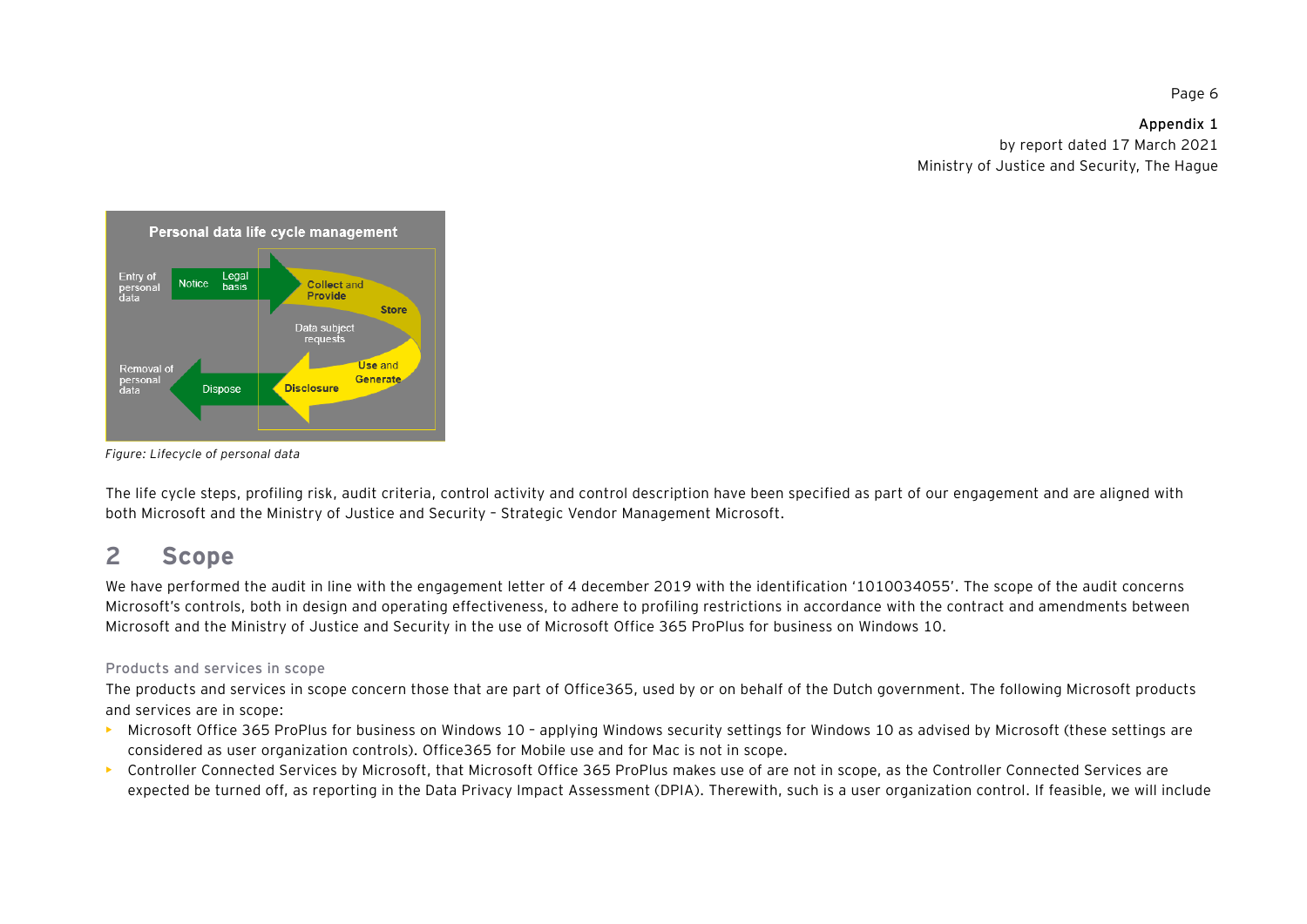**Appendix 1**  by report dated 17 March 2021 Ministry of Justice and Security, The Hague

a degree of data collection for the Controlled Connected services in our data analytics procedures as part of phase D, to verify if the service is indeed turned off and no data is collected by Microsoft with regard to connected services.

**•** Third party services are included, that Microsoft Office 365 Pro Plus provides to users, are expected to be turned off at tenant level (user organization control).

#### User organization controls as precondition for the audit

As mentioned above, to comply with some of the criteria to mitigate risks with regard to profiling restrictions, not only Microsoft but also the user organization is to perform control activities. The relevant user organization controls are included in appendix 2.

#### Context of audit criteria and control activities

The audit criteria and control activities cover the following topics:

- **•** Risk assessment of profiling of personal data subjects
- **•** Internal policies, guidelines and instructions to ensure compliance regarding profiling
- **•**Designed controls and operating effectiveness of controls
- **•** Monitoring of compliance
- **•** Evaluating compliance
- **•** Reporting of compliance
- **•** Responding to potential non-compliance

In practice the scope of the relevant audit criteria and control activities concerns three areas:

- **•** Privacy and Profiling controls
- **•** Security and Access controls
- **•** Entity level controls

As the Ministry of Justice & Security requested EY to focus the audit on profiling restrictions, we focused our audit activities on *Privacy and Profiling* controls. In some cases we still consider *Security and Access* controls, or *Entity level* controls relevant. In these cases we refer to these areas. Assurance with regard to *Security and Access controls*, as well as *Entity level controls*, are expected to be more generic, and it is expected that assurance for these controls can be obtained by the Ministry of Justice and Security from current SOC 2 reporting that Microsoft already has available. Therefore, this report does not provide assurance related to *Security and Access controls,* as well as *Entity Level controls.*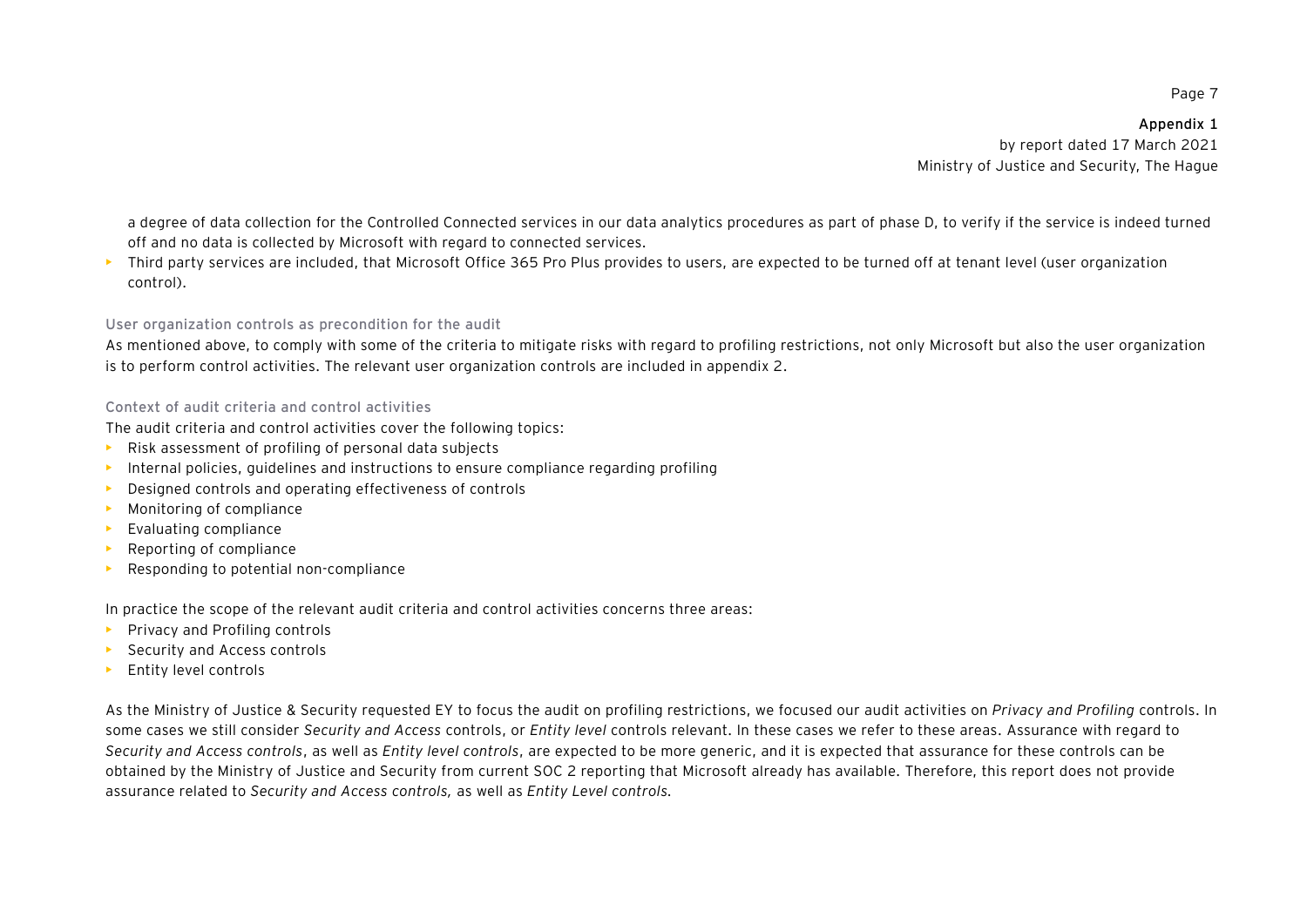**Appendix 1**  by report dated 17 March 2021 Ministry of Justice and Security, The Hague

#### SOC reports

Microsoft uses general IT processes and has evaluated these processes in various SOC reports. The description of controls in appendix 1 includes only control objectives and related controls of Microsoft specific to profiling of personal information and excludes the control objectives and related controls of general IT processes that are evaluated in the SOC reports. Our examination did not extend to controls of the general IT processes that are included in the SOC reports, and we have not evaluated the suitability of the design or operating effectiveness of such controls. If a control relies (partly) on the SOC reports we have made this explicit in a note.

#### **3Definitions**

Microsoft applies the following terminology with regard to personal data:

- **• Profiling and Profiles**: As part of this audit, references to "profiling" and "profiles" associated with an online services concern data processing that result in computation of inferences (deductions) or insights about a natural person, that are persisted over time, which would be the only way the inferences could be used as part of automated decisions. These profiling and profiles may be relevant to Controller as part of GDPR, in case these affect the rights and freedoms of individuals.
- **• Controller:** Dutch Government's entity managing an Office 365 instance.
- **•Processor:** Microsoft Corporation.
- **•Personal Data:** personal data as defined in Article 4 of the GDPR.
- **• Collect**: Verb defining the data that is obtained by Microsoft via locally running software in the customers environment. This data is called diagnostic data and may contain personal data.
- **• Provide:** Verb defining data that is obtained by Microsoft with controller's intent that the data is processed by Microsoft as the controller uses the online services. This data is called Customer Data and will contain personal data.
- **►** Generate: Verb defining data that is computed and stored at Microsoft as a result of the operations of the online services for the customer. May contain personal data.
- **• Operable controls**: Configuration settings provided by Microsoft, to determine how the service operates.
- **• Sub processors**: Other processors as well as Microsoft affiliates, used by Microsoft to process Customer Data and Personal Data in the context of delivering Online Services for which Microsoft is a data processor, as described in Article 28 of the GDPR. Sub processors may have access to or be provided customer data or personal data. Sub processors are a subset of the population of Microsoft's suppliers.

Microsoft does not provide EUII to sub processors. Agency or temporary staff (staff augmentation) could have access if they work in our control system.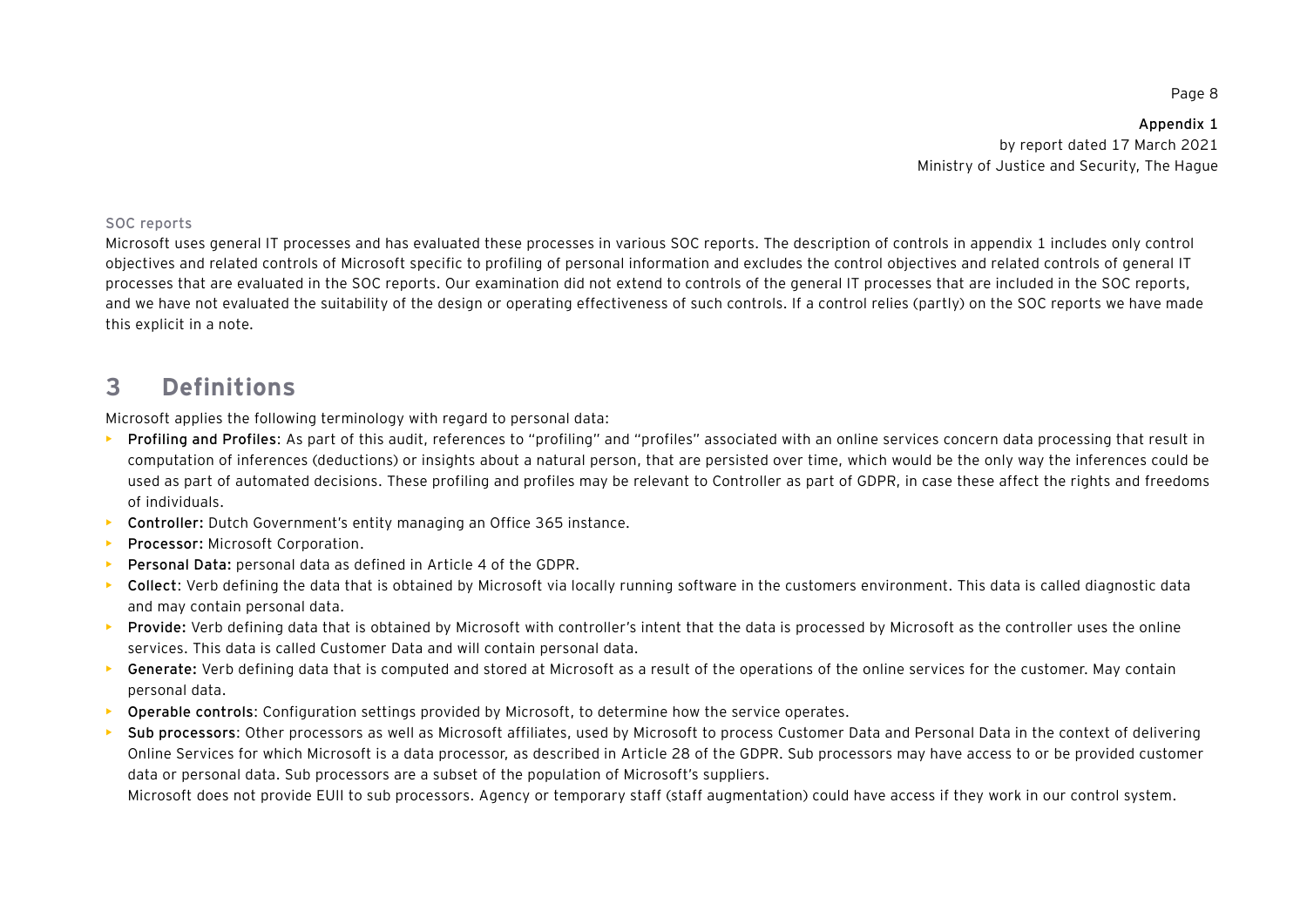**Appendix 1**  by report dated 17 March 2021 Ministry of Justice and Security, The Hague

- **•DHS**: Data handling standard.
- **•PII**: Personal Identifiable Information.
- **•EUII**: End User Identifiable Information.
- **• EUPI**: End-User Pseudonymous Information, including diagnostic data.
- **• DPIA:** Data Privacy Impact Assessment.

#### **4Testing of Information Produced by the Entity**

For tests of controls requiring the use of information produced by the entity (e.g., controls requiring system-generated populations for sample based testing), we performed a combination of the following procedures where possible, based on the nature of the information produced by the entity to address the completeness, accuracy, and data integrity of the data or reports used:

- **•** inspected the source of the information produced by the entity,
- **•** inspected the query, script, or parameters used to generate the information produced by the entity,
- **•**tied data between the information produced by the entity and the source, and/or
- **•** inspected the information produced by the entity for anomalous gaps in sequence or timing to determine the data is complete and accurate. Furthermore, in addition to the above procedures, for tests of controls requiring management's use of information produced by the entity in the execution of the controls (e.g., periodic reviews of user access listings), we inspected management's procedures to assess the validity of the source and the completeness, accuracy, and integrity of the data or reports.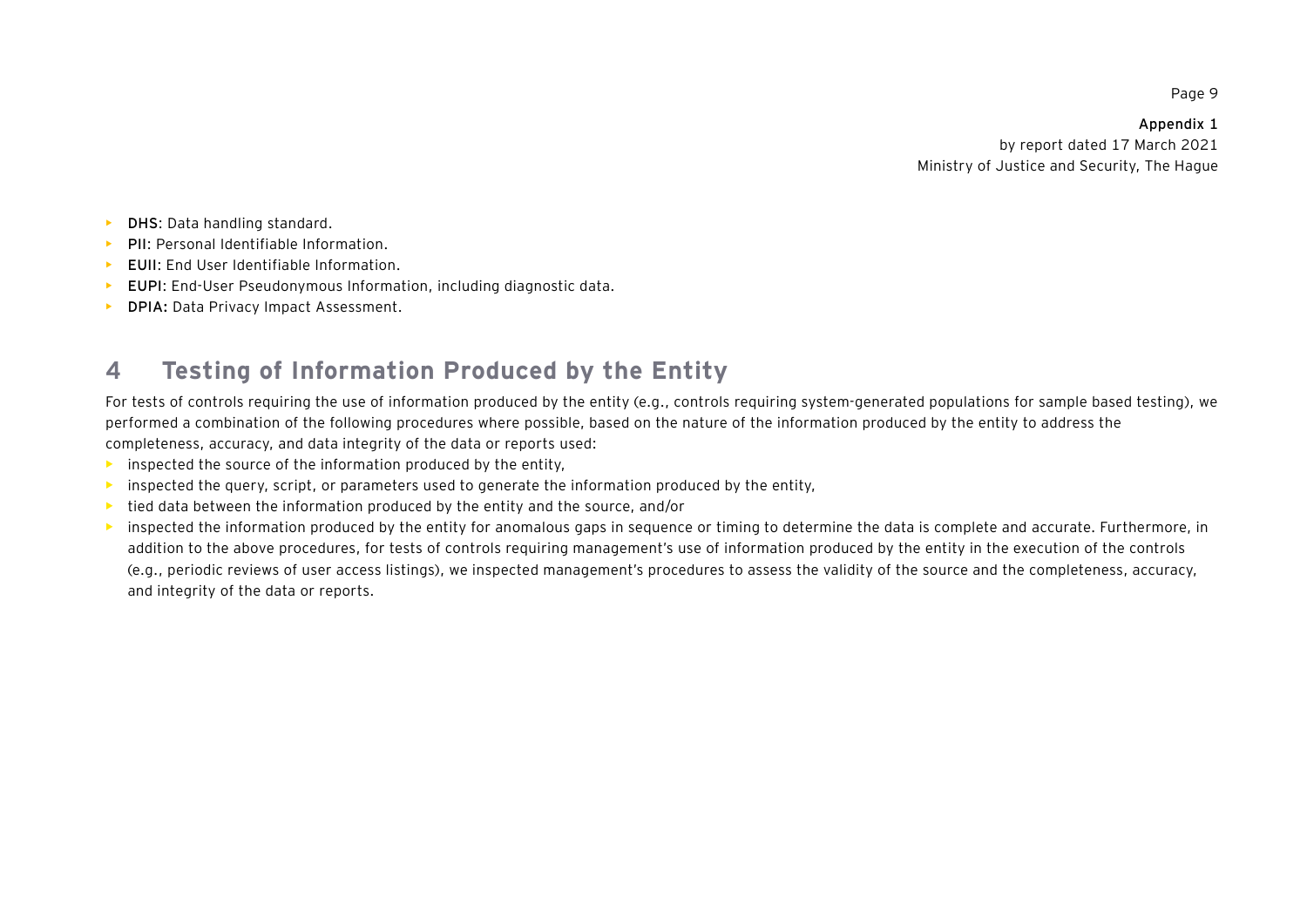**Appendix 1**  by report dated 17 March 2021 Ministry of Justice and Security, The Hague

#### **5Control framework, testing procedures and results**

For each step in the personal data life cycle, the aligned control framework, our testing procedures and results are documented.

We applied the life cycle of personal data to determine risks from the perspective of the individual and the controller, as the use of the life cycle supports completeness of risk identification. Please note that Microsoft is a processor with regard to the personal data in scope of this audit.

| Control activity                                                                                  | Control<br>nr. | <b>Party</b>                                                                                                                                                                                                                                                        | Control description                                                                                                                       | Performed testing procedures                                                                                                                                                                                                                                                                                                                                                                                                                                                                                                                             | <b>Testing Results</b>    |  |  |  |  |
|---------------------------------------------------------------------------------------------------|----------------|---------------------------------------------------------------------------------------------------------------------------------------------------------------------------------------------------------------------------------------------------------------------|-------------------------------------------------------------------------------------------------------------------------------------------|----------------------------------------------------------------------------------------------------------------------------------------------------------------------------------------------------------------------------------------------------------------------------------------------------------------------------------------------------------------------------------------------------------------------------------------------------------------------------------------------------------------------------------------------------------|---------------------------|--|--|--|--|
| Life cycle step:                                                                                  | Notice         |                                                                                                                                                                                                                                                                     |                                                                                                                                           |                                                                                                                                                                                                                                                                                                                                                                                                                                                                                                                                                          |                           |  |  |  |  |
| Profiling risk:                                                                                   |                | Processor does not operate in accordance with instructions, and as a result Controller or Data subject are not aware of building or<br>using profiles to make automated decisions                                                                                   |                                                                                                                                           |                                                                                                                                                                                                                                                                                                                                                                                                                                                                                                                                                          |                           |  |  |  |  |
| Audit criteria:                                                                                   |                | Towards Controller it is transparent that profiling is in accordance with both the instructions as contracted, as well as online<br>configuration settings<br>Towards data subject, it is transparent what profiling takes place with data subject's personal data. |                                                                                                                                           |                                                                                                                                                                                                                                                                                                                                                                                                                                                                                                                                                          |                           |  |  |  |  |
| Microsoft communicates to<br>Controller, the nature and<br>extent of personal data<br>processing. | CTRL9          | M                                                                                                                                                                                                                                                                   | Microsoft has a procedure in<br>place to communicate the<br>nature and extent of personal<br>data processing to the user<br>organization. | Inquired staff and inspected documentation, and noted<br>that Microsoft communicates the nature and extent of<br>personal data processing to the user organizations through<br>various means of communication.<br>Observed related systems, and noted that privacy<br>information is available for enterprise and business<br>customers.<br>Note: We did not perform testing procedures for the<br>following as these are part of SOC reporting (out-of-scope<br>for this examination):<br>Communication between Microsoft and the user<br>organizations | No deficiencies<br>noted. |  |  |  |  |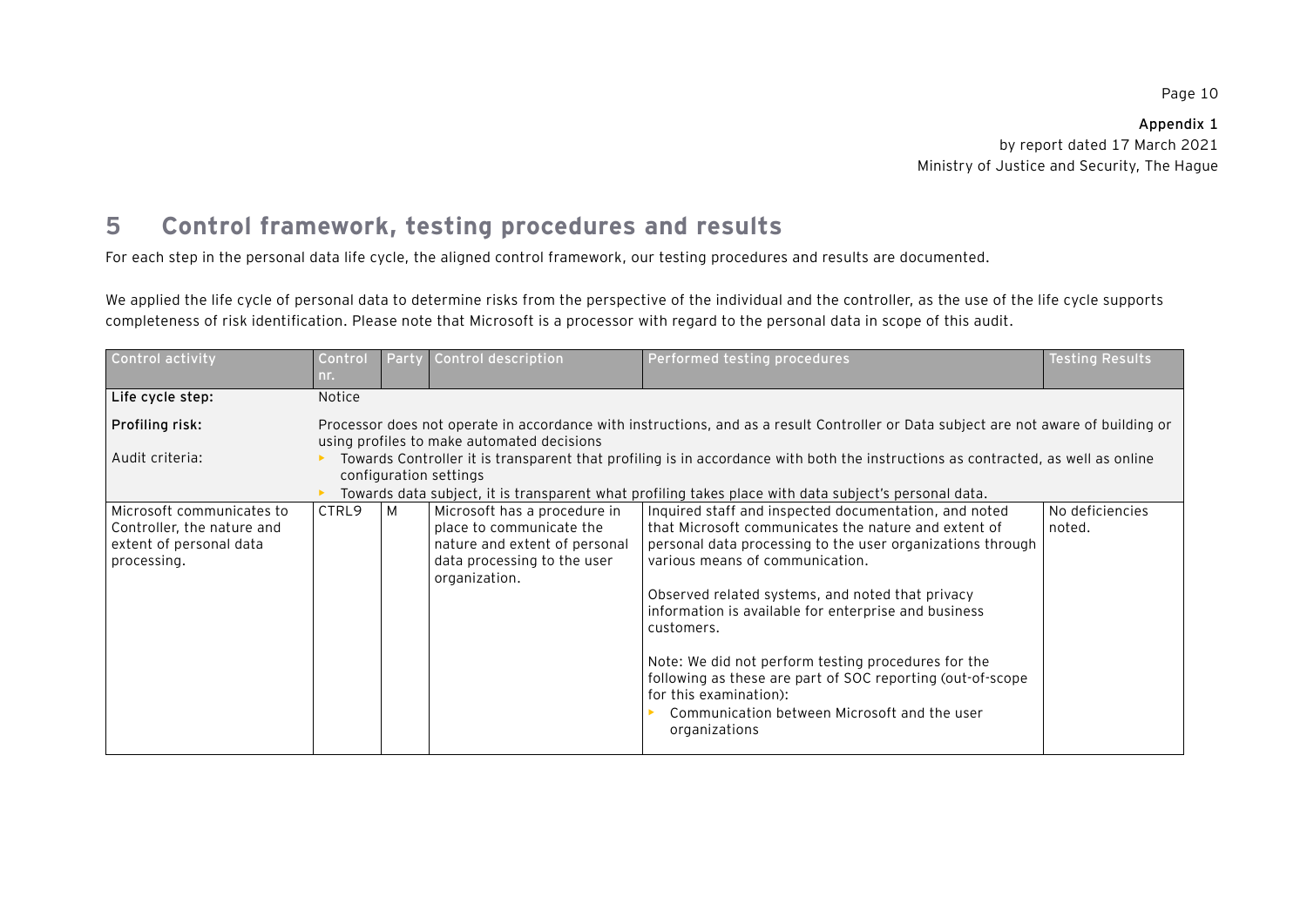## **Appendix 1**

| Control activity                                                                                                                                                                                                                    | Control<br>nr. | Party | Control description                                                                                                                                                                                | Performed testing procedures                                                                                                                                                                                                                                                                                                                                                                                                                                                                                                                                                                                                                                                                                                                                                                        | <b>Testing Results</b>                                                                                                                                                                                                                                     |
|-------------------------------------------------------------------------------------------------------------------------------------------------------------------------------------------------------------------------------------|----------------|-------|----------------------------------------------------------------------------------------------------------------------------------------------------------------------------------------------------|-----------------------------------------------------------------------------------------------------------------------------------------------------------------------------------------------------------------------------------------------------------------------------------------------------------------------------------------------------------------------------------------------------------------------------------------------------------------------------------------------------------------------------------------------------------------------------------------------------------------------------------------------------------------------------------------------------------------------------------------------------------------------------------------------------|------------------------------------------------------------------------------------------------------------------------------------------------------------------------------------------------------------------------------------------------------------|
| Microsoft instructs its staff<br>via its policies and guidelines<br>(Data Handling Standard) in<br>practices to protect tenants<br>(controller) against non-<br>instructed profiling, in line<br>with agreed contracted<br>clauses. | CTRL10         | M     | Microsoft has a procedure in<br>place to instruct its staff via<br>its policies and guidelines<br>based on the Data Handling<br>Standard that is yearly<br>reviewed, and if necessary,<br>revised. | Inquired staff and inspected documentation, and noted<br>that Microsoft has an approved Data Handling Standard<br>(DHS) that includes at least:<br>permitted use of data for different types of data<br>for which usage additional procedures need to be<br>performed or additional measures need to be taken,<br>and which uses of data are prohibited<br>information about permissible actions for storage and<br>transfer of data<br>Inspected the DHS, and noted that the DHS is reviewed at<br>least once a year by the Privacy Architect.<br>Inquired, and noted that all relevant staff receive training<br>on the (policies and guidelines based on the) DHS upon<br>joining the company and has to be repeated on a yearly<br>basis. Note: see control 12 related to the privacy training. | No deficiencies<br>noted.                                                                                                                                                                                                                                  |
|                                                                                                                                                                                                                                     | CTRL11         | M     | Microsoft has a review process<br>for new profiling scenarios; if<br>the scenario is not allowed by<br>contract, it is rejected.                                                                   | Inquired staff and noted that privacy reviews are<br>performed in case of changes in software, dependent on<br>the nature of personal data being affected (e.g. based on<br>the DHS) and the impact of the customer experience.<br>Inquired staff and noted that privacy reviews are expected<br>to be triggered to be performed, if needed, considering:<br>Training of relevant staff<br>Having a privacy driver in every development team<br>See control 13 related to personal data protection as part<br>of software development.                                                                                                                                                                                                                                                              | No occurrences<br>noted.<br>No new profiling<br>scenario under<br>review during the<br>audit period.<br>As a result,<br>conditions required<br>for the operation of<br>the control did not<br>occur. Therefore,<br>we performed only<br>design testing and |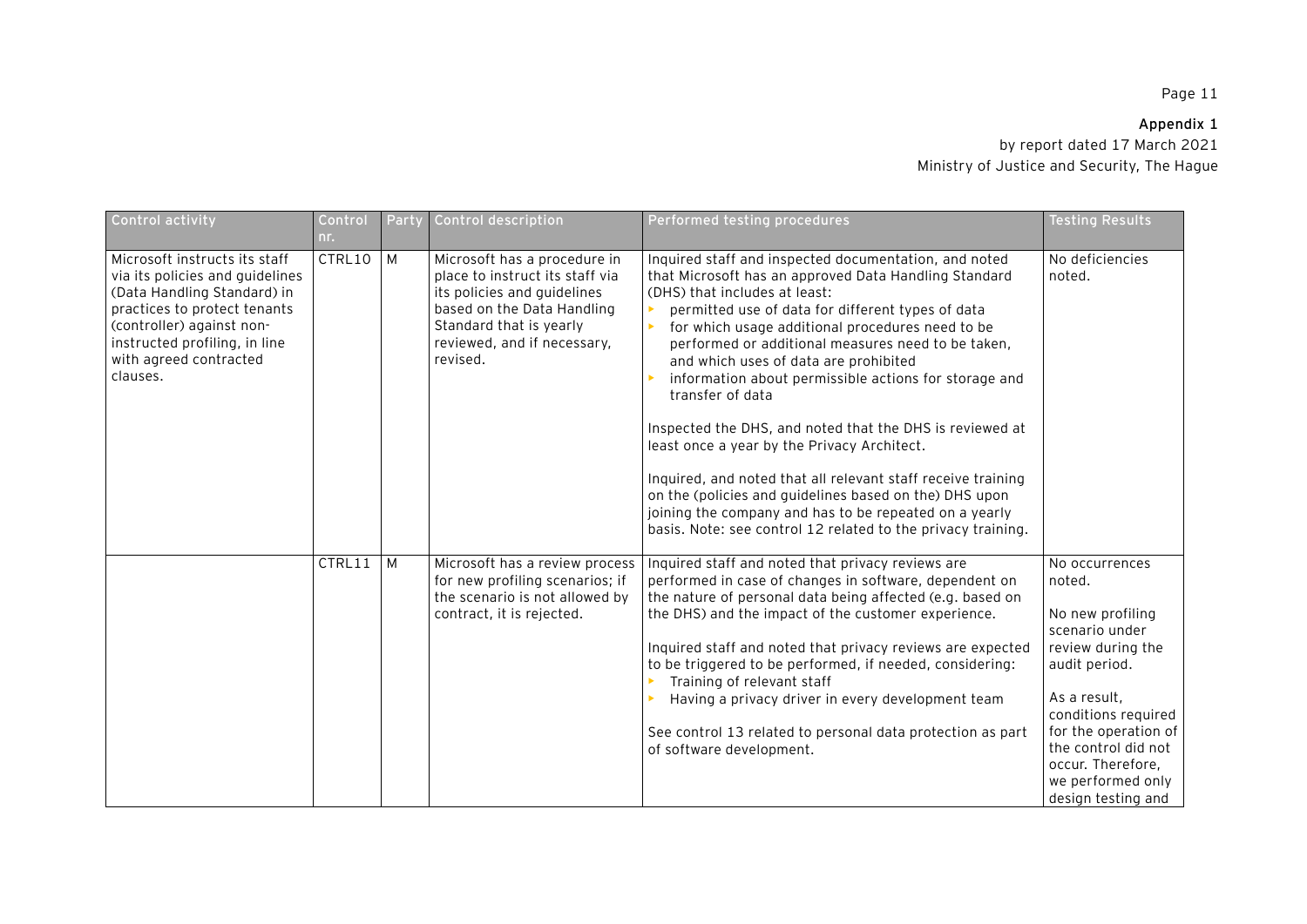# **Appendix 1**

| Control activity                                                                                                                                                                                                                                                                  | Control<br>nr. | Party | Control description                                                                                                                                                                                                                                                                                                                                                                                                                                                               | Performed testing procedures                                                                                                                                                                                                                                                                                                                                                                                                                                                                                                                                                                                                                                                                                                                                                                                                                                                                                                                                                                                                                                                                          | <b>Testing Results</b>                                        |
|-----------------------------------------------------------------------------------------------------------------------------------------------------------------------------------------------------------------------------------------------------------------------------------|----------------|-------|-----------------------------------------------------------------------------------------------------------------------------------------------------------------------------------------------------------------------------------------------------------------------------------------------------------------------------------------------------------------------------------------------------------------------------------------------------------------------------------|-------------------------------------------------------------------------------------------------------------------------------------------------------------------------------------------------------------------------------------------------------------------------------------------------------------------------------------------------------------------------------------------------------------------------------------------------------------------------------------------------------------------------------------------------------------------------------------------------------------------------------------------------------------------------------------------------------------------------------------------------------------------------------------------------------------------------------------------------------------------------------------------------------------------------------------------------------------------------------------------------------------------------------------------------------------------------------------------------------|---------------------------------------------------------------|
|                                                                                                                                                                                                                                                                                   |                |       |                                                                                                                                                                                                                                                                                                                                                                                                                                                                                   | Inspected a sample of privacy reviews, and noted that<br>profiling is addressed, but did not occur in the audited<br>period.                                                                                                                                                                                                                                                                                                                                                                                                                                                                                                                                                                                                                                                                                                                                                                                                                                                                                                                                                                          | no operating<br>effectiveness<br>testing for this<br>control. |
| Microsoft trains its staff to<br>manage the tenants data<br>(incl. personal data) in<br>conformance with its policies<br>and procedures. For this<br>purpose Microsoft provides<br>documentation (e.g. its<br>engineering Data Handling<br>Standard) and training to its<br>staff | CTRL12         | M     | Microsoft trains its relevant<br>staff to be aware regarding to:<br>protecting of personal data<br>including EUPI and<br>organizational identifiable<br>information<br>understanding of their<br>roles and responsibilities<br>related to privacy in<br>general and profiling<br>specifically, including those<br>of privacy drivers and<br>privacy managers (for<br>advising, reporting of<br>suspicious activities, and<br>requesting reviews)<br>reporting suspected<br>misuse | Inquired staff and inspected documentation, and noted<br>that Microsoft trains relevant staff on:<br>topics regarding protection of personal data,<br>roles and responsibilities related to privacy in general<br>and profiling specifically.<br>standards of Business Conduct<br>Al principles<br>the Responsible AI Standard<br>staff responsibilities like reporting and seeking<br>guidance for sensitive uses of Al<br>to report suspected misuse or anything that might<br>cause harm to the customer's data<br>This training is to be completed by relevant staff upon<br>joining the company, and is to be repeated on a yearly<br>basis.<br>Inquired and noted that for engineers that need privileged<br>access, completeness of training is enforced, as such<br>privileged access only grants access if user completed its<br>(re)training timely.<br>We observed and noted that access to personal data<br>requires a privileged access account, and being eligible to<br>make use of this account, requiring completing of required<br>(re)training, enforced via a programmed control. | No deficiencies<br>noted.                                     |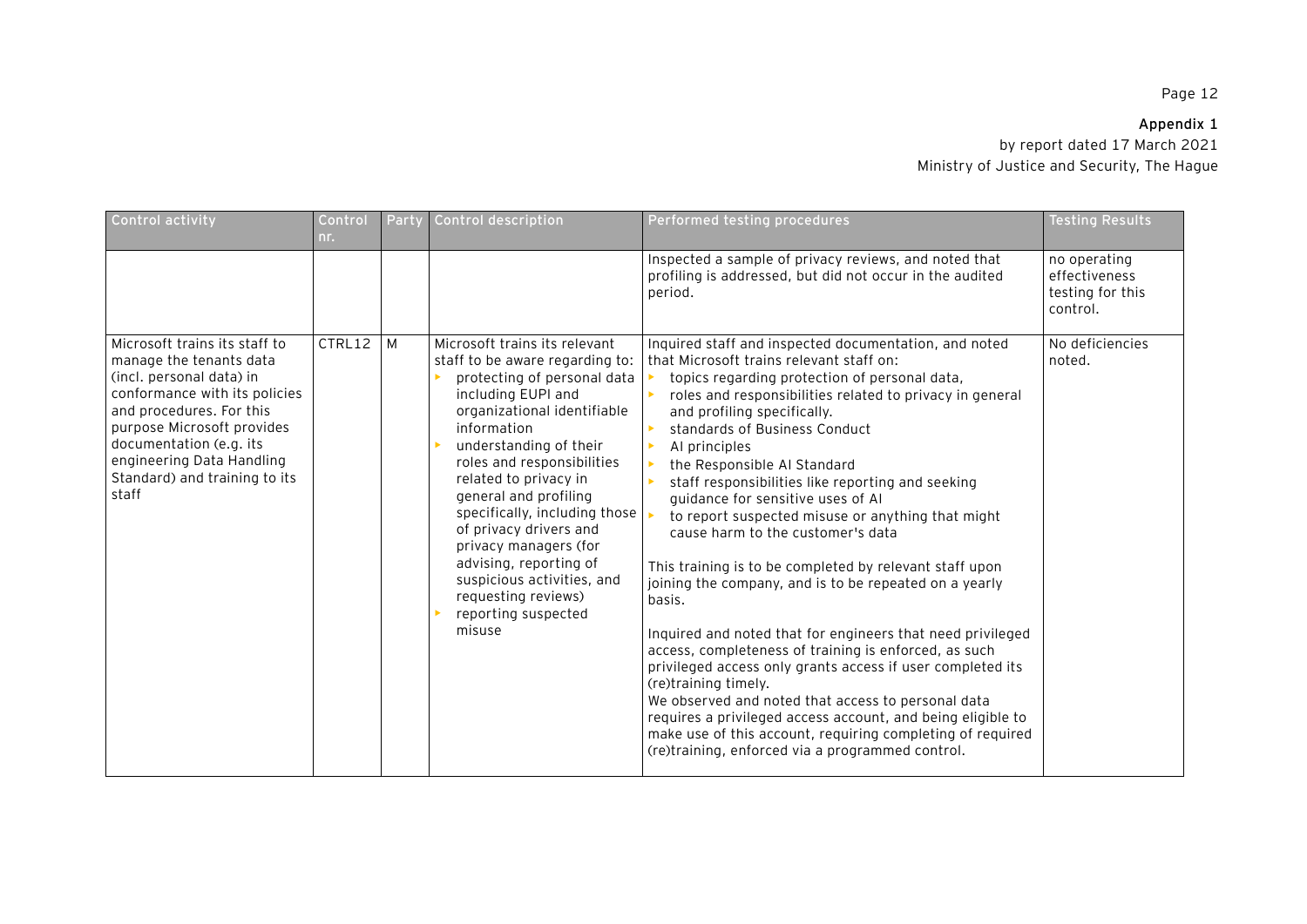## **Appendix 1**

| Control activity                                                                  | Control<br>nr. | Party | Control description                                                                | Performed testing procedures                                                                                                                                                                                                                                                                                                                                                                                                                                                                                                                                                                                                                                                                                                                                                                                                                                                         | Testing Results           |
|-----------------------------------------------------------------------------------|----------------|-------|------------------------------------------------------------------------------------|--------------------------------------------------------------------------------------------------------------------------------------------------------------------------------------------------------------------------------------------------------------------------------------------------------------------------------------------------------------------------------------------------------------------------------------------------------------------------------------------------------------------------------------------------------------------------------------------------------------------------------------------------------------------------------------------------------------------------------------------------------------------------------------------------------------------------------------------------------------------------------------|---------------------------|
|                                                                                   |                |       |                                                                                    | Inquired and noted that for other users the training is also<br>mandatory, and timely completion of training is monitored<br>by their managers.<br>We observed dashboards and noted that the order of<br>magnitude of staff in the HR system that requires training<br>and the number of trained staff in the Training dashboard<br>are similar, considering that differences occur due to<br>changes caused by joiners, leavers, changers, and<br>sickness.<br>See control 54, in case of privacy incidents being detected,<br>these are followed-up, and remediated, if needed.                                                                                                                                                                                                                                                                                                    |                           |
| Microsoft prepares personal<br>data protection as part of<br>software development | CTRL13         | M     | Microsoft prepares personal<br>data protection as part of<br>software development. | Inquired staff and noted that privacy reviews are<br>performed in case of changes in software, dependent on<br>the nature of personal data being affected (e.g. based on<br>the DHS) and the impact of the customer experience.<br>Inquired that privacy reviews are expected to be<br>performed, if needed, considering:<br>Enforcing training of relevant staff<br>Having a privacy driver in every development team<br>Inquired staff and inspected documentation, and noted<br>that:<br>Peer reviews are required to be performed before<br>releasing new or updated software<br>In case of an exception of postponing the performing of<br>a peer review, such exception is communicated to both<br>engineer and manager, and a peer review is enforced<br>before releasing new or updated software<br>Observed peer reviews in the online peer review tool, and<br>noted that: | No deficiencies<br>noted. |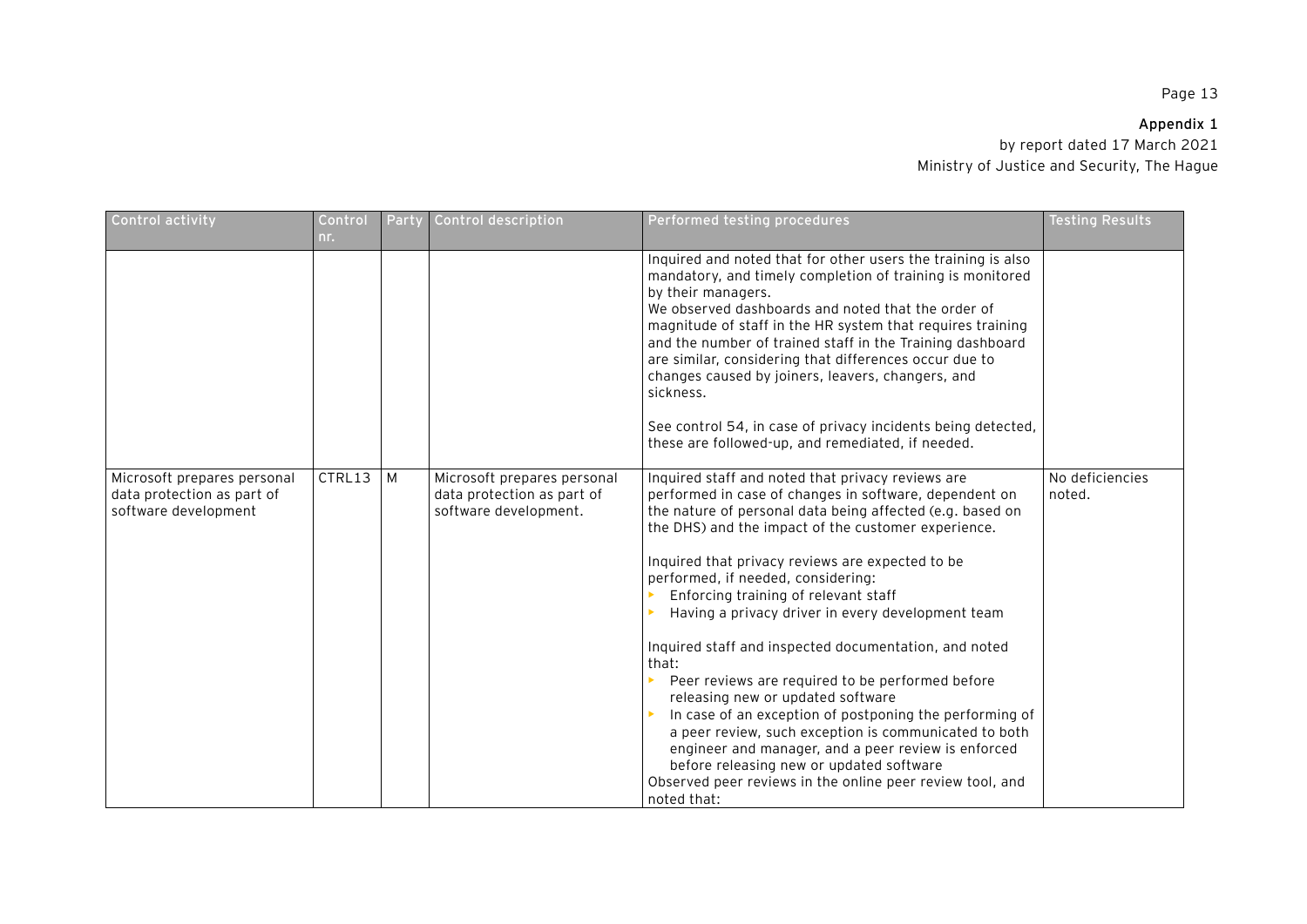## **Appendix 1**

by report dated 17 March 2021 Ministry of Justice and Security, The Hague

| <b>Control activity</b>                                                                                                                                                                                                               | Control<br>nr. | Party | Control description                                                                                           | Performed testing procedures                                                                                                                                                                                                                                                                                                                                                                                                                                                                                                                                                                                                                            | <b>Testing Results</b>    |
|---------------------------------------------------------------------------------------------------------------------------------------------------------------------------------------------------------------------------------------|----------------|-------|---------------------------------------------------------------------------------------------------------------|---------------------------------------------------------------------------------------------------------------------------------------------------------------------------------------------------------------------------------------------------------------------------------------------------------------------------------------------------------------------------------------------------------------------------------------------------------------------------------------------------------------------------------------------------------------------------------------------------------------------------------------------------------|---------------------------|
|                                                                                                                                                                                                                                       |                |       |                                                                                                               | Peer reviews are being performed<br>Privacy bots are being used to prepare privacy-related<br>comments to a reviewer, that are to be resolved before<br>completing the peer review<br>Inspected a sample of privacy reviews, and determined<br>that profiling is addressed.<br>See control 54, in case of privacy incidents being detected,<br>these are followed-up.<br>Note: We did not perform testing procedures for the<br>following as these are part of SOC reporting (out-of-scope<br>for this examination):<br>Change management<br>Peer review before going into production<br>Roll-out phasing (from smaller community towards all<br>users) |                           |
| Left blank on purpose                                                                                                                                                                                                                 | CTRL14         |       | Left blank on purpose 1                                                                                       | Left blank on purpose                                                                                                                                                                                                                                                                                                                                                                                                                                                                                                                                                                                                                                   | Left blank on<br>purpose  |
| Microsoft's development<br>teams and their supervisors<br>identify profiling risks in a<br>timely manner, i.e. via their<br>team's privacy driver<br>(highlighting the need for<br>detailed legal or privacy<br>review), to have such | CTRL15         | M     | Each development team has<br>its own privacy driver that is<br>trained and competent to<br>perform this role. | Inquired staff and inspected documentation, and noted<br>that Microsoft has a specific team of privacy managers<br>(also known as privacy drivers).<br>Inspected documentation, and noted that the privacy<br>managers are qualified, trained and have relevant<br>certifications.                                                                                                                                                                                                                                                                                                                                                                      | No deficiencies<br>noted. |

 $1$  CTRL14 does not exist.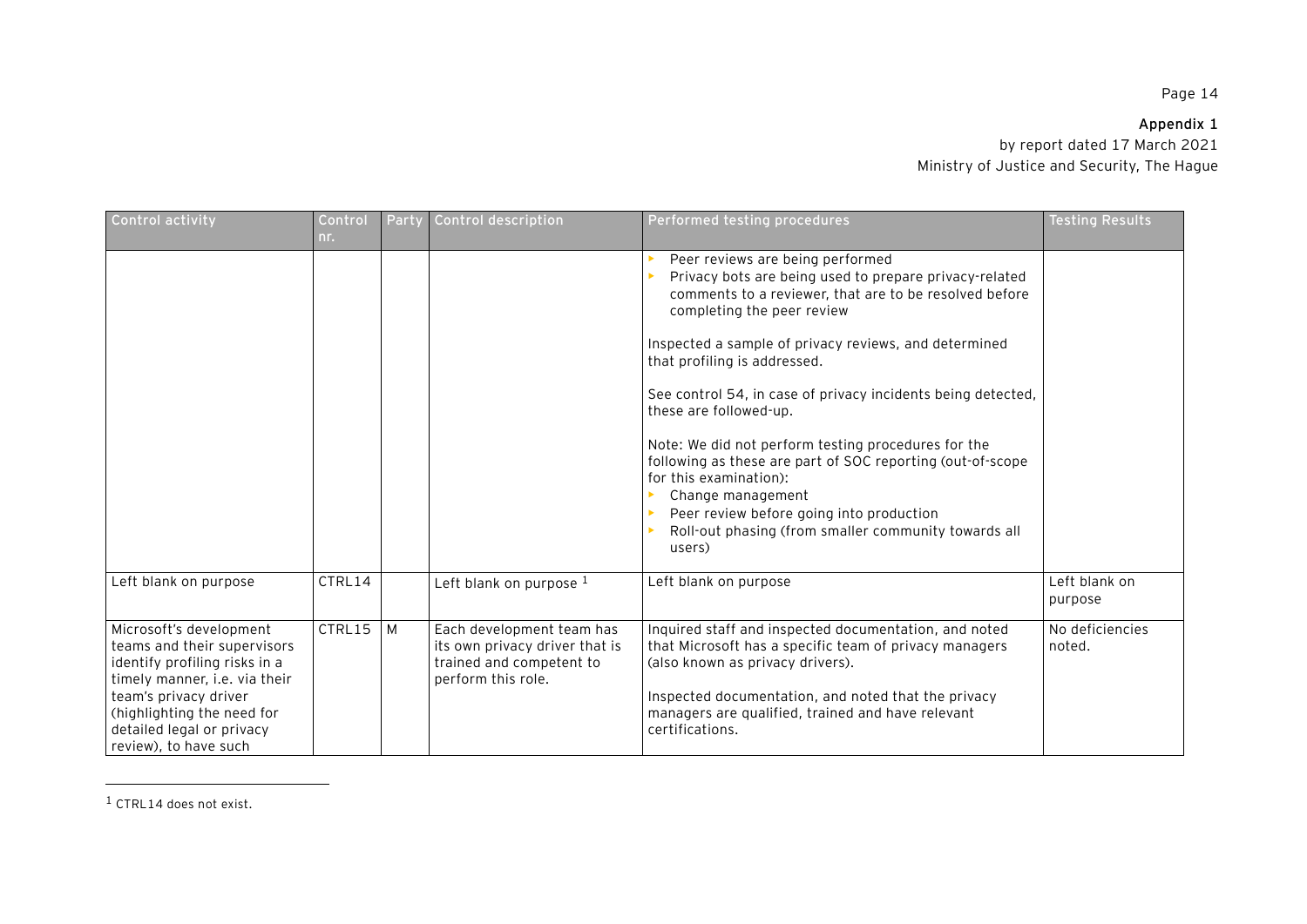# **Appendix 1**

| Control activity                                                                                                                                                                                                                                                                    | Control<br>nr. | Party | Control description                                                                                                                                               | Performed testing procedures                                                                                                                                                                                                                                                                                                                                                                                                                                                                                                                                                                                                                                                                                                      | <b>Testing Results</b>    |
|-------------------------------------------------------------------------------------------------------------------------------------------------------------------------------------------------------------------------------------------------------------------------------------|----------------|-------|-------------------------------------------------------------------------------------------------------------------------------------------------------------------|-----------------------------------------------------------------------------------------------------------------------------------------------------------------------------------------------------------------------------------------------------------------------------------------------------------------------------------------------------------------------------------------------------------------------------------------------------------------------------------------------------------------------------------------------------------------------------------------------------------------------------------------------------------------------------------------------------------------------------------|---------------------------|
| software development be<br>evaluated by a specialized<br>review team (performing a<br>legal, trust or privacy review)<br>(control also applies to step<br>'Use'), to prevent these going<br>to production in absence of<br>appropriate basis to obtain<br>controller's instructions |                |       |                                                                                                                                                                   | See control 54, in case of privacy incidents being detected,<br>these are followed-up.                                                                                                                                                                                                                                                                                                                                                                                                                                                                                                                                                                                                                                            |                           |
|                                                                                                                                                                                                                                                                                     | CTRL16         | M     | Each software development is<br>evaluated by a specialized<br>review team before the<br>software development is going<br>to production.                           | Inquired staff and inspected documentation, and noted<br>that reviews in software development are performed based<br>on the nature of a change, based on the nature of personal<br>data being affected (based on the DHS), and the impact of<br>the customer experience.<br>See control 13 related to personal data protection as part<br>of software development.<br>See control 54, in case of privacy incidents being detected,                                                                                                                                                                                                                                                                                                | No deficiencies<br>noted. |
| Microsoft evaluates Privacy<br>risks (including profiling<br>risks) at key development<br>stage gates (pass or decline<br>to next stage) (control also<br>applies to step 'Use')                                                                                                    | CTRL17         | M     | Microsoft evaluates privacy<br>and profiling risks at key<br>development stage gates. A<br>formal agreement is necessary<br>to move forward to the next<br>stage. | these are followed-up.<br>Inquired staff and inspected documentation, and noted<br>that, based on Microsoft's policies:<br>each team has a privacy manager who is to evaluate<br>privacy risks as part of a development team, and<br>privacy reviews are performed by a dedicated privacy<br>team, dependent on the nature of a change,<br>considering the nature of personal data being affected,<br>and the impact of the customer experience<br>See control 13 related to personal data protection as part<br>of software development.<br>Inspected a sample of privacy-related changes, and noted<br>that the privacy manager was involved and performed<br>reviews and, if formal approval was needed, such was<br>enforced. | No deficiencies<br>noted. |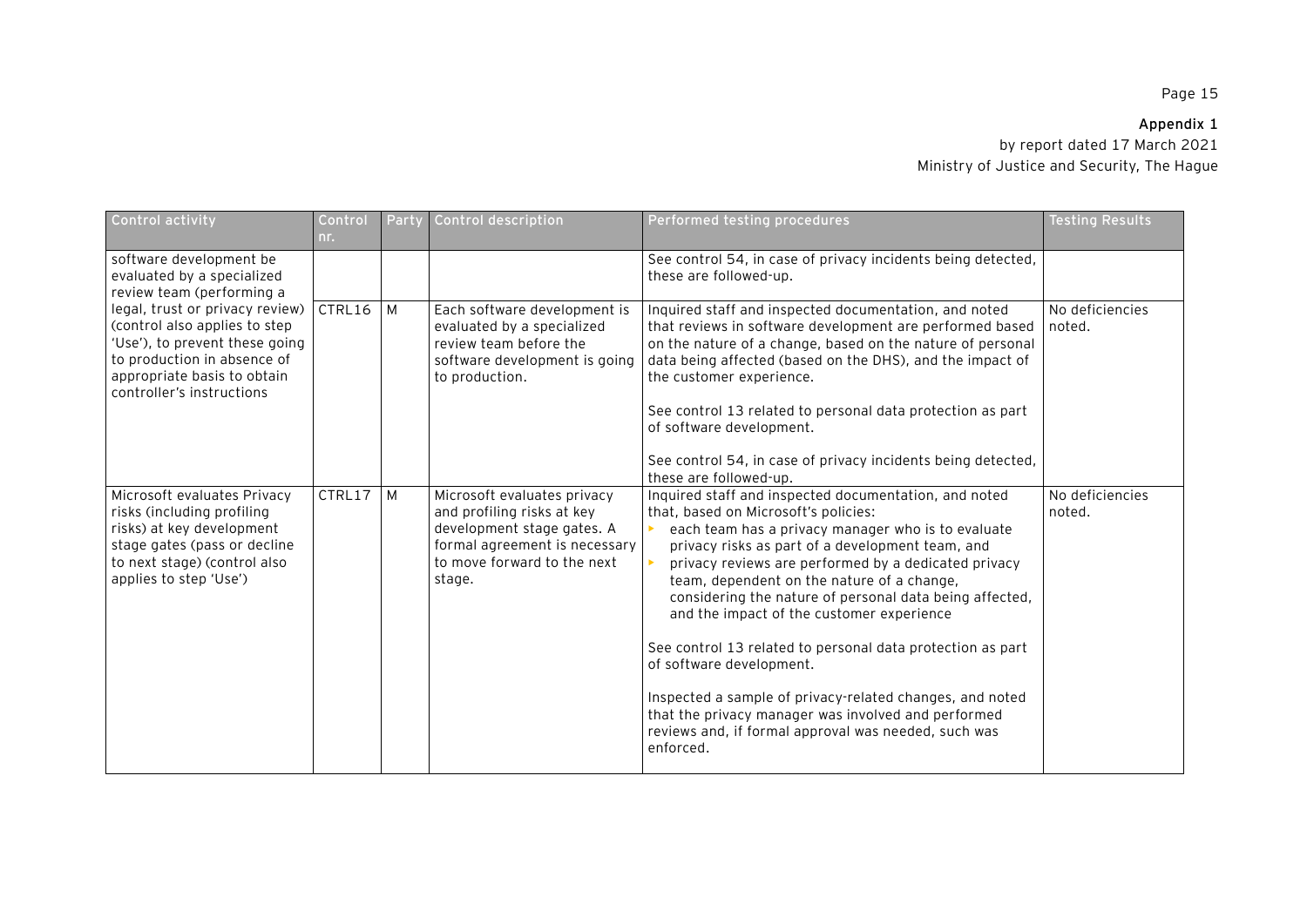| Control activity                                                                                                                                                                                                                                                               | Control<br>nr. | Party | Control description                                                                                                                                                                                                                                          | Performed testing procedures                                                                                                                                                                                                                                                                                                                                                                                                                                                                                        | <b>Testing Results</b>                                                                                    |
|--------------------------------------------------------------------------------------------------------------------------------------------------------------------------------------------------------------------------------------------------------------------------------|----------------|-------|--------------------------------------------------------------------------------------------------------------------------------------------------------------------------------------------------------------------------------------------------------------|---------------------------------------------------------------------------------------------------------------------------------------------------------------------------------------------------------------------------------------------------------------------------------------------------------------------------------------------------------------------------------------------------------------------------------------------------------------------------------------------------------------------|-----------------------------------------------------------------------------------------------------------|
| Microsoft communicates<br>legally relevant changes in<br>profiling to Controller. Such<br>communications take place<br>adequately and in advance,<br>with guidance to help<br>Controller prepare for<br>potentially legally significant<br>changes                             | CTRL18         | M     | Microsoft has a process to<br>communicate changes to the<br>Online Services that may be<br>perceived legally relevant by<br>the user organization. In case<br>of a certain legally significant<br>change, Microsoft<br>communicates to user<br>organization. | Inquired staff and inspected documentation, and noted<br>that legally significant changes are defined as major<br>changes and Microsoft has several ways to communicate<br>these changes.<br>Inspected documentation and noted that communication<br>was made available to customer tenants.<br>Note: We did not perform testing procedures for the<br>following as these are part of SOC reporting (out-of-scope<br>for this examination):<br>communication of changes and updates to the<br>Office365 environment | No deficiencies<br>noted.                                                                                 |
|                                                                                                                                                                                                                                                                                | CTRL19         | M     | Microsoft communicates<br>legally significant changes to<br>engineering teams adequately<br>and in advance.                                                                                                                                                  | Interviewed, and noted that:<br>legally significant changes that should be known to<br>engineering, are included in (updates of) the privacy<br>training<br>the DHS is updated in case of legally significant<br>changes<br>compliance champions, who are responsible for<br>compliance within the engineering teams have monthly<br>calls, in which significant changes are communicated.<br>Champions are then responsible for spreading this<br>knowledge within their teams                                     | No deficiencies<br>noted.                                                                                 |
| In case of legally significant<br>changes, or changes that<br>could be perceived disruptive<br>to existing Online Services,<br>Microsoft provides ability for<br>Controller to exercise choice<br>to use new or changed<br>functionality pre-launch,<br>enabling controller to | CTRL20         | M     | In case of legally significant<br>changes or changes that could<br>be perceived disruptive to<br>existing Online Services,<br>Microsoft enables the user<br>organization to explicitly<br>instruct by choosing.                                              | Inquired staff and inspected privacy reviews, and noted<br>that privacy reviews are performed in case of relevant<br>changes in software, dependent on the nature of personal<br>data being affected (e.g. based on the DHS) and the impact<br>of the customer experience. These privacy reviews can<br>initiate specific privacy controls, if needed.<br>See control 13 related to personal data protection as part<br>of software development.                                                                    | No occurrences<br>noted: No<br>documentation was<br>required to be<br>updated during the<br>audit period. |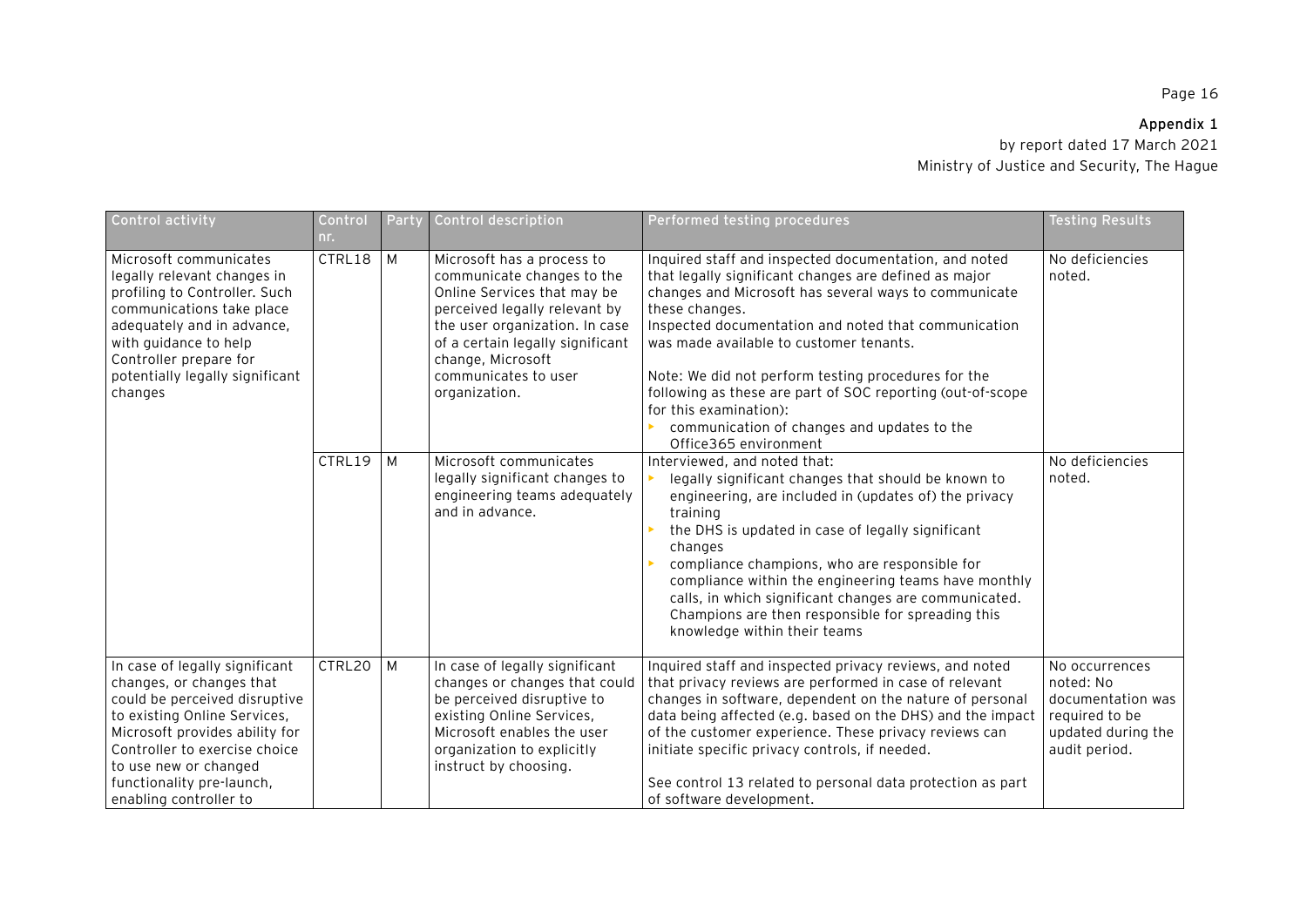# **Appendix 1**

| Control activity                                                                                                                                                                                                                                                                                | Control<br>nr. | Party | Control description                                                                                                                                                    | Performed testing procedures                                                                                                                                                                                                                                                                                                                                                                                                                                                                                                                                                                                                                                                                                                                   | <b>Testing Results</b>                                                                                                                                                                                              |
|-------------------------------------------------------------------------------------------------------------------------------------------------------------------------------------------------------------------------------------------------------------------------------------------------|----------------|-------|------------------------------------------------------------------------------------------------------------------------------------------------------------------------|------------------------------------------------------------------------------------------------------------------------------------------------------------------------------------------------------------------------------------------------------------------------------------------------------------------------------------------------------------------------------------------------------------------------------------------------------------------------------------------------------------------------------------------------------------------------------------------------------------------------------------------------------------------------------------------------------------------------------------------------|---------------------------------------------------------------------------------------------------------------------------------------------------------------------------------------------------------------------|
| explicitly instruct by<br>choosing                                                                                                                                                                                                                                                              |                |       |                                                                                                                                                                        | Inquired and noted that no legally significant change<br>occurred during the audit period.<br>Observed a sample of existing features that have legally<br>significant impact, and noted that choice was being<br>provided to users to activate these features.                                                                                                                                                                                                                                                                                                                                                                                                                                                                                 | As a result,<br>conditions required<br>for the operation of<br>the control did not<br>occur. Therefore,<br>we performed only<br>design testing and<br>no operating<br>effectiveness<br>testing for this<br>control. |
| Life cycle step:<br>Legal Basis                                                                                                                                                                                                                                                                 |                |       |                                                                                                                                                                        |                                                                                                                                                                                                                                                                                                                                                                                                                                                                                                                                                                                                                                                                                                                                                |                                                                                                                                                                                                                     |
| Profiling risk:                                                                                                                                                                                                                                                                                 |                |       | No legal basis to profile based on instructions issued by controller                                                                                                   |                                                                                                                                                                                                                                                                                                                                                                                                                                                                                                                                                                                                                                                                                                                                                |                                                                                                                                                                                                                     |
| Audit criteria:                                                                                                                                                                                                                                                                                 |                |       | Controller allows for restricted profiling in accordance with GDPR only                                                                                                | Processor performs profiling in accordance with contract and instructions only (which includes GDPR compliance)                                                                                                                                                                                                                                                                                                                                                                                                                                                                                                                                                                                                                                |                                                                                                                                                                                                                     |
| Microsoft updates or creates<br>Customer (shipped)<br>documentation as part of the<br>change management process,<br>if determined necessary<br>based on trust and legal<br>review, for the processing<br>associated with an online<br>services, e.g. for a feature<br>that results in profiling | $CTRL23$ M     |       | As part of the change<br>management process<br>Microsoft performs trust and<br>legal reviews. Based on the<br>outcome, (shipped) Customer<br>documentation is updated. | Inquired staff and inspected privacy reviews, and noted<br>that privacy reviews are performed in case of relevant<br>changes in software, dependent on the nature of personal<br>data being affected (e.g. based on the DHS) and the impact<br>of the customer experience. These privacy reviews can<br>initiate specific privacy controls, if needed, such as<br>updating customer documentation.<br>Inspected documentation and noted that communication<br>was made available to customer tenants.<br>See control 13 related to personal data protection as part<br>of software development.<br>Note: We did not perform testing procedures for the<br>following as these are part of SOC reporting (out-of-scope<br>for this examination): | No deficiencies<br>noted.                                                                                                                                                                                           |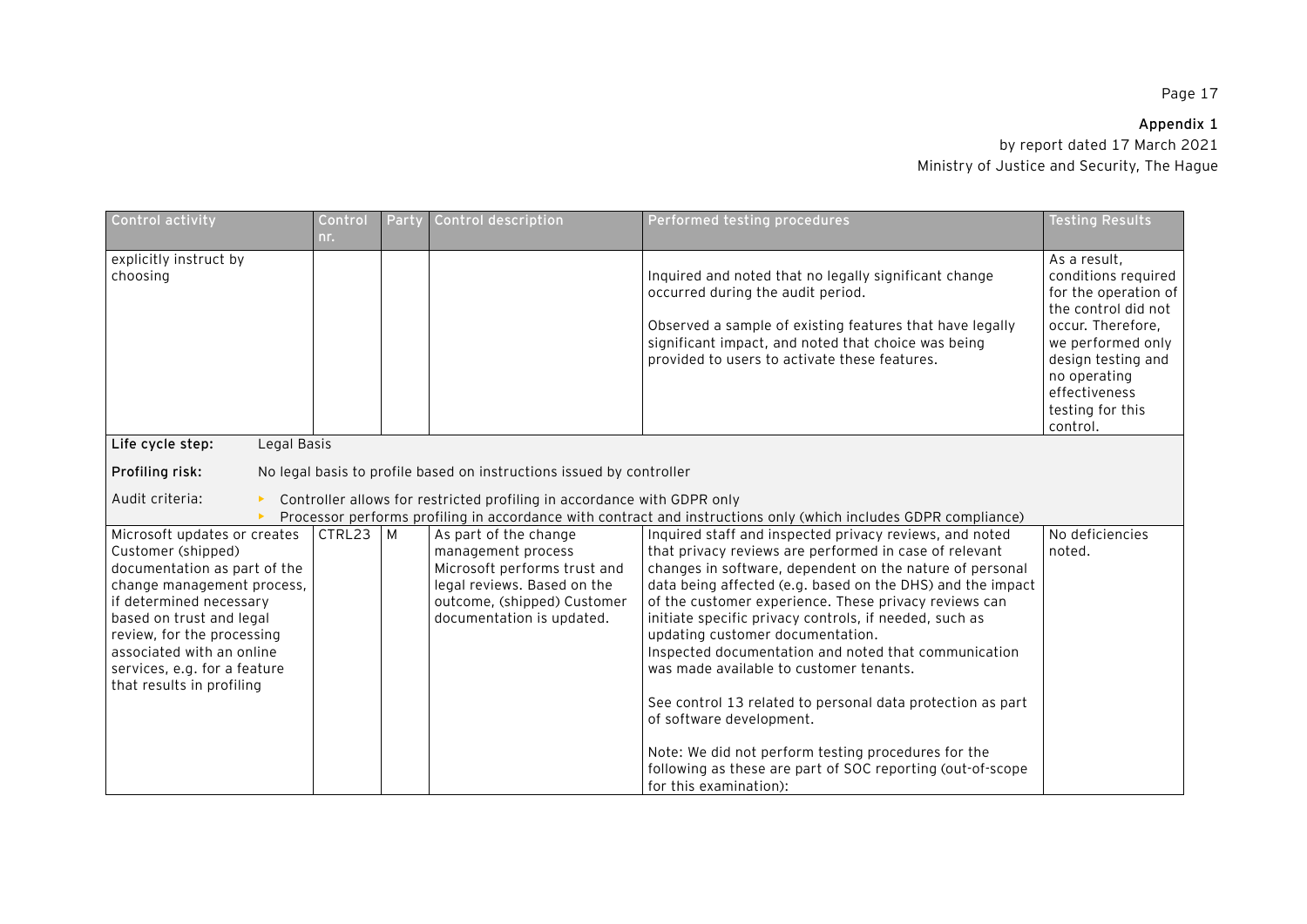# **Appendix 1**

| Control activity                                                                                                                                                                                                                                                                                                                                                                                                                                                                                                                                                                                                  | Control<br>nr. | Party          | Control description                                                                                                                                                                                                                                                                                                                                 | Performed testing procedures                                                                                                                                                                                                                                                                                                                                                                                                                                                                                                                                                                                                                                        | <b>Testing Results</b>                                                                                                                                                                                                                                                                                                           |
|-------------------------------------------------------------------------------------------------------------------------------------------------------------------------------------------------------------------------------------------------------------------------------------------------------------------------------------------------------------------------------------------------------------------------------------------------------------------------------------------------------------------------------------------------------------------------------------------------------------------|----------------|----------------|-----------------------------------------------------------------------------------------------------------------------------------------------------------------------------------------------------------------------------------------------------------------------------------------------------------------------------------------------------|---------------------------------------------------------------------------------------------------------------------------------------------------------------------------------------------------------------------------------------------------------------------------------------------------------------------------------------------------------------------------------------------------------------------------------------------------------------------------------------------------------------------------------------------------------------------------------------------------------------------------------------------------------------------|----------------------------------------------------------------------------------------------------------------------------------------------------------------------------------------------------------------------------------------------------------------------------------------------------------------------------------|
|                                                                                                                                                                                                                                                                                                                                                                                                                                                                                                                                                                                                                   |                |                |                                                                                                                                                                                                                                                                                                                                                     | communication of changes and updates to the<br>Office365 environment                                                                                                                                                                                                                                                                                                                                                                                                                                                                                                                                                                                                |                                                                                                                                                                                                                                                                                                                                  |
| Microsoft adequately in<br>advance notifies Controller, if<br>determined necessary based<br>on trust and legal review,<br>with regard to Microsoft's<br>changes to existing in-<br>production Online Service<br>functionality, i.e. shares its<br>actualized documentation,<br>that is introducing processing<br>associated with an online<br>services feature that results<br>in profiling, if any. Such<br>allows Controller to apply<br>choice with regard to new or<br>changed functionality<br>(consider EY audit activity<br>covering review requests,<br>reviews and need for<br>documentation and notice) | CTRL24         | M              | Microsoft adequately in<br>advance notifies user<br>organization, if determined<br>necessary based on trust and<br>legal review, with regard to<br>Microsoft's changes to existing<br>in-production Online Service<br>functionality that is<br>introducing processing<br>associated with an online<br>service feature that results in<br>profiling. | Inquired staff and inspected privacy reviews, and noted<br>that privacy (including trust and legal) reviews are<br>performed in case of relevant changes in software,<br>dependent on the nature of personal data being affected<br>(e.g. based on the DHS) and the impact of the customer<br>experience. These privacy reviews can initiate specific<br>privacy controls, if needed, such as updating customer<br>documentation.<br>Inquired and noted that no notification was required during<br>the audit period, based on the outcome of trust and legal<br>reviews.<br>See control 13 related to personal data protection as part<br>of software development. | No occurrences<br>noted: No<br>documentation was<br>required to be<br>updated during the<br>audit period.<br>As a result,<br>conditions required<br>for the operation of<br>the control did not<br>occur. Therefore,<br>we performed only<br>design testing and<br>no operating<br>effectiveness<br>testing for this<br>control. |
| Microsoft processes personal<br>data only in accordance with<br>operable control settings as<br>set by Controller, allowing<br>Controller to instruct via<br>these settings (consider EY<br>audit activity covering i.e. via<br>admin console, script, SKU<br>selection)                                                                                                                                                                                                                                                                                                                                          | CTRL26         | $\overline{M}$ | Microsoft processes collected<br>personal data only in<br>accordance with operable<br>control settings as set by user<br>organization, allowing user<br>organization to instruct via<br>these settings.                                                                                                                                             | Inquired staff and inspected privacy reviews, and noted<br>that privacy reviews are performed in case of relevant<br>changes in software, dependent on the nature of personal<br>data being affected (e.g. based on the DHS) and the impact<br>of the customer experience. These privacy reviews can<br>initiate specific privacy controls, if needed, such as<br>operable control settings.                                                                                                                                                                                                                                                                        | No deficiencies<br>noted.                                                                                                                                                                                                                                                                                                        |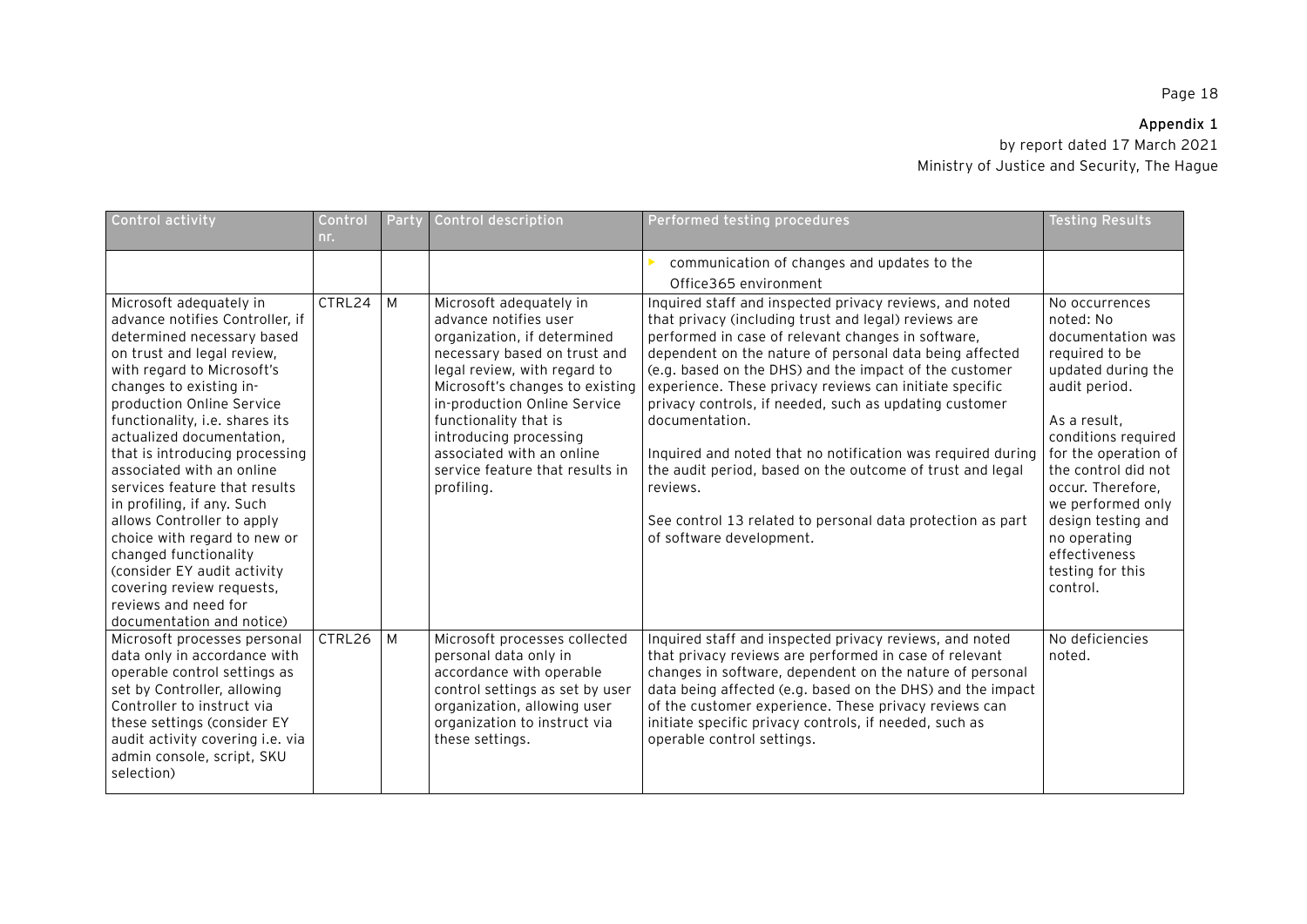## **Appendix 1**

| Control activity                                                                                                                                                                                                                               | Control<br>nr.                                                                                                                                                                                                                              | Party | Control description                                                                                                                                                                                | Performed testing procedures                                                                                                                                                                                                                                                                                                                                                                                                                                                                                                                                                                                                                                                                                                                                           | <b>Testing Results</b>    |  |  |
|------------------------------------------------------------------------------------------------------------------------------------------------------------------------------------------------------------------------------------------------|---------------------------------------------------------------------------------------------------------------------------------------------------------------------------------------------------------------------------------------------|-------|----------------------------------------------------------------------------------------------------------------------------------------------------------------------------------------------------|------------------------------------------------------------------------------------------------------------------------------------------------------------------------------------------------------------------------------------------------------------------------------------------------------------------------------------------------------------------------------------------------------------------------------------------------------------------------------------------------------------------------------------------------------------------------------------------------------------------------------------------------------------------------------------------------------------------------------------------------------------------------|---------------------------|--|--|
|                                                                                                                                                                                                                                                |                                                                                                                                                                                                                                             |       |                                                                                                                                                                                                    | Observed operable control settings, and noted that user<br>organization can instruct to (de-)activate services, and, if<br>activated, users can also disable such services.<br>See control 13 related to personal data protection as part<br>of software development.                                                                                                                                                                                                                                                                                                                                                                                                                                                                                                  |                           |  |  |
|                                                                                                                                                                                                                                                |                                                                                                                                                                                                                                             |       |                                                                                                                                                                                                    |                                                                                                                                                                                                                                                                                                                                                                                                                                                                                                                                                                                                                                                                                                                                                                        |                           |  |  |
| Life cycle step:<br>Profiling risk:<br>Audit criteria:                                                                                                                                                                                         | Provide and collect<br>Processor receives personal data un-instructed, that could be used for the purpose of profiling<br>Processor only receives (provides or collects) personal data that can be used for profiling, as far as instructed |       |                                                                                                                                                                                                    |                                                                                                                                                                                                                                                                                                                                                                                                                                                                                                                                                                                                                                                                                                                                                                        |                           |  |  |
| Microsoft has a Data<br>Handling Standard and trains<br>its staff's awareness and<br>application with regard to<br>categorizing and processing<br>of personal data (i.e.<br>Customer content, EUII,<br>EUPI) accordingly, in line with<br>GDPR | CTRL10                                                                                                                                                                                                                                      | M     | Microsoft has a procedure in<br>place to instruct its staff via<br>its policies and guidelines<br>based on the Data Handling<br>Standard that is yearly<br>reviewed, and if necessary,<br>revised. | Inquired staff and inspected documentation, and noted<br>that Microsoft has an approved DHS that includes at least<br>permitted use of data for different types of data<br>for which usage additional procedures need to be<br>performed or additional measures need to be taken,<br>and which uses of data are prohibited<br>information about permissible actions for storage and<br>transfer of data<br>Inspected the DHS, and noted that the DHS is reviewed at<br>least once a year by the Privacy Architect.<br>Inquired, and noted that all relevant staff receive training<br>on the (policies and guidelines based on the) DHS upon<br>joining the company and has to be repeated on a yearly<br>basis. Note: see control 12 related to the privacy training. | No deficiencies<br>noted. |  |  |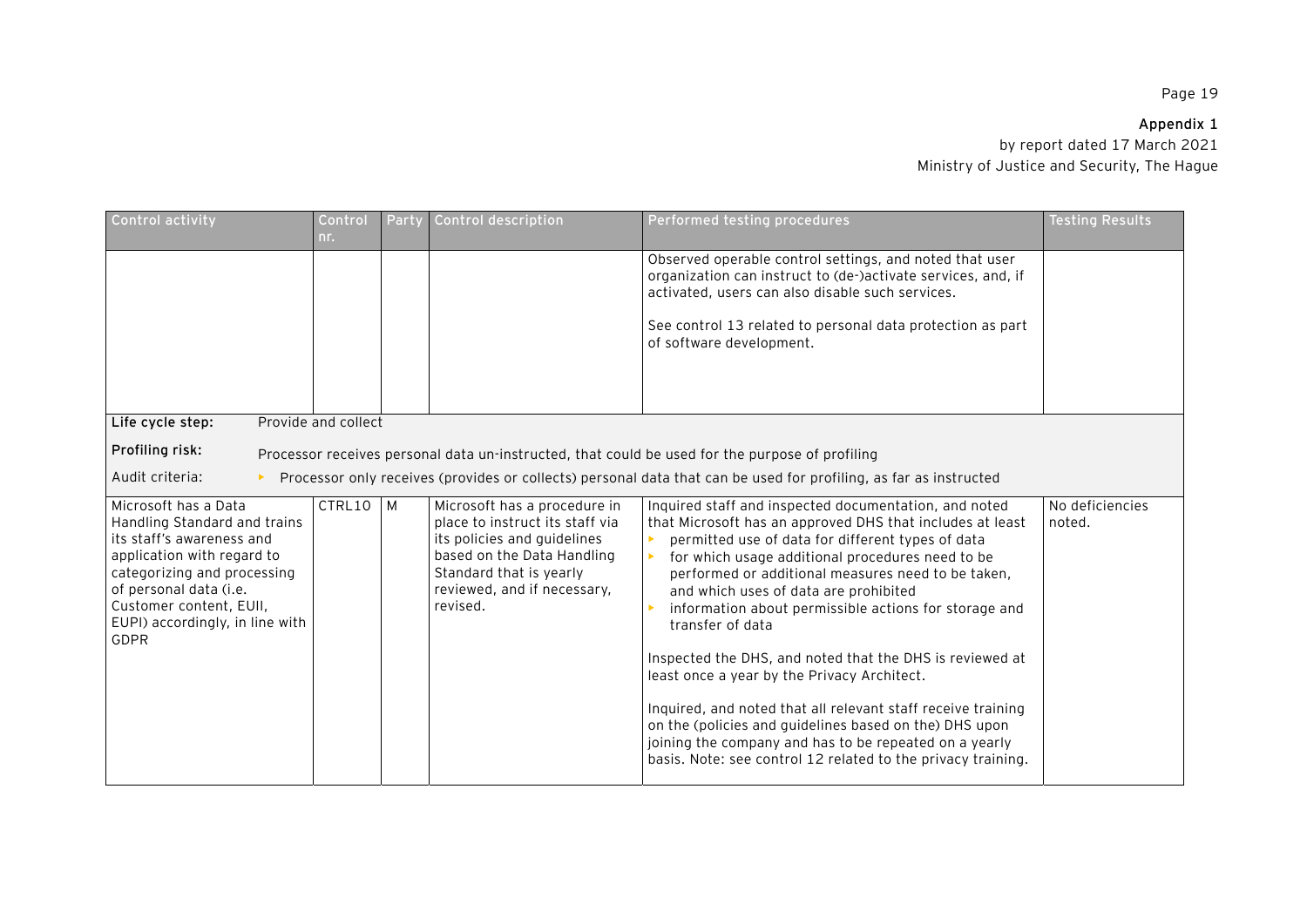# **Appendix 1**

| Control activity                                                                                                                                              | Control<br>nr. | Party | Control description                                                                                                                                                                                    | Performed testing procedures                                                                                                                                                                                                                                                                                                                                                                                                                                                                                                                                                                                                                                          | <b>Testing Results</b>    |
|---------------------------------------------------------------------------------------------------------------------------------------------------------------|----------------|-------|--------------------------------------------------------------------------------------------------------------------------------------------------------------------------------------------------------|-----------------------------------------------------------------------------------------------------------------------------------------------------------------------------------------------------------------------------------------------------------------------------------------------------------------------------------------------------------------------------------------------------------------------------------------------------------------------------------------------------------------------------------------------------------------------------------------------------------------------------------------------------------------------|---------------------------|
|                                                                                                                                                               | CTRL29         | M     | Microsoft trains its staff's<br>awareness and application<br>with regard to categorizing<br>and processing of personal<br>data in line with GDPR.                                                      | Inquired staff and inspected privacy training<br>documentation, and noted that<br>staff is trained on categorization of data<br>GDPR obligations are included in training<br>DHS is part of privacy training<br>DHS includes permitted use of data for different types<br>of data, including personal data per the GDPR<br>Inquired and noted that the privacy training has to be re-<br>trained at least once a year by all relevant employees (see<br>control 12 related to the privacy training).                                                                                                                                                                  | No deficiencies<br>noted. |
| Microsoft categorizes<br>provided personal data (e.g.<br>EUII, EUPI, Customer<br>Content) by placing such<br>personal data in their<br>designated boundaries. | CTRL30         | M     | Microsoft processes collects<br>personal data only in<br>accordance with operable<br>control settings as set by user<br>organization, allowing user<br>organization to instruct via<br>these settings. | Inquired staff and inspected privacy reviews, and noted<br>that privacy reviews are performed in case of relevant<br>changes in software, dependent on the nature of personal<br>data being affected (e.g. based on the DHS) and the impact<br>of the customer experience. These privacy reviews can<br>initiate specific privacy controls, if needed, such as<br>operable control settings.<br>Observed operable control settings, and noted that user<br>organization can instruct to (de-)activate services, and, if<br>activated, users can also disable such services.<br>See control 13 related to personal data protection as part<br>of software development. | No deficiencies<br>noted. |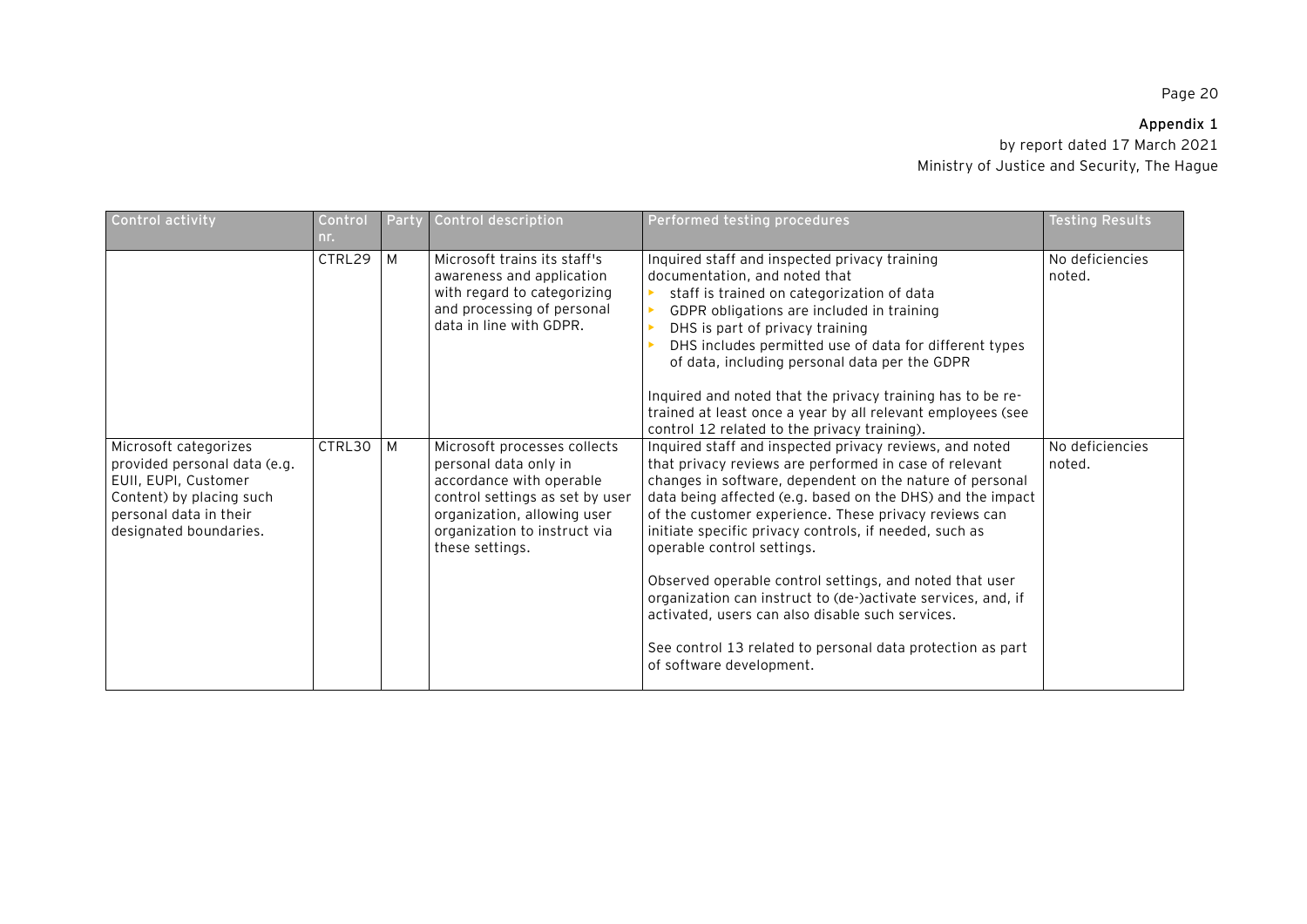# **Appendix 1**

| Control activity                                                                                                                                                                                                                                                                                              | Control<br>nr. | Party | Control description                                                                                                                                                                                                                                                                                                | Performed testing procedures                                                                                                                                                                                                                                                                                                                                                                                                                                                                                                                             | <b>Testing Results</b>    |
|---------------------------------------------------------------------------------------------------------------------------------------------------------------------------------------------------------------------------------------------------------------------------------------------------------------|----------------|-------|--------------------------------------------------------------------------------------------------------------------------------------------------------------------------------------------------------------------------------------------------------------------------------------------------------------------|----------------------------------------------------------------------------------------------------------------------------------------------------------------------------------------------------------------------------------------------------------------------------------------------------------------------------------------------------------------------------------------------------------------------------------------------------------------------------------------------------------------------------------------------------------|---------------------------|
| Microsoft has policies and<br>quidelines to process<br>collected data only for the<br>Purpose as agreed with<br>Controller, as set forth in<br>contract (e.g. the<br>performance of the service,<br>the security of the service<br>and to keep the service up to<br>date, as well as legitimate<br>interests) | CTRL31         | M     | Microsoft has policies and<br>quidelines to process collected<br>data only for the Purpose as<br>agreed with user organization,<br>as set forth in contract (e.g.<br>the performance of the<br>service, the security of the<br>service and to keep the<br>service up to date, as well as<br>legitimate interests). | Inquired staff and inspected Online Service Terms (OST)<br>and noted that<br>OST contains instructions on allowable and restricted<br>use of data and specifications of legitimate business<br>operations<br>Inquired staff and inspected documentation, and noted<br>that Microsoft has an approved DHS that includes:<br>permitted use of data for different types of data<br>for which usage additional procedures need to be<br>performed or additional measures need to be taken,<br>and which uses of data are prohibited                          | No deficiencies<br>noted. |
| In order to protect the rights<br>and freedoms of individuals.<br>a risk-based review process<br>exists to evaluate for new<br>features and services. The<br>reviewers may require a<br>necessary and proportional<br>method of customer choice<br>concerning the collection of<br>personal data.             | CTRL32         | M     | For each feature or/and<br>service, a risk-based review<br>process is carried out. The<br>reviewers may require a<br>necessary and proportional<br>method of customer choice<br>concerning the collection of<br>personal data.                                                                                     | Inquired staff and inspected privacy reviews, and noted<br>that privacy reviews are performed in case of relevant<br>changes (features or services) in software, dependent on<br>the nature of personal data being affected (e.g. based on<br>the DHS) and the impact of the customer experience.<br>These privacy reviews can initiate specific privacy controls,<br>if needed, which may require customer choice concerning<br>the service or functionality.<br>See control 13 related to personal data protection as part<br>of software development. | No deficiencies<br>noted. |
| Microsoft categorizes<br>personal data collected via<br>Microsoft software operated<br>by Controller                                                                                                                                                                                                          | CTRL33         | M     | Microsoft processes collected<br>personal data only in<br>accordance with operable<br>control settings as set by user<br>organization, allowing user<br>organization to instruct via<br>these settings.                                                                                                            | Inquired staff and inspected privacy reviews, and noted<br>that privacy reviews are performed in case of relevant<br>changes in software, dependent on the nature of personal<br>data being affected (e.g. based on the DHS and the impact<br>of the customer experience. These privacy reviews can<br>initiate specific privacy controls, such as operable control<br>settings.                                                                                                                                                                         | No deficiencies<br>noted. |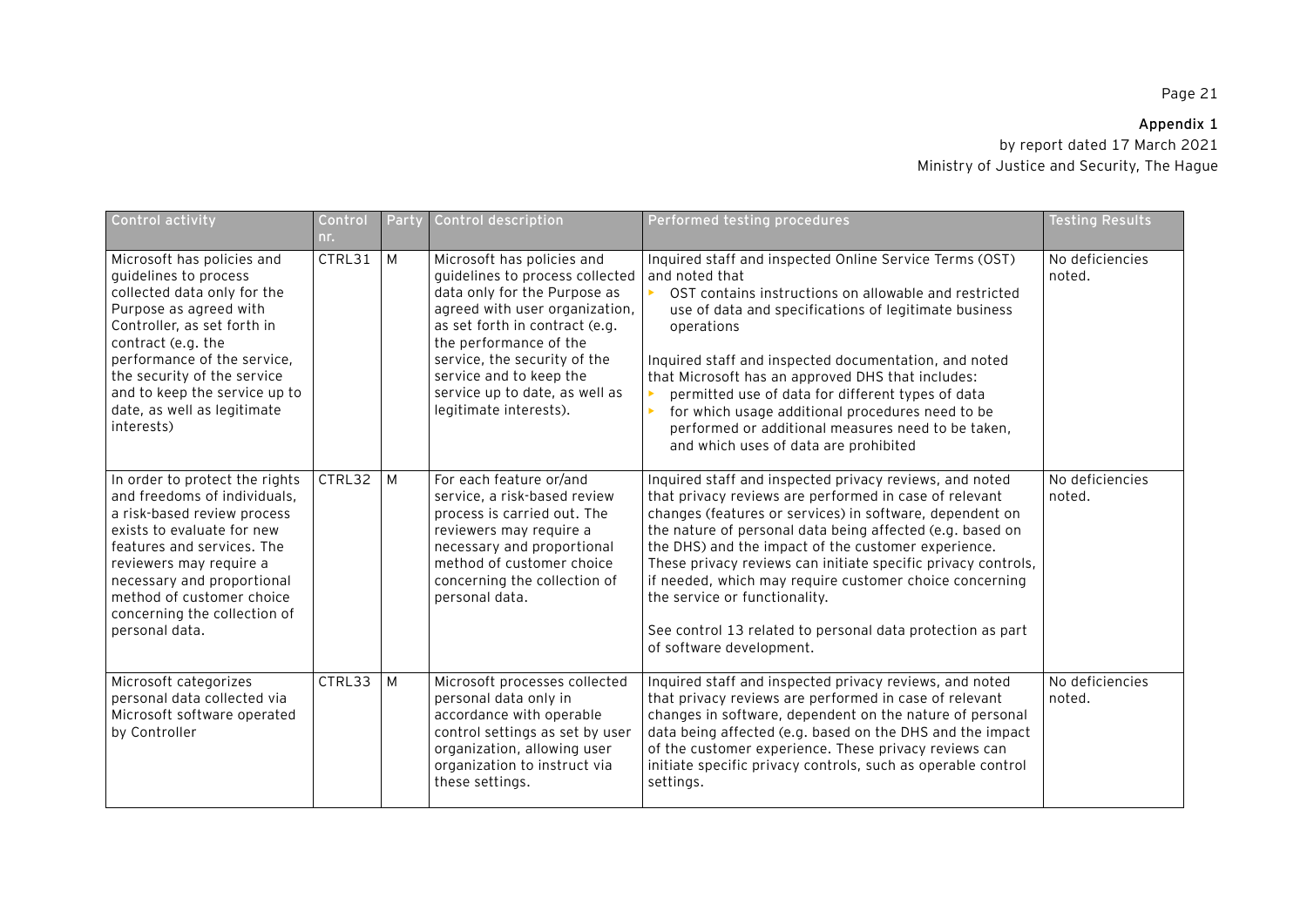# **Appendix 1**

| Control activity                                                                                                                                                                                                                                                                                                                                                                                                                      | Control<br>nr. | Party | Control description                                                                                                                                                                                     | Performed testing procedures                                                                                                                                                                                                                                                                                                                                                                                                                                                                                                                                                                                                                               | <b>Testing Results</b>    |  |
|---------------------------------------------------------------------------------------------------------------------------------------------------------------------------------------------------------------------------------------------------------------------------------------------------------------------------------------------------------------------------------------------------------------------------------------|----------------|-------|---------------------------------------------------------------------------------------------------------------------------------------------------------------------------------------------------------|------------------------------------------------------------------------------------------------------------------------------------------------------------------------------------------------------------------------------------------------------------------------------------------------------------------------------------------------------------------------------------------------------------------------------------------------------------------------------------------------------------------------------------------------------------------------------------------------------------------------------------------------------------|---------------------------|--|
|                                                                                                                                                                                                                                                                                                                                                                                                                                       |                |       |                                                                                                                                                                                                         | Observed operable control settings, and noted that user<br>organization can instruct to (de-)activate services, and, if<br>activated, users can also disable such services.<br>See control 13 related to personal data protection as part<br>of software development.                                                                                                                                                                                                                                                                                                                                                                                      |                           |  |
| Microsoft processes collected<br>personal data only in<br>accordance with operable<br>controls as set by Controller,<br>allowing Controller to<br>instruct (i.e. via admin<br>console, script, SKU<br>selection, etc.), as applicable                                                                                                                                                                                                 | CTRL33         | M     | Microsoft processes collected<br>personal data only in<br>accordance with operable<br>control settings as set by user<br>organization, allowing user<br>organization to instruct via<br>these settings. | Inquired staff and inspected privacy reviews, and noted<br>that privacy reviews are performed in case of relevant<br>changes in software, dependent on the nature of personal<br>data being affected (e.g. based on the DHS) and the impact<br>of the customer experience. These privacy reviews can<br>initiate specific privacy controls, such as operable control<br>settings.<br>Observed operable control settings, and noted that user<br>organization can instruct to (de-)activate services, and, if<br>activated, users can also disable such services.<br>See control 13 related to personal data protection as part<br>of software development. | No deficiencies<br>noted. |  |
| Life cycle step:<br>Store                                                                                                                                                                                                                                                                                                                                                                                                             |                |       |                                                                                                                                                                                                         |                                                                                                                                                                                                                                                                                                                                                                                                                                                                                                                                                                                                                                                            |                           |  |
| Profiling risk:<br>Personal data is accessed to build a profile without authorization<br>A data subject's profile is accessed without authorization<br>Audit criteria:<br>Personal data, including profiles, are secured against unauthorized access by known and unknown users (linked to Security and Access)<br>Access to personal data, including profiles, is restricted to authorized users only (refer to Security and Access) |                |       |                                                                                                                                                                                                         |                                                                                                                                                                                                                                                                                                                                                                                                                                                                                                                                                                                                                                                            |                           |  |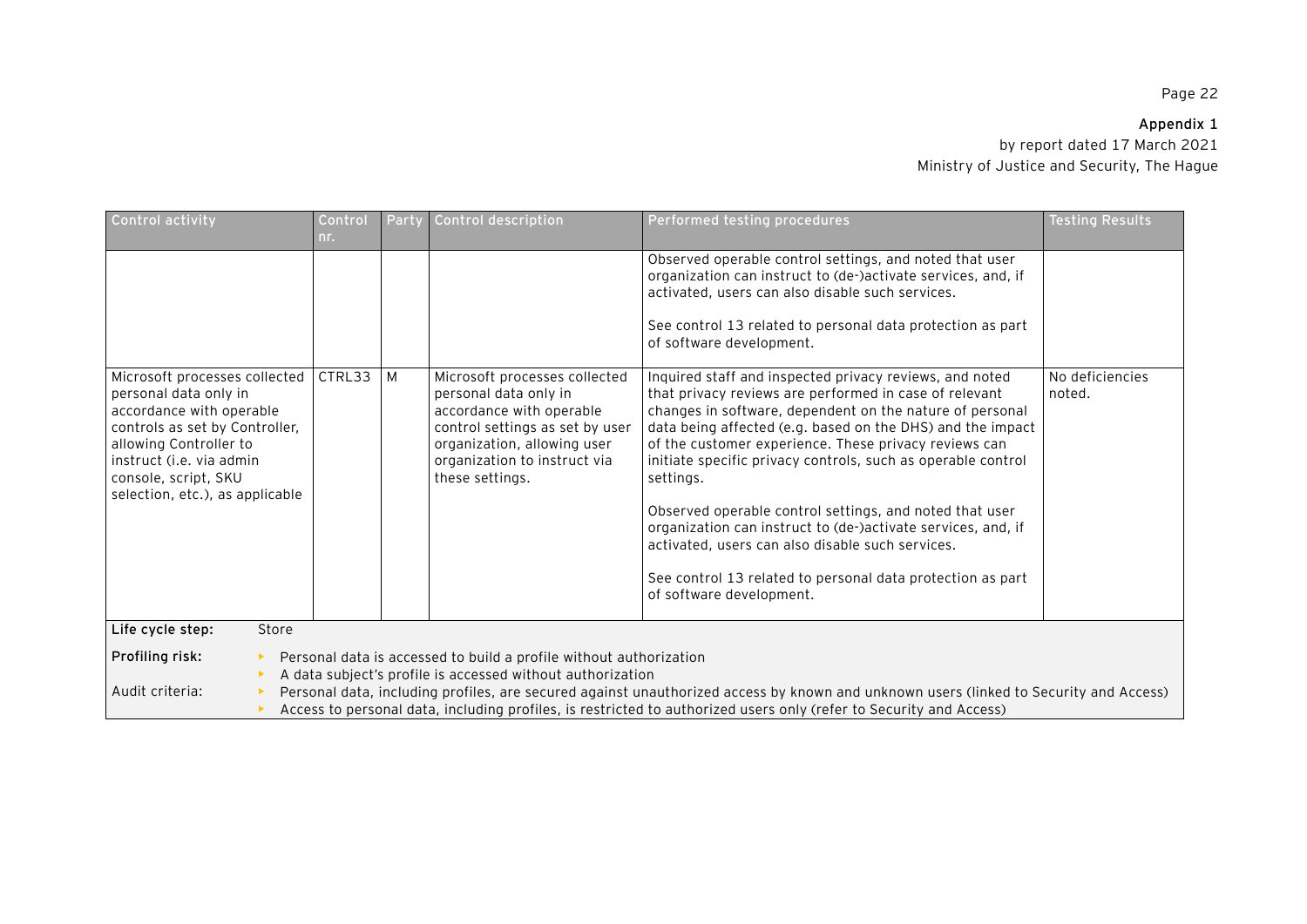# **Appendix 1**

| <b>Control activity</b>                                                                                                                                                                                                                                                                                       | Control<br>nr. | Party | Control description                                                                                                                                                                                | Performed testing procedures                                                                                                                                                                                                                                                                                                                                                                                                                                                                                                                                                                                                                                                                                                                                        | Testing Results           |
|---------------------------------------------------------------------------------------------------------------------------------------------------------------------------------------------------------------------------------------------------------------------------------------------------------------|----------------|-------|----------------------------------------------------------------------------------------------------------------------------------------------------------------------------------------------------|---------------------------------------------------------------------------------------------------------------------------------------------------------------------------------------------------------------------------------------------------------------------------------------------------------------------------------------------------------------------------------------------------------------------------------------------------------------------------------------------------------------------------------------------------------------------------------------------------------------------------------------------------------------------------------------------------------------------------------------------------------------------|---------------------------|
| Microsoft has policies and<br>guidelines, e.g. its Data<br>Handling standard, and trains<br>its staff to be aware that data<br>is to be processed in "an<br>environment that meets the<br>policy requirements<br>applicable to its data<br>category (e.g. EUII, EUPI,<br>customer content)" aka<br>"boundary" | CTRL10         | M     | Microsoft has a procedure in<br>place to instruct its staff via<br>its policies and guidelines<br>based on the Data Handling<br>Standard that is yearly<br>reviewed, and if necessary,<br>revised. | Inquired staff and inspected documentation, and noted<br>that Microsoft has an approved DHS that includes at least<br>permitted use of data for different types of data<br>for which usage additional procedures need to be<br>performed or additional measures need to be taken,<br>and which uses of data are prohibited<br>information about permissible actions for storage and<br>transfer of data<br>Inspected the DHS, and noted that the DHS is reviewed at<br>least once a year by the Privacy Architect.<br>Inquired, and noted that all relevant staff receive training<br>on the (policies and guidelines based on the) DHS upon<br>joining the company and has to be repeated on a yearly<br>basis.<br>See control 12 related to the privacy training. | No deficiencies<br>noted. |
|                                                                                                                                                                                                                                                                                                               | CTRL34         | M     | Microsoft trains its staff to be<br>aware that data is to be<br>processed in an environment<br>that meets the policy<br>requirements applicable to its<br>data category (boundary).                | Inquired staff and inspected documentation, and noted<br>that Microsoft trains relevant staff on:<br>topics regarding protection of personal data,<br>existence and use of Microsoft's DHS, which included<br>permissibility of data transmission, data storage and<br>data use<br>This training is to be completed by relevant staff upon<br>joining the company, and is to be repeated on a yearly<br>basis.<br>See control 12 related to the privacy training.                                                                                                                                                                                                                                                                                                   | No deficiencies<br>noted. |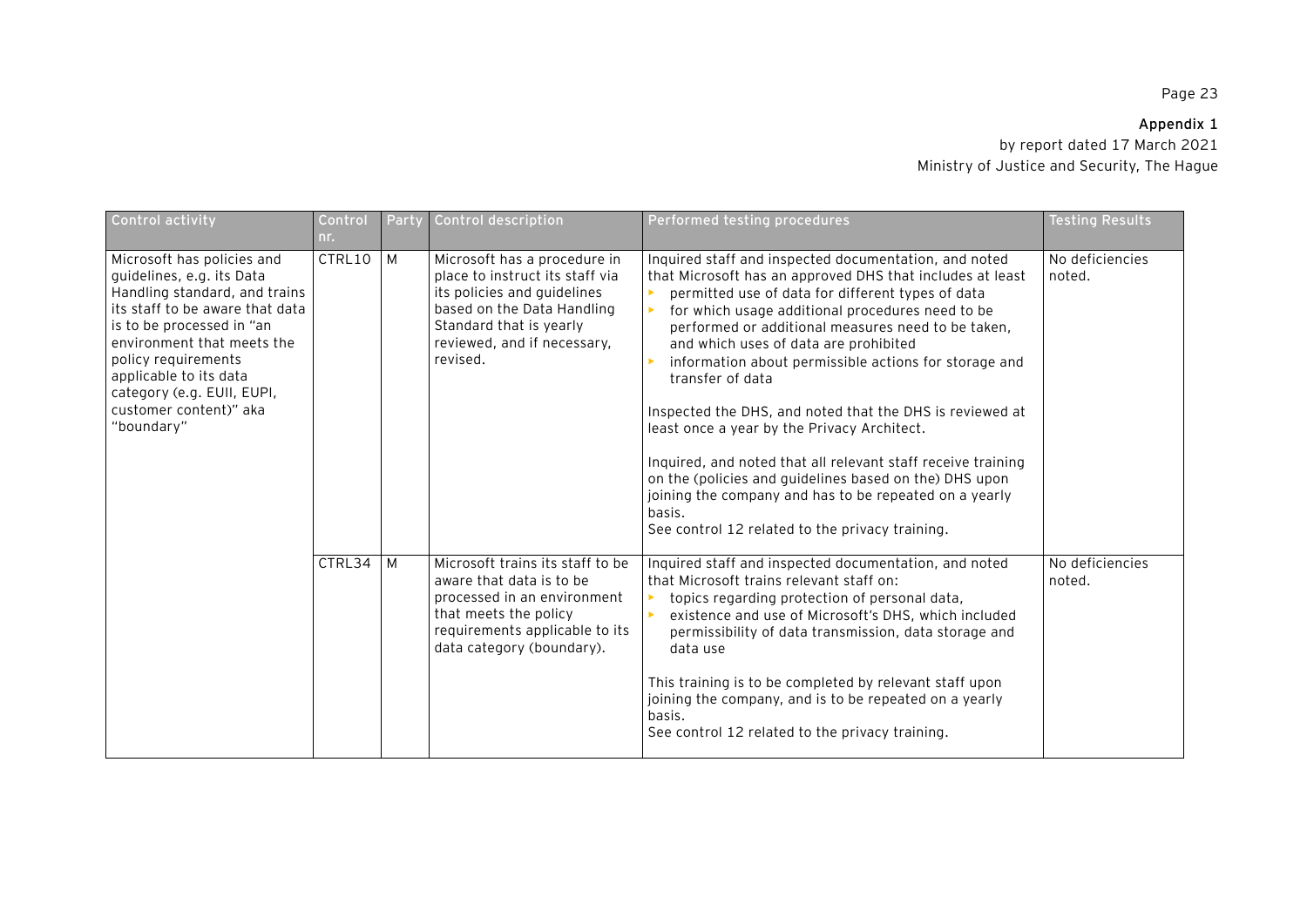# **Appendix 1**

| Control activity                                                                                                                                                                                                                                                                                                                                                                                          | Control<br>nr. | Party | Control description                                                                                                                                                                                                            | Performed testing procedures                                                                                                                                                                                                                                                                                                                                                                                                                                                                                                                                                                                                                                                                                                                                                                                                                                                                                    | <b>Testing Results</b>    |
|-----------------------------------------------------------------------------------------------------------------------------------------------------------------------------------------------------------------------------------------------------------------------------------------------------------------------------------------------------------------------------------------------------------|----------------|-------|--------------------------------------------------------------------------------------------------------------------------------------------------------------------------------------------------------------------------------|-----------------------------------------------------------------------------------------------------------------------------------------------------------------------------------------------------------------------------------------------------------------------------------------------------------------------------------------------------------------------------------------------------------------------------------------------------------------------------------------------------------------------------------------------------------------------------------------------------------------------------------------------------------------------------------------------------------------------------------------------------------------------------------------------------------------------------------------------------------------------------------------------------------------|---------------------------|
| Microsoft stores personal<br>data within the applicable<br>boundary for the asset type<br>(i.e. Customer Content, EUII,<br>EUPI), and consequently in<br>the environment that is in<br>line with the category of such<br>data (consider EY audit<br>activity verifying existing<br>boundaries, categories of<br>personal data, assurance<br>schemes, e.g. SSAE18 SOC<br>boundary, ISO 27701<br>boundary). | CTRL35         | M     | Microsoft processes all<br>generated data in the<br>designated boundaries, for the<br>applicable category of<br>personal data, i.e. EUPI, EUII,<br>Customer Content, unless<br>generated data is anonymized.                   | Inquired staff and inspected the DHS, covering<br>permissibility of data transmission, data storage and data<br>use, and noted that<br>• data cannot be processed in a boundary without having<br>been transported to that boundary<br>allowable transmission between boundaries implicitly<br>covers the processing of data in the correct boundary<br>Inquired staff and inspected documentation, and noted<br>that<br>the applicable DHS should always be followed<br>staff privacy training is required before having access<br>to privacy-related data<br>relevant changes to software for collecting and<br>processing of personal data requires a privacy review<br>prior to implementation<br>monitoring and follow-up is in place to verify if EUII<br>would be leaving its boundary<br>Observed scrubbing of PII and PII leakage detection, and<br>noted that these automated processes are in place. | No deficiencies<br>noted. |
| Microsoft has means to<br>resolve pseudonymized<br>personal data to identifiable<br>personal data. The additional<br>data necessary for such<br>resolution is only processed<br>within the boundary of<br>Customer data (e.g. hash<br>salts, User Principal Names)                                                                                                                                        | CTRL36         | M     | Microsoft has the ability to<br>resolve pseudonymized<br>personal data to identifiable<br>personal data. The additional<br>data necessary for such<br>resolution is only processed<br>within the boundary of<br>Customer data. | Inquired and noted that pseudonymized data can be<br>resolved to identifiable personal data via decryption.<br>Encryption and decryption takes place within the<br>compliance boundary, where the encryption originally was<br>performed.<br>Note: We did not perform testing procedures for the<br>following as these are part of SOC reporting (out-of-scope<br>for this examination):<br>access to the decryption service within the compliance<br>boundary                                                                                                                                                                                                                                                                                                                                                                                                                                                  | No deficiencies<br>noted. |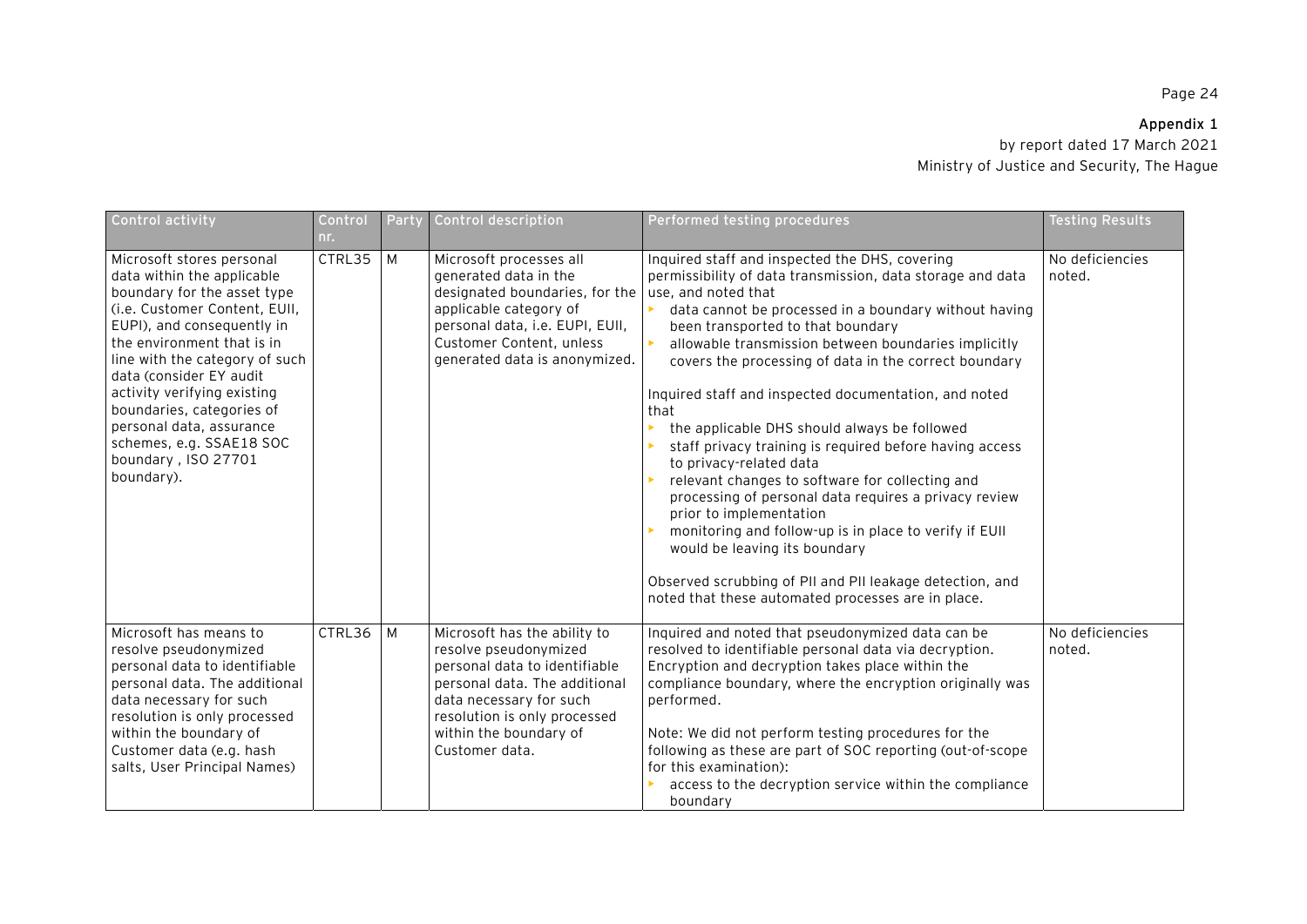# **Appendix 1**

| Control activity                                                                                                                 | Control<br>nr. | Party | Control description                                                                                                                                                                                | Performed testing procedures                                                                                                                                                                                                                                                                                                                                                                                                                                                                                                                                                                                                                                                                                                                                                                                                                              | <b>Testing Results</b>    |
|----------------------------------------------------------------------------------------------------------------------------------|----------------|-------|----------------------------------------------------------------------------------------------------------------------------------------------------------------------------------------------------|-----------------------------------------------------------------------------------------------------------------------------------------------------------------------------------------------------------------------------------------------------------------------------------------------------------------------------------------------------------------------------------------------------------------------------------------------------------------------------------------------------------------------------------------------------------------------------------------------------------------------------------------------------------------------------------------------------------------------------------------------------------------------------------------------------------------------------------------------------------|---------------------------|
|                                                                                                                                  |                |       |                                                                                                                                                                                                    |                                                                                                                                                                                                                                                                                                                                                                                                                                                                                                                                                                                                                                                                                                                                                                                                                                                           |                           |
| Microsoft applies access<br>controls for time-limited<br>access by staff to customer<br>data, i.e. EUII, and Customer<br>content | CTRL37         | M     | In case Microsoft staff need<br>access to customer data, i.e.<br>EUII and Customer content.<br>Microsoft staff need to<br>request access and only have<br>time-limited access to<br>customer data. | Per interview we noted that<br>access to the production environment is only granted<br>after manager approval<br>access to customer data, such as EUII and Customer<br>Content, is considered to be higher level access, and<br>this elevated access can be requested and granted<br>through Just In Time (JIT) and time-restricted access,<br>as well as Customer Lockbox access<br>We observed and noted that access to personal data<br>requires a privileged access account, and being eligible to<br>make use of this account, requiring completing of required<br>(re)training, enforced via a programmed control.<br>Note: We did not perform testing procedures for the<br>following as these are part of SOC reporting (out-of-scope<br>for this examination):<br>Just In Time access<br>Customer Lockbox access<br>new and modified user access | No deficiencies<br>noted. |
| Microsoft applies access<br>controls for access by staff to<br><b>EUPI</b>                                                       | CTRL38         | M     | Microsoft applies access<br>controls for access by staff to<br><b>EUPI</b>                                                                                                                         | Inquired and noted that<br>EUPI data is stored in an internal data store called<br>Cosmos, where data is stored in virtual clusters<br>access to virtual clusters in Cosmos is only possible<br>through the use of a privileged access identity<br>(separate Azure Active Directory)<br>only qualified employees can request a privileged<br>access identity and gain access to virtual clusters in<br>Cosmos. When logged on to Cosmos with their                                                                                                                                                                                                                                                                                                                                                                                                        | No deficiencies<br>noted. |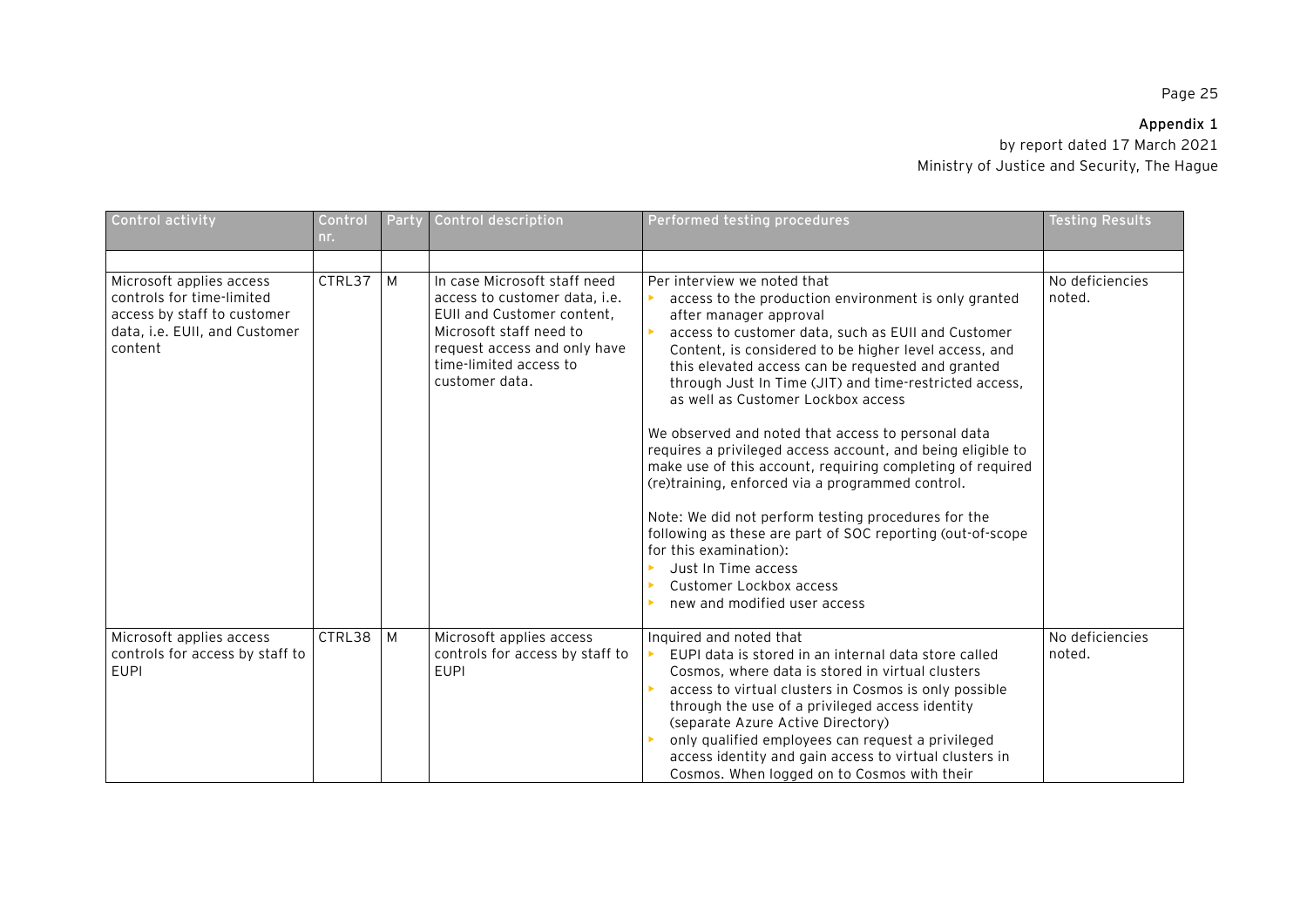# **Appendix 1**

| Control activity                                                                                                                                                                          | Control<br>nr. | Party | Control description                                                             | Performed testing procedures                                                                                                                                                                                                                                                                                                                                                                                                                                                                                                                                                                                                                                                                                                                                                                                                                                                                                                                                                                                                                                                                                                         | <b>Testing Results</b>    |
|-------------------------------------------------------------------------------------------------------------------------------------------------------------------------------------------|----------------|-------|---------------------------------------------------------------------------------|--------------------------------------------------------------------------------------------------------------------------------------------------------------------------------------------------------------------------------------------------------------------------------------------------------------------------------------------------------------------------------------------------------------------------------------------------------------------------------------------------------------------------------------------------------------------------------------------------------------------------------------------------------------------------------------------------------------------------------------------------------------------------------------------------------------------------------------------------------------------------------------------------------------------------------------------------------------------------------------------------------------------------------------------------------------------------------------------------------------------------------------|---------------------------|
|                                                                                                                                                                                           |                |       |                                                                                 | Microsoft identity, users can view the Cosmos catalog<br>but not enter any virtual clusters<br>Inquired and inspected documentation, and noted that the<br>qualification process contains the following steps<br>background check (expiring after 740 days)<br>security and privacy training (plus additional training in<br>case user will work with sensitive data)<br>attestation for access to EUPI (expires after 90 days)<br>Observed automated controls with regard to access to<br>EUPI, and noted that access is not possible with regular<br>account, and is possible with a privileged access account,<br>also requiring multifactor authentication. After they have<br>logged in, users can select a virtual cluster from the<br>Cosmos 'catalog'. In order to gain access to a virtual<br>cluster, the user has to request an eligibility, for which<br>manager approval is needed. These eligibilities expire<br>every 90 days, after which manager approval needs to be<br>renewed. In case a user does not use the eligibility for 56<br>days, the eligibility expires (even if the 90 days have not<br>yet passed). |                           |
| Microsoft encrypts personal<br>data that is in transit<br>between Microsoft operated<br>systems whether remaining<br>inside a compliance boundary<br>or traversing to a different<br>one. | CTRL39         | M     | Personal data in transit<br>between Microsoft operated<br>systems is encrypted. | Inquired staff and inspected documentation, and noted<br>three 'in transit' scenarios,<br>between customer and data center<br>between data centers<br>between data centers and Microsoft<br>Note: We did not perform testing procedures for the<br>following as these are part of SOC reporting (out-of-scope<br>for this examination):<br>the encryption of personal data in transit                                                                                                                                                                                                                                                                                                                                                                                                                                                                                                                                                                                                                                                                                                                                                | No deficiencies<br>noted. |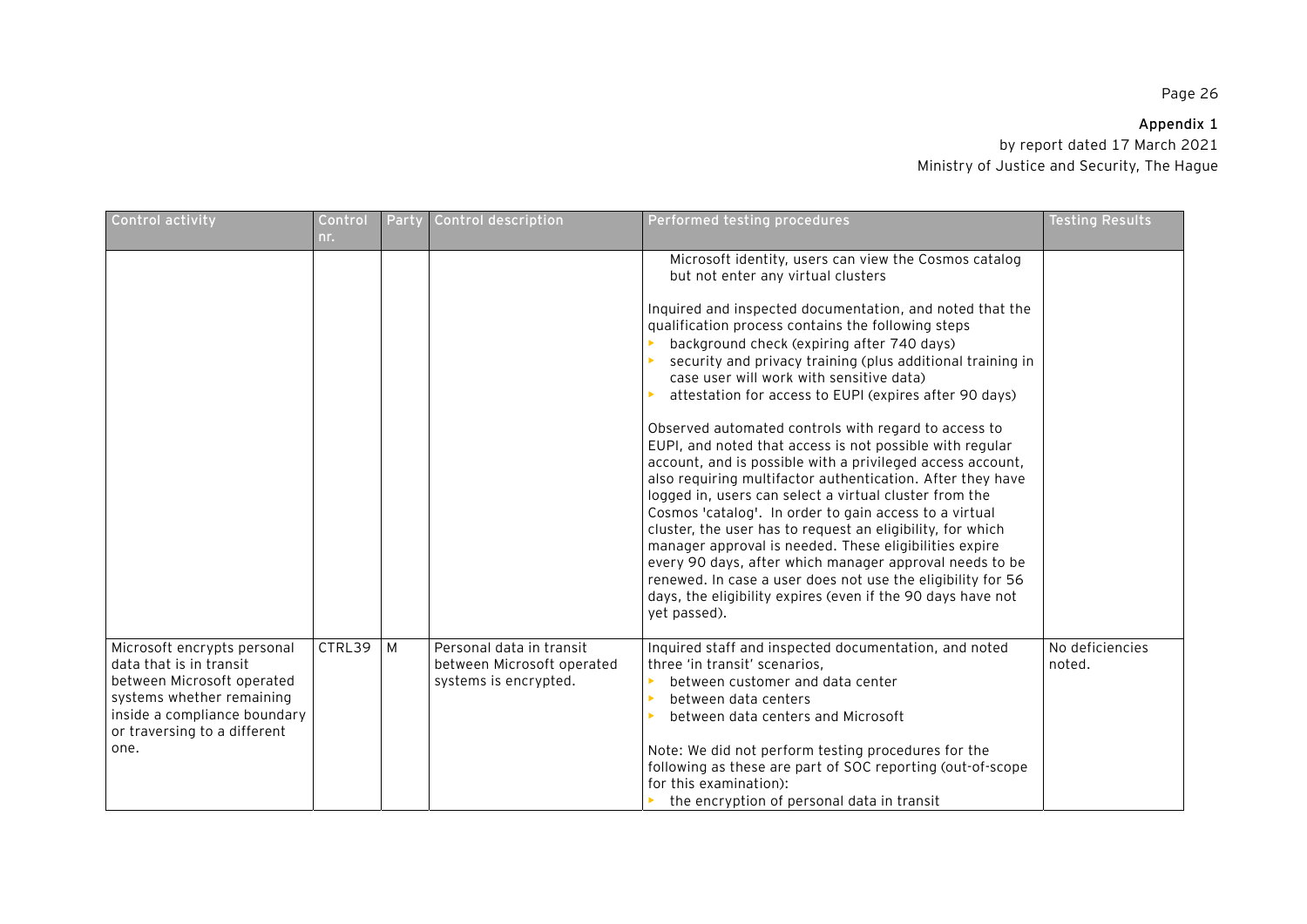# **Appendix 1**

| Control activity                                     | Control<br>nr.   | Party                                                                                                                                                                                                                                                                                                                                                                                                                                                                                                                                          | Control description                                                                                  | Performed testing procedures                                                                    | <b>Testing Results</b> |  |  |
|------------------------------------------------------|------------------|------------------------------------------------------------------------------------------------------------------------------------------------------------------------------------------------------------------------------------------------------------------------------------------------------------------------------------------------------------------------------------------------------------------------------------------------------------------------------------------------------------------------------------------------|------------------------------------------------------------------------------------------------------|-------------------------------------------------------------------------------------------------|------------------------|--|--|
|                                                      |                  |                                                                                                                                                                                                                                                                                                                                                                                                                                                                                                                                                |                                                                                                      |                                                                                                 |                        |  |  |
|                                                      |                  |                                                                                                                                                                                                                                                                                                                                                                                                                                                                                                                                                |                                                                                                      |                                                                                                 |                        |  |  |
| Life cycle step:                                     | Use and Generate |                                                                                                                                                                                                                                                                                                                                                                                                                                                                                                                                                |                                                                                                      |                                                                                                 |                        |  |  |
| Profiling risk:                                      |                  |                                                                                                                                                                                                                                                                                                                                                                                                                                                                                                                                                | As a result of a new or an amended function<br>As part of data analytics<br>Due to privacy violation | Processor builds or uses profiles not in accordance with contract or instructions of controller |                        |  |  |
| Audit criteria:                                      |                  | Processor only uses profiles for the performance of the service, the security of the service and to keep the service up to date,<br>as well as legitimate interests as far as agreed with controller, in the services' current state and as a result of changes<br>Personal data, including profiles, are secured against unauthorized access by known and unknown users (refer to Security and<br>Access)<br>Access to personal data, including profiles is limited to approved users and for a limited period (refer to Security and Access) |                                                                                                      |                                                                                                 |                        |  |  |
| Microsoft has policies and                           | CTRL40           | M                                                                                                                                                                                                                                                                                                                                                                                                                                                                                                                                              | Microsoft has policies and                                                                           | Inquired staff and inspected documentation, and noted                                           | No deficiencies        |  |  |
| quidelines (i.e. Data Handling                       |                  |                                                                                                                                                                                                                                                                                                                                                                                                                                                                                                                                                | quidelines that are annually                                                                         | that Microsoft has an approved DHS that includes                                                | noted.                 |  |  |
| Standard) and trains its                             |                  |                                                                                                                                                                                                                                                                                                                                                                                                                                                                                                                                                | reviewed and updated where                                                                           | guidelines for protection of personal data, including:                                          |                        |  |  |
| relevant staff to be aware                           |                  |                                                                                                                                                                                                                                                                                                                                                                                                                                                                                                                                                | needed regarding:                                                                                    | permitted use of data for different types of data                                               |                        |  |  |
| with regard to:                                      |                  |                                                                                                                                                                                                                                                                                                                                                                                                                                                                                                                                                | protecting of personal data                                                                          | retention times for different types of data                                                     |                        |  |  |
| protecting of personal                               |                  |                                                                                                                                                                                                                                                                                                                                                                                                                                                                                                                                                | including EUPI and                                                                                   | for which usage additional procedures need to be                                                |                        |  |  |
| data including EUPI and                              |                  |                                                                                                                                                                                                                                                                                                                                                                                                                                                                                                                                                | organizational identifiable                                                                          | performed or additional measures need to be taken,                                              |                        |  |  |
| organizational identifiable                          |                  |                                                                                                                                                                                                                                                                                                                                                                                                                                                                                                                                                | information                                                                                          | and which uses of data are prohibited                                                           |                        |  |  |
| information                                          |                  |                                                                                                                                                                                                                                                                                                                                                                                                                                                                                                                                                | understanding of their                                                                               | information about permissible actions for storage and                                           |                        |  |  |
| understanding of their<br>roles and responsibilities |                  |                                                                                                                                                                                                                                                                                                                                                                                                                                                                                                                                                | roles and responsibilities<br>related to privacy in                                                  | transfer of data                                                                                |                        |  |  |
| related to privacy in                                |                  |                                                                                                                                                                                                                                                                                                                                                                                                                                                                                                                                                | general and profiling                                                                                |                                                                                                 |                        |  |  |
| general and profiling                                |                  |                                                                                                                                                                                                                                                                                                                                                                                                                                                                                                                                                | specifically, including those                                                                        | Inspected DHS, and noted that DHS is reviewed at least<br>once a year by the Privacy Architect. |                        |  |  |
| specifically, including                              |                  |                                                                                                                                                                                                                                                                                                                                                                                                                                                                                                                                                | of privacy drivers and                                                                               |                                                                                                 |                        |  |  |
| those of privacy drivers                             |                  |                                                                                                                                                                                                                                                                                                                                                                                                                                                                                                                                                | privacy managers (for                                                                                | Inquired staff and inspected documentation, and noted                                           |                        |  |  |
| and privacy managers (for                            |                  |                                                                                                                                                                                                                                                                                                                                                                                                                                                                                                                                                | advising, reporting of                                                                               | that all staff receives training on the (policies and                                           |                        |  |  |
| advising, reporting of                               |                  |                                                                                                                                                                                                                                                                                                                                                                                                                                                                                                                                                |                                                                                                      | guidelines based on the) DHS and relevant staff on privacy.                                     |                        |  |  |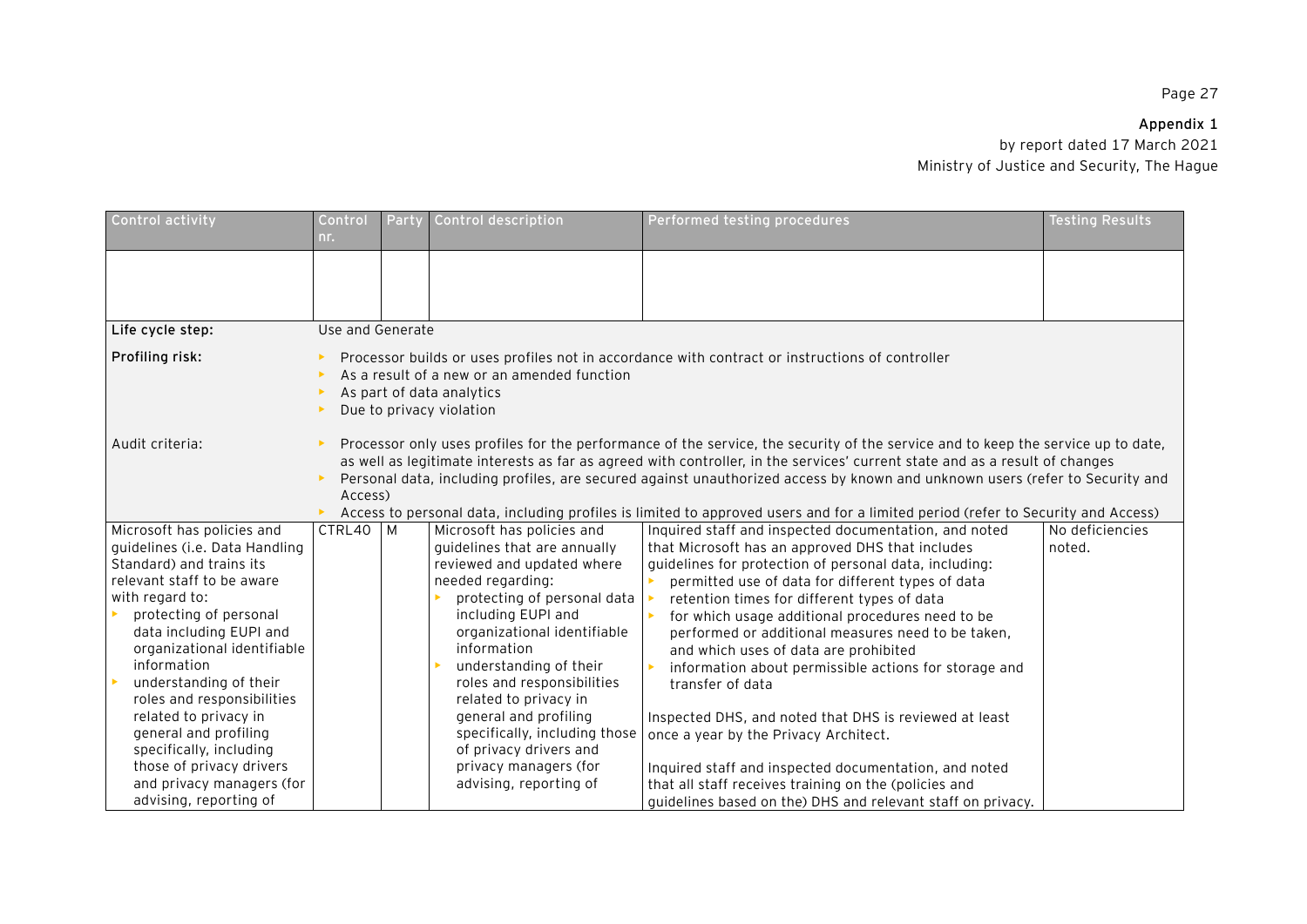# **Appendix 1**

| Control activity                                                                   | Control<br>nr. | Party | <b>Control description</b>                                                                                                                                                                                                                                                                                                                                                                                                                                                        | Performed testing procedures                                                                                                                                                                                                                                                                                                                                                                                                                                                                                                                                                                                                                                                                                                                                                                                                                                                                                                                                                                                                                                                                                      | <b>Testing Results</b>    |
|------------------------------------------------------------------------------------|----------------|-------|-----------------------------------------------------------------------------------------------------------------------------------------------------------------------------------------------------------------------------------------------------------------------------------------------------------------------------------------------------------------------------------------------------------------------------------------------------------------------------------|-------------------------------------------------------------------------------------------------------------------------------------------------------------------------------------------------------------------------------------------------------------------------------------------------------------------------------------------------------------------------------------------------------------------------------------------------------------------------------------------------------------------------------------------------------------------------------------------------------------------------------------------------------------------------------------------------------------------------------------------------------------------------------------------------------------------------------------------------------------------------------------------------------------------------------------------------------------------------------------------------------------------------------------------------------------------------------------------------------------------|---------------------------|
| suspicious activities, and<br>requesting reviews)<br>reporting suspected<br>misuse |                |       | suspicious activities, and<br>requesting reviews)<br>reporting suspected<br>misuse                                                                                                                                                                                                                                                                                                                                                                                                | This training includes roles and responsibilities, as well as<br>guidelines on how to report suspected misuse.                                                                                                                                                                                                                                                                                                                                                                                                                                                                                                                                                                                                                                                                                                                                                                                                                                                                                                                                                                                                    |                           |
|                                                                                    | CTRL12         | M     | Microsoft trains its relevant<br>staff to be aware regarding to:<br>protecting of personal data<br>including EUPI and<br>organizational identifiable<br>information<br>understanding of their<br>roles and responsibilities<br>related to privacy in<br>general and profiling<br>specifically, including those<br>of privacy drivers and<br>privacy managers (for<br>advising, reporting of<br>suspicious activities, and<br>requesting reviews)<br>reporting suspected<br>misuse | Inquired staff and inspected documentation, and noted<br>that Microsoft trains relevant staff on:<br>topics regarding protection of personal data,<br>roles and responsibilities related to privacy in general<br>and profiling specifically.<br>standards of Business Conduct<br>Al principles<br>the Responsible AI Standard<br>staff responsibilities like reporting and seeking<br>guidance for sensitive uses of Al<br>to report suspected misuse or anything that might<br>cause harm to the customer's data<br>This training is to be completed by relevant staff upon<br>joining the company, and is to be repeated on a yearly<br>basis.<br>Inquired and noted that for other users the training is also<br>mandatory, and timely completion of training is monitored<br>by their managers.<br>We observed dashboards and noted that the order of<br>magnitude of staff in the HR system that requires training<br>and the number of trained staff in the Training dashboard<br>are similar, considering that differences occur due to<br>changes caused by joiners, leavers, changers, and<br>sickness. | No deficiencies<br>noted. |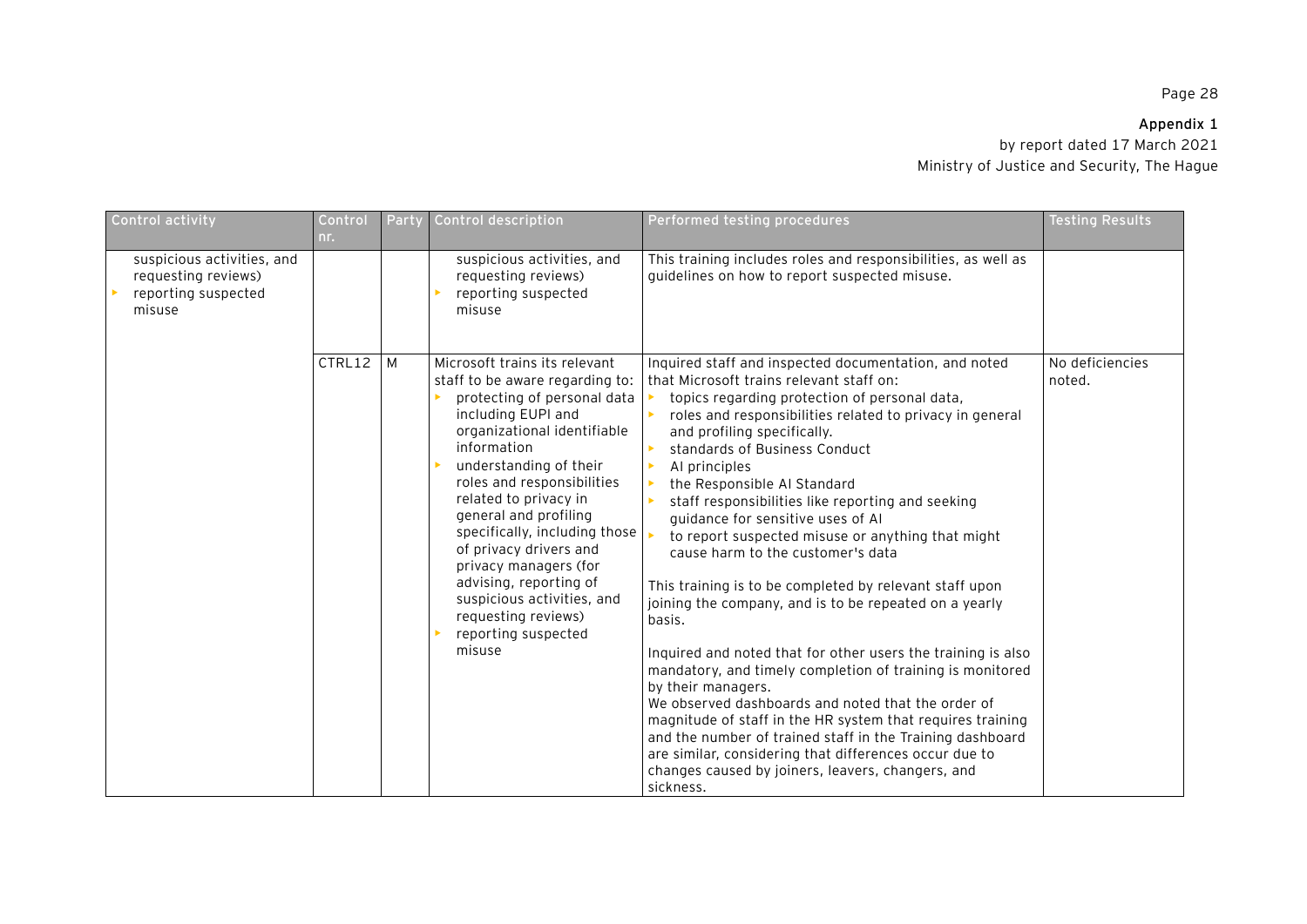# **Appendix 1**

| Control activity                                                                                                                                                                                                                                                       | Control<br>nr. | Party | Control description                                                                                                                                                                                                                                                 | Performed testing procedures                                                                                                                                                                                                                                                                                                                                                                                                                                                                                                                                                                                                                                                                                                                                                                   | <b>Testing Results</b>    |
|------------------------------------------------------------------------------------------------------------------------------------------------------------------------------------------------------------------------------------------------------------------------|----------------|-------|---------------------------------------------------------------------------------------------------------------------------------------------------------------------------------------------------------------------------------------------------------------------|------------------------------------------------------------------------------------------------------------------------------------------------------------------------------------------------------------------------------------------------------------------------------------------------------------------------------------------------------------------------------------------------------------------------------------------------------------------------------------------------------------------------------------------------------------------------------------------------------------------------------------------------------------------------------------------------------------------------------------------------------------------------------------------------|---------------------------|
|                                                                                                                                                                                                                                                                        |                |       |                                                                                                                                                                                                                                                                     | See control 54, in case of privacy incidents being detected,<br>these are followed-up, and remediated, if needed.                                                                                                                                                                                                                                                                                                                                                                                                                                                                                                                                                                                                                                                                              |                           |
| Microsoft has policies and<br>guidelines (i.e. Data Handling<br>Standard) that require<br>significant changes in<br>processing purposes or<br>processed data to undergo<br>reviews with privacy,<br>security, and/or CELA<br>(Corporate and External<br>Legal Affairs) | CTRL41         | M     | Microsoft has policies and<br>quidelines (i.e. Data Handling<br>Standard) that require<br>significant changes in<br>processing purposes or<br>processed data to undergo<br>reviews with privacy, security,<br>and/or CELA (Corporate and<br>External Legal Affairs) | Inquired staff and inspected documentation, and noted<br>that Microsoft has an approved DHS that includes at least:<br>permitted use of data for different types of data<br>retention times for different types of data<br>for which usage additional procedures need to be<br>performed or additional measures need to be taken,<br>and which uses of data are prohibited<br>information about permissible actions for storage and<br>transfer of data<br>Inspected DHS, and noted that DHS is reviewed at least<br>once a year by the Privacy Architect.<br>Per inspection of documentation we noted that the change<br>management process includes a privacy review. Also we<br>noted per inspection of documentation that security and<br>privacy reviews are pre-requisites for releases. | No deficiencies<br>noted. |
| Microsoft ensures as part of<br>software development:<br>Microsoft's development<br>teams identify profiling<br>risks adequately in<br>advance, (e.g. via their<br>team's privacy driver or<br>privacy manager -                                                       | CTRL42         | M     | As part of software<br>development Microsoft's<br>development teams identify<br>profiling risks adequately in<br>advance (e.g. via privacy<br>driver) and have such software<br>developments evaluated<br>(DPIA) by a specialized review                            | Inquired staff and noted that privacy reviews are<br>performed in case of changes in software, dependent on<br>the nature of personal data being affected (e.g. based on<br>the DHS) and the impact on the customer experience.<br>Inquired staff and noted that privacy reviews are expected<br>to be performed, if needed, considering:<br>Training of relevant staff                                                                                                                                                                                                                                                                                                                                                                                                                        | No deficiencies<br>noted. |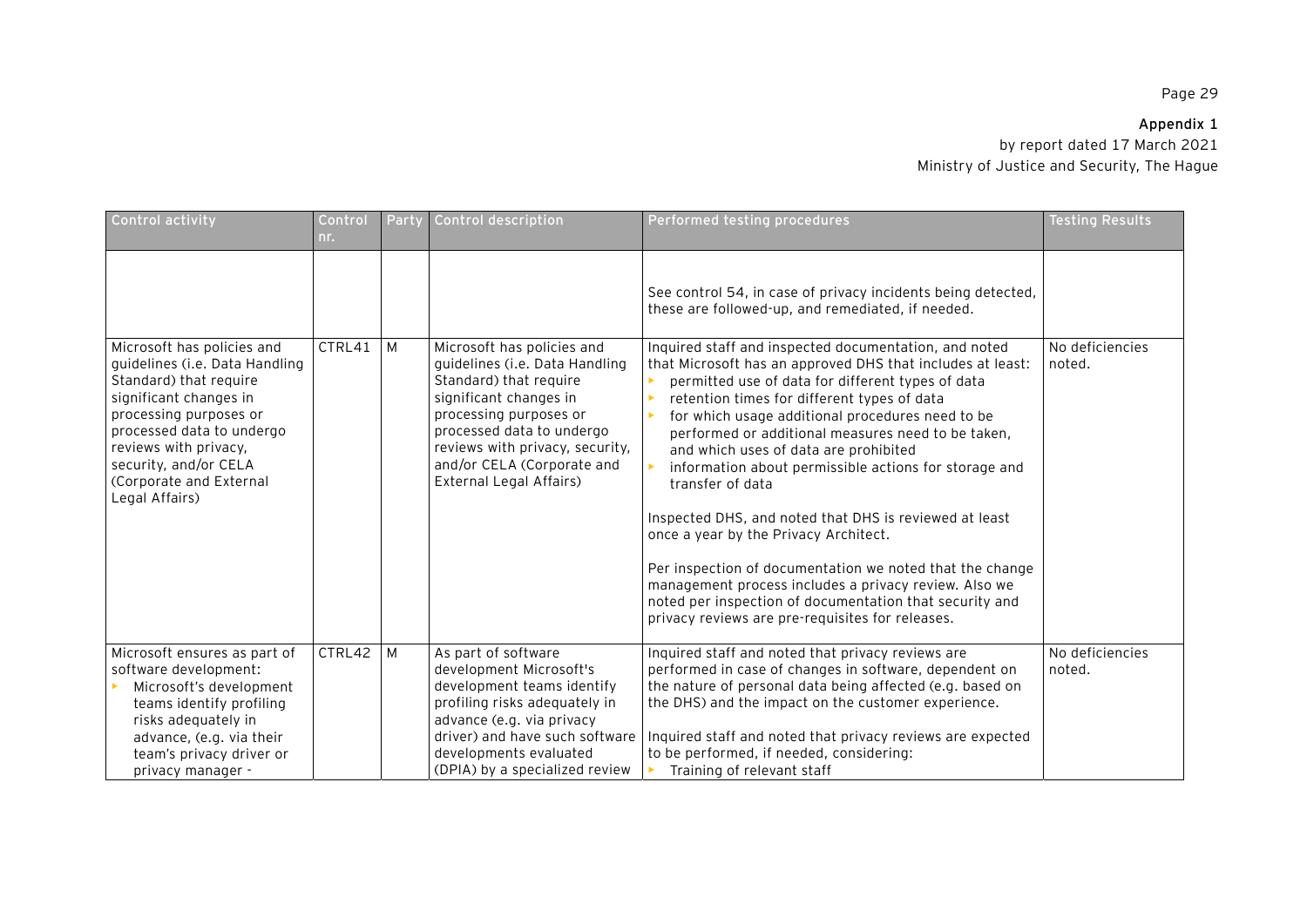# **Appendix 1**

| Control activity                                                                                                                                                                                                                                                                                                                                                                                                                                                                                                                                                           | Control | Party | Control description                                                         | Performed testing procedures                                                                                                                                                                                                                                                                                                                                                                                                                                                                                                                                                                                                                                                                                                                                                                                                                                                                                                                                                                                                                                                                                                           | <b>Testing Results</b> |
|----------------------------------------------------------------------------------------------------------------------------------------------------------------------------------------------------------------------------------------------------------------------------------------------------------------------------------------------------------------------------------------------------------------------------------------------------------------------------------------------------------------------------------------------------------------------------|---------|-------|-----------------------------------------------------------------------------|----------------------------------------------------------------------------------------------------------------------------------------------------------------------------------------------------------------------------------------------------------------------------------------------------------------------------------------------------------------------------------------------------------------------------------------------------------------------------------------------------------------------------------------------------------------------------------------------------------------------------------------------------------------------------------------------------------------------------------------------------------------------------------------------------------------------------------------------------------------------------------------------------------------------------------------------------------------------------------------------------------------------------------------------------------------------------------------------------------------------------------------|------------------------|
|                                                                                                                                                                                                                                                                                                                                                                                                                                                                                                                                                                            | nr.     |       |                                                                             |                                                                                                                                                                                                                                                                                                                                                                                                                                                                                                                                                                                                                                                                                                                                                                                                                                                                                                                                                                                                                                                                                                                                        |                        |
| highlighting the need for<br>detailed legal or privacy<br>review), have such<br>software development be<br>evaluated (data privacy<br>impact assessment) by a<br>specialized review team<br>(performing a legal, trust<br>or privacy review), to<br>determine if the<br>development meets the<br>requirements related to<br>profiling risks before to<br>move to production<br>Microsoft evaluates<br>$\blacktriangleright$<br>computational approaches<br>that could be considered<br>profiling, at key<br>development stage gates<br>(decline, or pass to next<br>stage) | CTRL43  | l M   | team performing a legal, trust<br>or privacy review.<br>As part of software | Having a privacy driver in every development team<br>Inspected a sample of privacy reviews, and determined<br>that profiling is addressed.<br>Inquired staff and inspected documentation and noted that<br>DPIAs are performed and updated regularly.<br>Observed a sample of DPIAs, and noted that:<br>Risks with regard to the rights and freedoms of<br>individuals, including with regard to profiling, are<br>analyzed, and<br>if needed, required controls are reported<br>Inquired and inspected overview of DPIAs, and noted that:<br>CELA (Corporate, External, and Legal Affairs) Privacy<br>Management Council maintains DPIAs<br>performance monitoring of updating DPIAs are<br>performed<br>Inquired and inspected DPIA reviews, and noted that<br>samples of DPIA's are reviewed.<br>Note: We did not perform testing procedures for the<br>following as these are part of SOC reporting (out-of-scope<br>for this examination):<br>Change management<br>Peer review before going into production<br>Roll-out phasing (smaller community towards all users)<br>Inquired staff and inspected documentation, and noted in | No deficiencies        |
|                                                                                                                                                                                                                                                                                                                                                                                                                                                                                                                                                                            |         |       | development Microsoft's<br>development teams determine                      | case of privacy implications, specific reviews during all<br>development stages are performed by privacy and legal                                                                                                                                                                                                                                                                                                                                                                                                                                                                                                                                                                                                                                                                                                                                                                                                                                                                                                                                                                                                                     | noted.                 |
|                                                                                                                                                                                                                                                                                                                                                                                                                                                                                                                                                                            |         |       | whether developments meet                                                   | specialists, including specific focus on profiling risks.                                                                                                                                                                                                                                                                                                                                                                                                                                                                                                                                                                                                                                                                                                                                                                                                                                                                                                                                                                                                                                                                              |                        |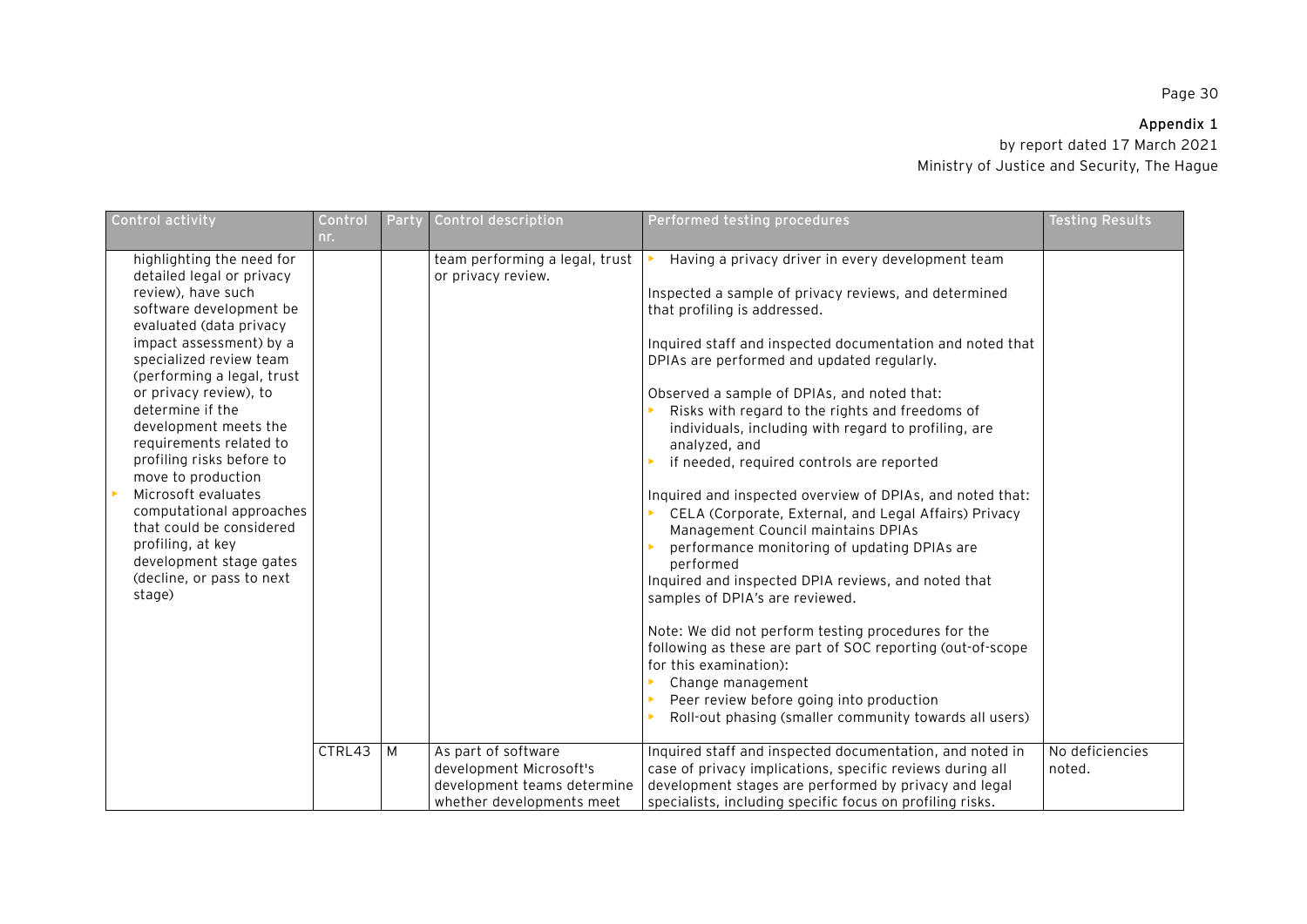## **Appendix 1**

| Control activity                                                                                              | Control<br>nr. | Party | Control description                                                                                                               | Performed testing procedures                                                                                                                                                                                                                                                                                                                                                                                                                                                                                                                                                                                                                          | <b>Testing Results</b>    |
|---------------------------------------------------------------------------------------------------------------|----------------|-------|-----------------------------------------------------------------------------------------------------------------------------------|-------------------------------------------------------------------------------------------------------------------------------------------------------------------------------------------------------------------------------------------------------------------------------------------------------------------------------------------------------------------------------------------------------------------------------------------------------------------------------------------------------------------------------------------------------------------------------------------------------------------------------------------------------|---------------------------|
|                                                                                                               |                |       | the requirements related to<br>profiling risks before moving<br>to production.                                                    | Inspected a sample of privacy reviews during key<br>development stages and noted that privacy specialists<br>were involved and key focus areas were discussed and<br>addressed.<br>See control 12 related to the privacy training.<br>See control 13 related to personal data protection as part<br>of software development.                                                                                                                                                                                                                                                                                                                          |                           |
|                                                                                                               | CTRL44 M       |       | For each key development<br>stage gates Microsoft<br>evaluates computational<br>approaches that could be<br>considered profiling. | Inquired staff and inspected documentation, and noted in<br>case of privacy implications, specific reviews during all<br>development stages are performed by privacy and legal<br>specialists, including specific focus on profiling risks.<br>Inspected a sample of privacy reviews during key<br>development stages and noted that compliance experts,<br>privacy experts, legal experts and development<br>representatives were involved. Also we noted that profiling<br>was addressed specifically.<br>See control 12 related to the privacy training.<br>See control 13 related to personal data protection as part<br>of software development. | No deficiencies<br>noted. |
| Microsoft applies access<br>controls time-based and<br>monitored (i.e. logged), for<br>access by personnel to | $CTRL45$ M     |       | Microsoft applies access<br>controls time-based and<br>monitored (i.e. logged), for<br>access by personnel to                     | Per interview we noted that<br>access to the production environment is only granted<br>after manager approval                                                                                                                                                                                                                                                                                                                                                                                                                                                                                                                                         | No deficiencies<br>noted. |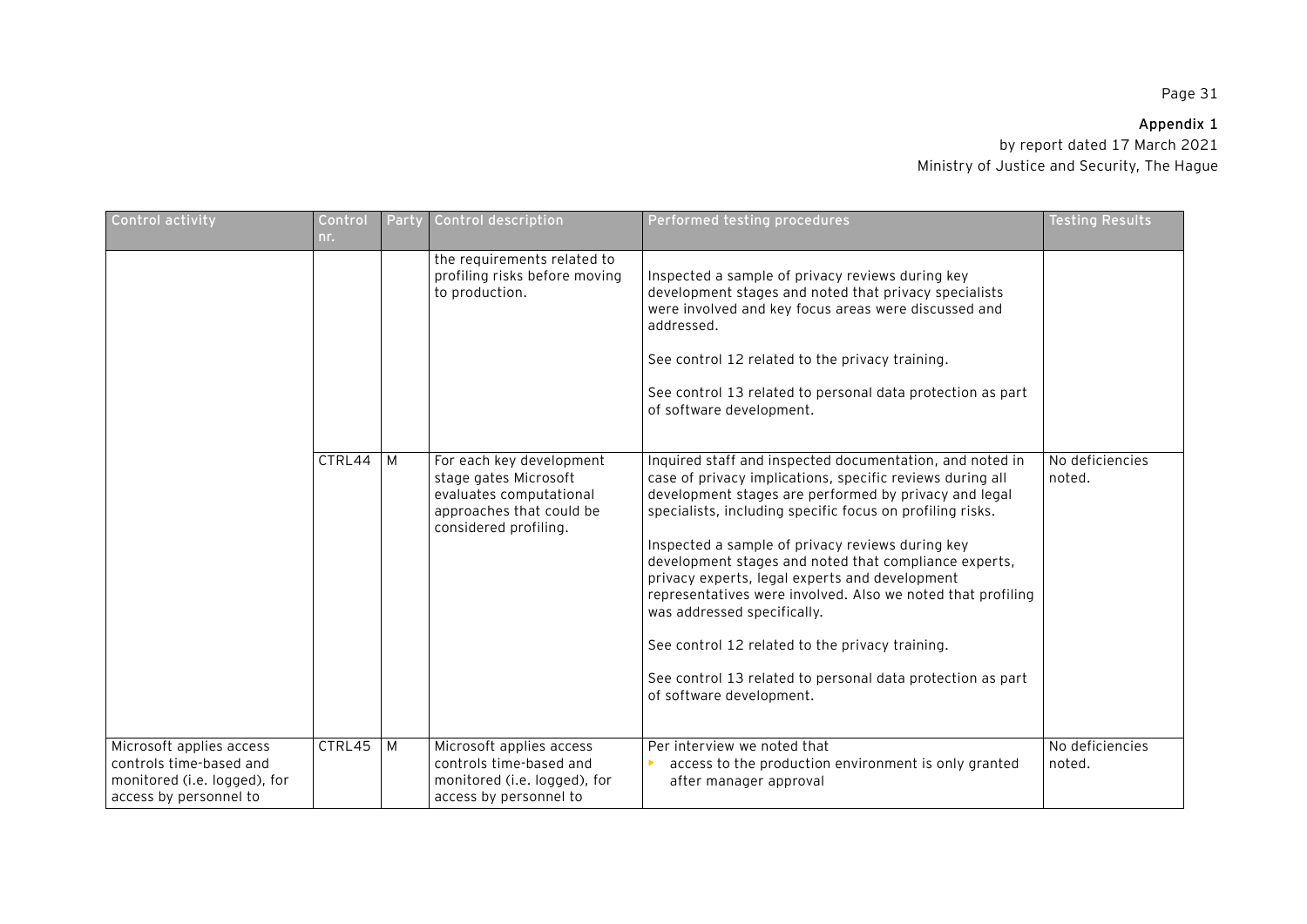## **Appendix 1**

| Control activity                                                                                                                                                        | Control<br>nr. | Party | Control description                                                                                                                                                                                         | Performed testing procedures                                                                                                                                                                                                                                                                                                                                                                                                                                                                                                                                                                                                                                                                                                                                                                | <b>Testing Results</b>    |
|-------------------------------------------------------------------------------------------------------------------------------------------------------------------------|----------------|-------|-------------------------------------------------------------------------------------------------------------------------------------------------------------------------------------------------------------|---------------------------------------------------------------------------------------------------------------------------------------------------------------------------------------------------------------------------------------------------------------------------------------------------------------------------------------------------------------------------------------------------------------------------------------------------------------------------------------------------------------------------------------------------------------------------------------------------------------------------------------------------------------------------------------------------------------------------------------------------------------------------------------------|---------------------------|
| Customer Data (EUII and<br>Customer content) (refer to<br>Security and Access)                                                                                          |                |       | Customer Data (EUII and<br>Customer content).                                                                                                                                                               | access to customer data, such as EUII and Customer<br>Content, is considered to be higher level access, and<br>this elevated access can be requested and granted<br>through Just In Time (JIT) and time-restricted access,<br>as well as Customer Lockbox access<br>Note: We did not perform testing procedures for the<br>following as these are part of SOC reporting (out-of-scope<br>for this examination):<br>Just In Time access<br>Customer lockbox<br>Elevated access                                                                                                                                                                                                                                                                                                               |                           |
| Microsoft processes personal<br>data within their designated<br>boundary, dependent on the<br>category of personal data,<br>i.e. EUII, Customer Content,<br><b>EUPI</b> | CTRL35         | M     | Microsoft processes all<br>generated data in the<br>designated boundaries, for the<br>applicable category of<br>personal data, i.e. EUPI, EUII,<br>Customer Content, unless<br>generated data is anonymized | Inquired staff and inspected the DHS, covering<br>permissibility of data transmission, data storage and data<br>use, and noted that<br>data cannot be processed in a boundary without having<br>been transported to that boundary<br>allowable transmission between boundaries implicitly<br>covers the processing of data in the correct boundary<br>Inquired staff and inspected documentation, and noted<br>that<br>the applicable DHS should always be followed<br>staff privacy training is required before having access<br>to privacy-related data<br>relevant changes to software for collecting and<br>processing of personal data requires a privacy review<br>prior to implementation<br>monitoring and follow-up is in place to verify if EUII<br>would be leaving its boundary | No deficiencies<br>noted. |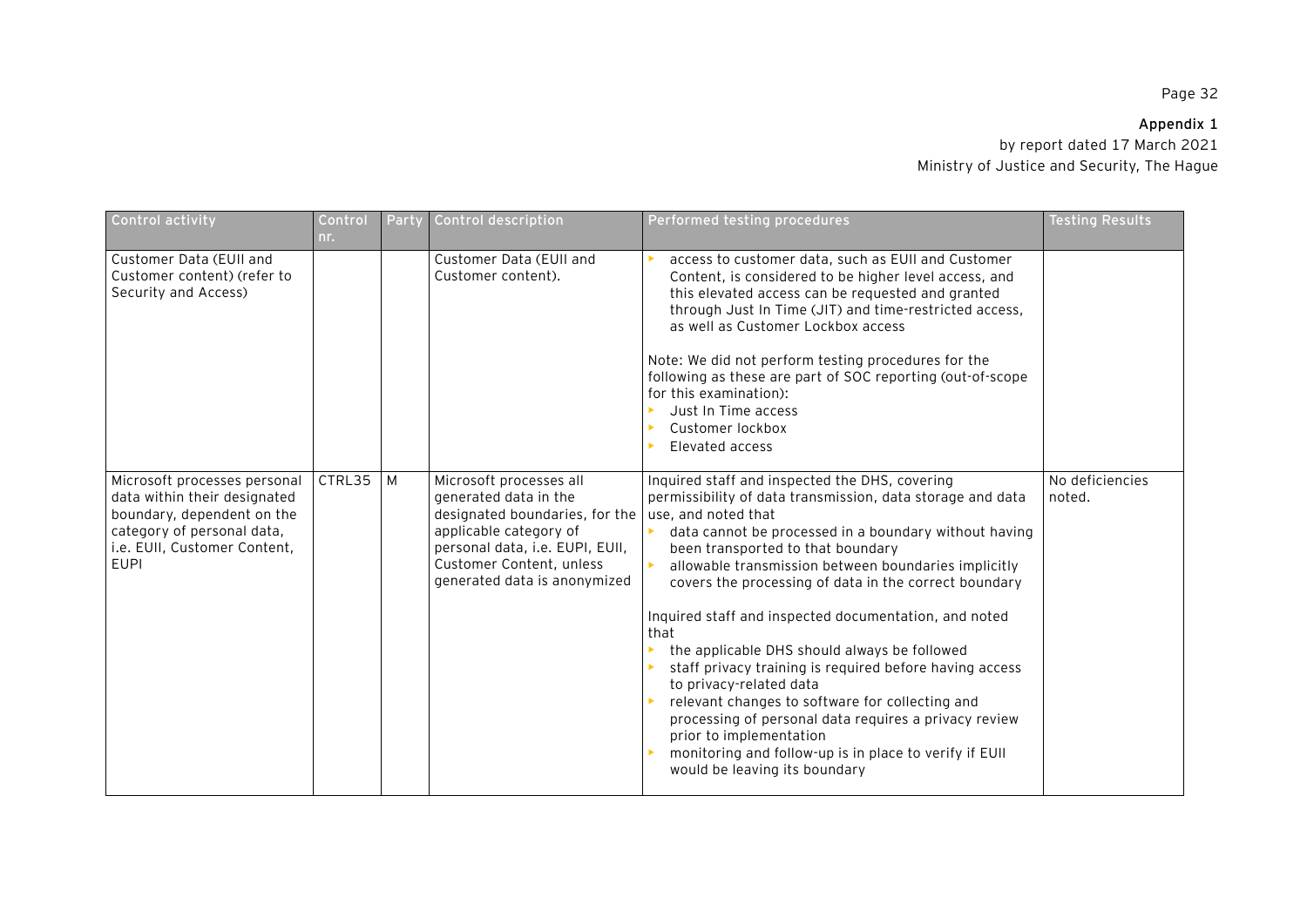## **Appendix 1**

| Control activity                                                                                                                                                         | Control<br>nr. | Party | Control description                                                                                                                                                                  | Performed testing procedures                                                                                                                                                                                                                                                                                                                                                                                                                                                                | <b>Testing Results</b>    |
|--------------------------------------------------------------------------------------------------------------------------------------------------------------------------|----------------|-------|--------------------------------------------------------------------------------------------------------------------------------------------------------------------------------------|---------------------------------------------------------------------------------------------------------------------------------------------------------------------------------------------------------------------------------------------------------------------------------------------------------------------------------------------------------------------------------------------------------------------------------------------------------------------------------------------|---------------------------|
|                                                                                                                                                                          |                |       |                                                                                                                                                                                      | Observed scrubbing of PII and PII leakage detection, and<br>noted that these automated processes are in place.                                                                                                                                                                                                                                                                                                                                                                              |                           |
| Microsoft converts personal<br>data from EUII to EUPI, if<br>being processed by Microsoft<br>in systems outside Customer<br>data boundary (EUII and<br>Customer content) | CTRL46         | M     | Microsoft converts personal<br>data from EUII to EUPI, if<br>being processed by Microsoft<br>in systems outside user<br>organization's data boundary<br>(EUII and Customer content). | Inquired staff and inspected documentation and noted that<br>personal identifiable information is removed when data is<br>transferred outside the data boundary.<br>Observed the automatic functionality (PII scrubber) that<br>removes personally identifiable information as part of the<br>automatic transferring to outside the boundary.<br>Inquired staff and inspected documentation, and noted<br>that a PII leakage detection process is in place and is<br>followed up regularly. | No deficiencies<br>noted. |
| EUII, EUPI and content are<br>encrypted in transit between<br>Microsoft operated systems<br>inside or outside the<br>customer data compliance<br>boundary                | CTRL47         | M     | EUII, EUPI and content are<br>encrypted in transit between<br>Microsoft operated systems<br>inside or outside the customer<br>data compliance boundary                               | Inquired staff and inspected documentation, and noted<br>that there are three 'in transit' scenarios<br>between customer and data center<br>between data centers<br>between data centers and Microsoft<br>Note: We did not perform testing procedures for the<br>following as these are part of SOC reporting (out-of-scope<br>for this examination):<br>the encryption of personal data in transit                                                                                         | No deficiencies<br>noted. |
| Microsoft has a policy that<br>requires to only have<br>software in production, that<br>has been appropriately                                                           | CTRL48         | M     | Software in production has<br>been appropriately approved<br>for production processing.                                                                                              | Note: We did not perform testing procedures for the<br>following as these are part of SOC reporting (out-of-scope<br>for this examination):                                                                                                                                                                                                                                                                                                                                                 | No deficiencies<br>noted. |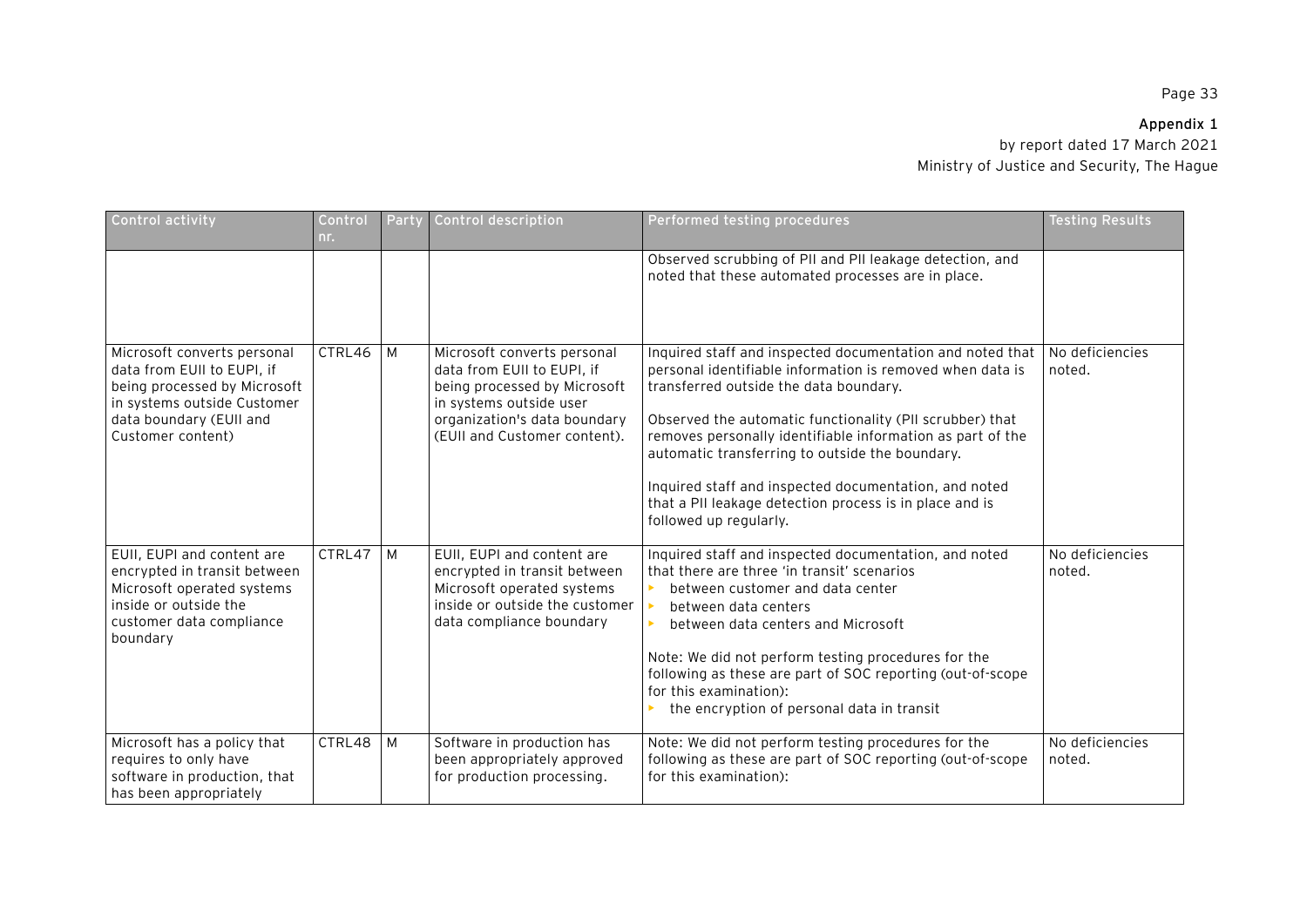## **Appendix 1**

| Control activity                                                                                                                                                                                                                                                                                                                                                                                                                                                           | Control<br>nr. | Party        | Control description                                                                                                                                                                                                                                                                                                                                                                                                                                                               | Performed testing procedures                                                                                                                                                                                                                                                                                                                                                                                                                                                                                                                                                                                                                                                                                                                                                                                                                                                                        | <b>Testing Results</b>    |
|----------------------------------------------------------------------------------------------------------------------------------------------------------------------------------------------------------------------------------------------------------------------------------------------------------------------------------------------------------------------------------------------------------------------------------------------------------------------------|----------------|--------------|-----------------------------------------------------------------------------------------------------------------------------------------------------------------------------------------------------------------------------------------------------------------------------------------------------------------------------------------------------------------------------------------------------------------------------------------------------------------------------------|-----------------------------------------------------------------------------------------------------------------------------------------------------------------------------------------------------------------------------------------------------------------------------------------------------------------------------------------------------------------------------------------------------------------------------------------------------------------------------------------------------------------------------------------------------------------------------------------------------------------------------------------------------------------------------------------------------------------------------------------------------------------------------------------------------------------------------------------------------------------------------------------------------|---------------------------|
| approved for production<br>processing (e.g. as part of<br>change management)                                                                                                                                                                                                                                                                                                                                                                                               |                |              |                                                                                                                                                                                                                                                                                                                                                                                                                                                                                   | Approval prior to implementation within the change<br>management process                                                                                                                                                                                                                                                                                                                                                                                                                                                                                                                                                                                                                                                                                                                                                                                                                            |                           |
| Microsoft has policies and<br>quidelines and trains its staff<br>to be aware with regard to<br>restrictions on the use and<br>data scopes approved for<br>profiling, e.g. for machine<br>learning based solutions<br>An internal Data<br>Protection Privacy<br>Assessment (DPIA) is<br>performed by Microsoft<br>for in cases where high<br>risk processing of<br>personal data is expected,<br>i.e. when CELA or Privacy<br>Drivers instruct the<br>organization to do so | CTRL40         | <b>M</b>     | Microsoft trains its relevant<br>staff to be aware regarding to:<br>protecting of personal data<br>including EUPI and<br>organizational identifiable<br>information<br>understanding of their<br>roles and responsibilities<br>related to privacy in<br>general and profiling<br>specifically, including those<br>of privacy drivers and<br>privacy managers (for<br>advising, reporting of<br>suspicious activities, and<br>requesting reviews)<br>reporting suspected<br>misuse | Inquired staff and inspected documentation, and noted<br>that Microsoft has an approved DHS that includes at least<br>permitted use of data for different types of data<br>for which usage additional procedures need to be<br>performed or additional measures need to be taken,<br>and which uses of data are prohibited<br>information about permissible actions for storage and<br>transfer of data<br>Inspected DHS, and noted that DHS is reviewed at least<br>once a year by the Privacy Architect.<br>Inquired staff and noted that all staff receives training on<br>the (policies and guidelines based on the) DHS upon joining<br>the company.<br>Inquired staff and inspected documentation, and noted<br>that all staff receives training on the (policies and<br>guidelines based on the) DHS and relevant staff on privacy.<br>Note: see control 12 related to the privacy training. | No deficiencies<br>noted. |
|                                                                                                                                                                                                                                                                                                                                                                                                                                                                            | CTRL49         | $\mathsf{M}$ | An internal Data Protection<br>Privacy Assessment (DPIA) is<br>performed by Microsoft for<br>cases where high risk<br>processing of personal data is<br>expected, i.e. when CELA or<br>Privacy Drivers instruct the<br>organization to do so.                                                                                                                                                                                                                                     | Inquired staff and noted that privacy reviews are<br>performed in case of changes in software, dependent on<br>the nature of personal data being affected (e.g. based on<br>the DHS) and the impact on the customer experience.<br>Inquired staff and noted that privacy reviews are expected<br>to be performed, if needed, considering:<br>Training of relevant staff                                                                                                                                                                                                                                                                                                                                                                                                                                                                                                                             | No deficiencies<br>noted. |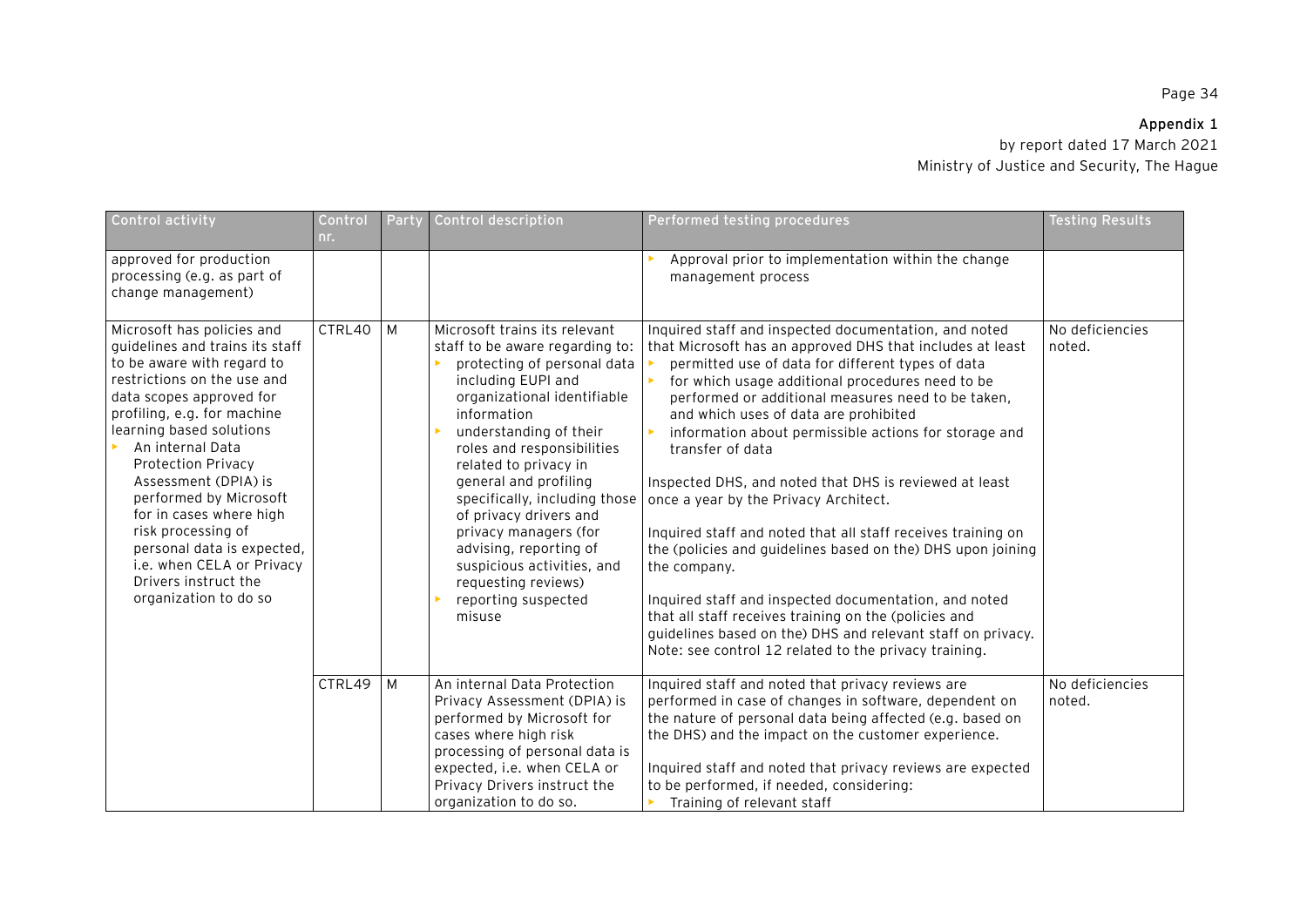# **Appendix 1**

| Control activity                                                                                                                                      | Control<br>nr. | Party | Control description                                                                                                                                  | Performed testing procedures                                                                                                                                                                                                                                                                                                                                                                                                                                                                                                                                                                                                                                                                                                                         | <b>Testing Results</b>    |
|-------------------------------------------------------------------------------------------------------------------------------------------------------|----------------|-------|------------------------------------------------------------------------------------------------------------------------------------------------------|------------------------------------------------------------------------------------------------------------------------------------------------------------------------------------------------------------------------------------------------------------------------------------------------------------------------------------------------------------------------------------------------------------------------------------------------------------------------------------------------------------------------------------------------------------------------------------------------------------------------------------------------------------------------------------------------------------------------------------------------------|---------------------------|
|                                                                                                                                                       |                |       |                                                                                                                                                      | Having a privacy driver in every development team<br>Inspected a sample of privacy reviews, and determined<br>that profiling is addressed.<br>Inquired staff and inspected documentation and noted that<br>DPIAs are performed and updated regularly.<br>Observed a sample of DPIAs, and noted that:<br>Risks with regard to the rights and freedoms of<br>individuals, including with regard to profiling, are<br>analyzed, and<br>if needed, required controls are reported<br>Inquired and inspected overview of DPIAs, and noted that:<br>CELA Privacy Management Council maintains DPIAs<br>performance monitoring of updating DPIAs are<br>performed<br>Inquired and inspected DPIA reviews, and noted that<br>samples of DPIA's are reviewed. |                           |
| Microsoft has and applies a<br>policy for permitted data<br>scopes and data handling in<br>machine learning solutions as<br>part of service features. | CTRL50         | M     | Microsoft has and applies a<br>policy for permitted data<br>types and data handling in<br>machine learning solutions as<br>part of service features. | Inquired staff and inspected DHS, covering permissibility of<br>data transmission, data storage and data use, and noted<br>that<br>use of data for machine learning is specifically included<br>in the DHS<br>use of data is part of the review process by privacy<br>managers during software development, in which the<br>DHS is applied                                                                                                                                                                                                                                                                                                                                                                                                           | No deficiencies<br>noted. |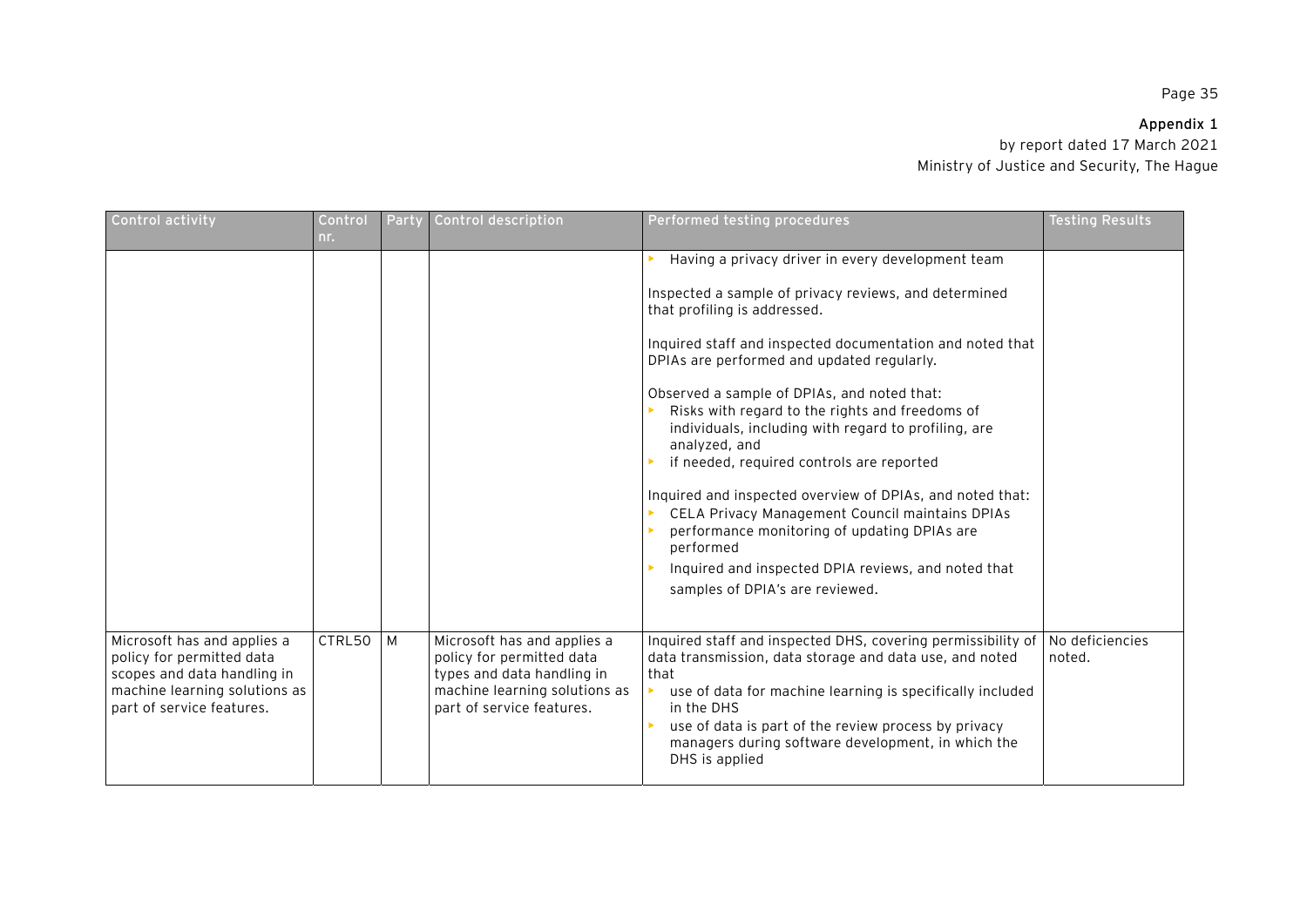# **Appendix 1**

| Control activity                                                                                                                                                                                                                                                                                                                                                                                                                                                                                                               | Control<br>nr. | Party | Control description                                                                                                                                                                                                                                                                                                      | Performed testing procedures                                                                                                                                                                                                                                                                                                                                                                                                                                                                                                                                                                                                                                                                                                                                           | <b>Testing Results</b>    |
|--------------------------------------------------------------------------------------------------------------------------------------------------------------------------------------------------------------------------------------------------------------------------------------------------------------------------------------------------------------------------------------------------------------------------------------------------------------------------------------------------------------------------------|----------------|-------|--------------------------------------------------------------------------------------------------------------------------------------------------------------------------------------------------------------------------------------------------------------------------------------------------------------------------|------------------------------------------------------------------------------------------------------------------------------------------------------------------------------------------------------------------------------------------------------------------------------------------------------------------------------------------------------------------------------------------------------------------------------------------------------------------------------------------------------------------------------------------------------------------------------------------------------------------------------------------------------------------------------------------------------------------------------------------------------------------------|---------------------------|
| Data analytics as part of<br>service: Microsoft applies<br>policies and guidelines (e.g.<br>Data Handling Standard) that<br>require a data scientist to be<br>approved to train a machine<br>learning model, and any<br>access to online service<br>customer data or personal<br>data during development or<br>production operations is<br>consistent with policies (i.e.<br>Data Handling Standard) for<br>access to such data by<br>personnel generally (i.e.<br>model training is eyes off, no<br>access to personal data). | CTRL10         | M     | Microsoft has a procedure in<br>place to instruct its staff via<br>its policies and guidelines<br>based on the Data Handling<br>Standard that is yearly<br>reviewed, and if necessary,<br>revised.                                                                                                                       | Inquired staff and inspected documentation, and noted<br>that Microsoft has an approved DHS that includes at least<br>permitted use of data for different types of data<br>for which usage additional procedures need to be<br>performed or additional measures need to be taken,<br>and which uses of data are prohibited<br>information about permissible actions for storage and<br>transfer of data<br>Inspected the DHS, and noted that the DHS is reviewed at<br>least once a year by the Privacy Architect.<br>Inquired, and noted that all relevant staff receive training<br>on the (policies and guidelines based on the) DHS upon<br>joining the company and has to be repeated on a yearly<br>basis. Note: see control 12 related to the privacy training. | No deficiencies<br>noted. |
|                                                                                                                                                                                                                                                                                                                                                                                                                                                                                                                                | CTRL51         | M     | Microsoft requires data<br>scientists to be approved to<br>train a machine learning<br>model. Any access to online<br>service customer data or<br>personal data during<br>development or production<br>operations is consistent with<br>the Data Handling Standard<br>for access to such data by<br>personnel generally. | Inquired staff and inspected documentation, and noted<br>that a privacy review is required if creating or training<br>machine learning models.<br>Inspected a sample and noted that a privacy review is<br>performed and approved.<br>See control 13 related to personal data protection as part<br>of software development.                                                                                                                                                                                                                                                                                                                                                                                                                                           |                           |
| When performing processing<br>of customer data or personal<br>data for its legitimate<br>business operations (e.g.                                                                                                                                                                                                                                                                                                                                                                                                             | CTRL52         | M     | Microsoft only processes data<br>already provided to or<br>collected by Microsoft through<br>the use of the online service                                                                                                                                                                                               | Inspected documentation and noted that the contract with<br>user organizations states for which purposes Microsoft<br>may not process the data, such as data analytics, profiling,                                                                                                                                                                                                                                                                                                                                                                                                                                                                                                                                                                                     | No deficiencies<br>noted. |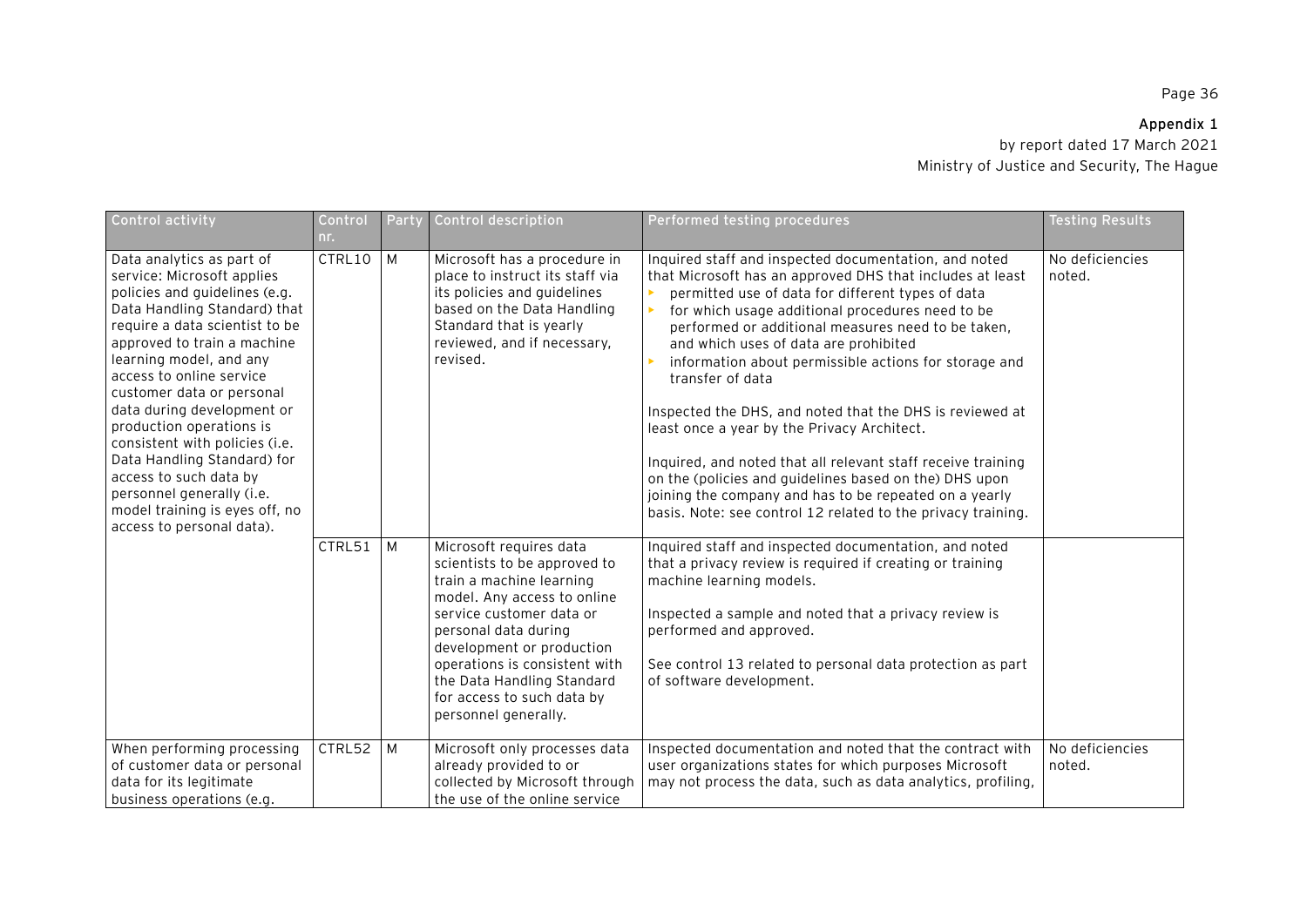# **Appendix 1**

| Control activity                                                                                                                         | Control<br>nr. | Party | Control description                        | Performed testing procedures                                                                                                                                                                                                                                                                                                                                                                                                                                                                                                                                                                                                                                                                                                                                                                                                                                                                                                                                                                                                                                                                                                                                                                                                                                                                                                                                                                                                                                                                                                                                                                                                             | <b>Testing Results</b> |
|------------------------------------------------------------------------------------------------------------------------------------------|----------------|-------|--------------------------------------------|------------------------------------------------------------------------------------------------------------------------------------------------------------------------------------------------------------------------------------------------------------------------------------------------------------------------------------------------------------------------------------------------------------------------------------------------------------------------------------------------------------------------------------------------------------------------------------------------------------------------------------------------------------------------------------------------------------------------------------------------------------------------------------------------------------------------------------------------------------------------------------------------------------------------------------------------------------------------------------------------------------------------------------------------------------------------------------------------------------------------------------------------------------------------------------------------------------------------------------------------------------------------------------------------------------------------------------------------------------------------------------------------------------------------------------------------------------------------------------------------------------------------------------------------------------------------------------------------------------------------------------------|------------------------|
| billing), Microsoft only<br>processes data already<br>provided to, or collected by<br>Microsoft through the use of<br>the online service |                |       | for its legitimate business<br>operations. | advertising, market research, unless this is authorized in<br>accordance with Customer's documented instructions.<br>The contract also states that data may be used for<br>Microsoft's legitimate business operations, to the extent<br>that this does not go beyond billing and preparing invoices;<br>account management; compensation; financial reporting in<br>accordance with legal and stock exchange obligations;<br>revenue metrics; pricing; assessing usage of the Online<br>Services; business planning including structuring its<br>business and branding; product strategy; internal<br>executive reports and capacity modeling and forecasting;<br>improving the core functionality of accessibility, privacy, or<br>energy-efficiency; combatting fraud, cybercrime and<br>cyber-attacks that may affect any Microsoft product or<br>service, not including discretionary scanning of contents of<br>Customer Data or targeting of Customer Users without<br>prior notice to Customer; or complying with Microsoft's<br>legal obligations, subject to the "Disclosure of Customer<br>Data" provision in the Data Protection Terms of the OST<br>and the confidentiality obligations set forth in the MBSA.<br>Inspected documentation and noted that the following<br>policies and guidelines are in place with regard to the<br>processing of collected data only for the purposes as<br>agreed with user organization:<br><b>DHS</b><br><b>Access Classification Standard</b><br>Inquired, and noted that all staff receive training on the<br>(policies and guidelines based on the) DHS upon joining the<br>company. |                        |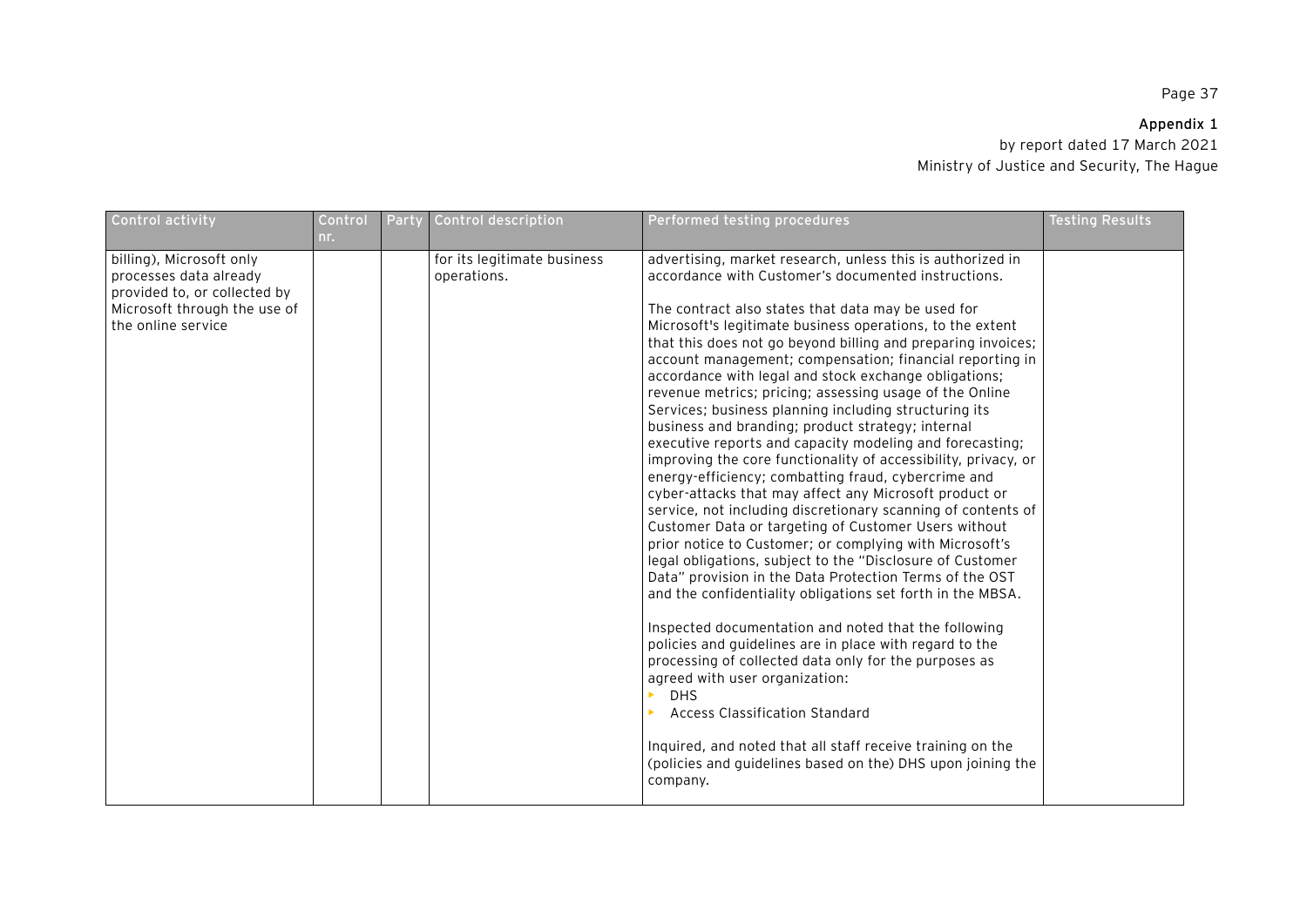| Control activity                                                                                                                                                         | Control<br>nr. | Party | <b>Control description</b>                                                                                                                                               | Performed testing procedures                                                                                                                                                                                                                                                                                                                                                                                                                                                                                                                                                                                                                                                                                                                                                                                                                        | Testina Results           |
|--------------------------------------------------------------------------------------------------------------------------------------------------------------------------|----------------|-------|--------------------------------------------------------------------------------------------------------------------------------------------------------------------------|-----------------------------------------------------------------------------------------------------------------------------------------------------------------------------------------------------------------------------------------------------------------------------------------------------------------------------------------------------------------------------------------------------------------------------------------------------------------------------------------------------------------------------------------------------------------------------------------------------------------------------------------------------------------------------------------------------------------------------------------------------------------------------------------------------------------------------------------------------|---------------------------|
|                                                                                                                                                                          |                |       |                                                                                                                                                                          | See control 12 related to the privacy training.<br>Inquired staff and inspected privacy reviews, and noted<br>that privacy reviews are performed in case of relevant<br>changes (features or services) in software, dependent on<br>the nature of personal data being affected (e.g. based on<br>the Data Handling Standard) and the impact of the<br>customer experience. These privacy reviews can initiate<br>specific privacy controls, if needed, which may require<br>customer choice concerning the service or functionality.<br>See control 13 related to personal data protection as part<br>of software development.                                                                                                                                                                                                                      |                           |
| Microsoft conducts training<br>for relevant staff, for<br>standards of business<br>conduct, and privacy, to help<br>staff recognize violations,<br>and report violations | CTRL53         | M     | Microsoft conducts training<br>for relevant staff, for<br>standards of business<br>conduct, and privacy, to help<br>staff recognize violations, and<br>report violations | Inquired staff and inspected documentation, and noted<br>that Microsoft has an approved DHS that includes at least:<br>Permitted use of data for different types of data<br>for which usage additional procedures need to be<br>performed or additional measures need to be taken,<br>and which uses of data are prohibited<br>information about permissible actions for storage and<br>transfer of data<br>Inspected DHS, and noted that DHS is reviewed at least<br>once a year by the Privacy Architect.<br>Inquired, and noted that all staff receive training on the<br>(policies and guidelines based on the) DHS upon joining the<br>company. See control 12 related to the privacy training.<br>Note: We did not perform testing procedures for the<br>following as these are part of SOC reporting (out-of-scope<br>for this examination): | No deficiencies<br>noted. |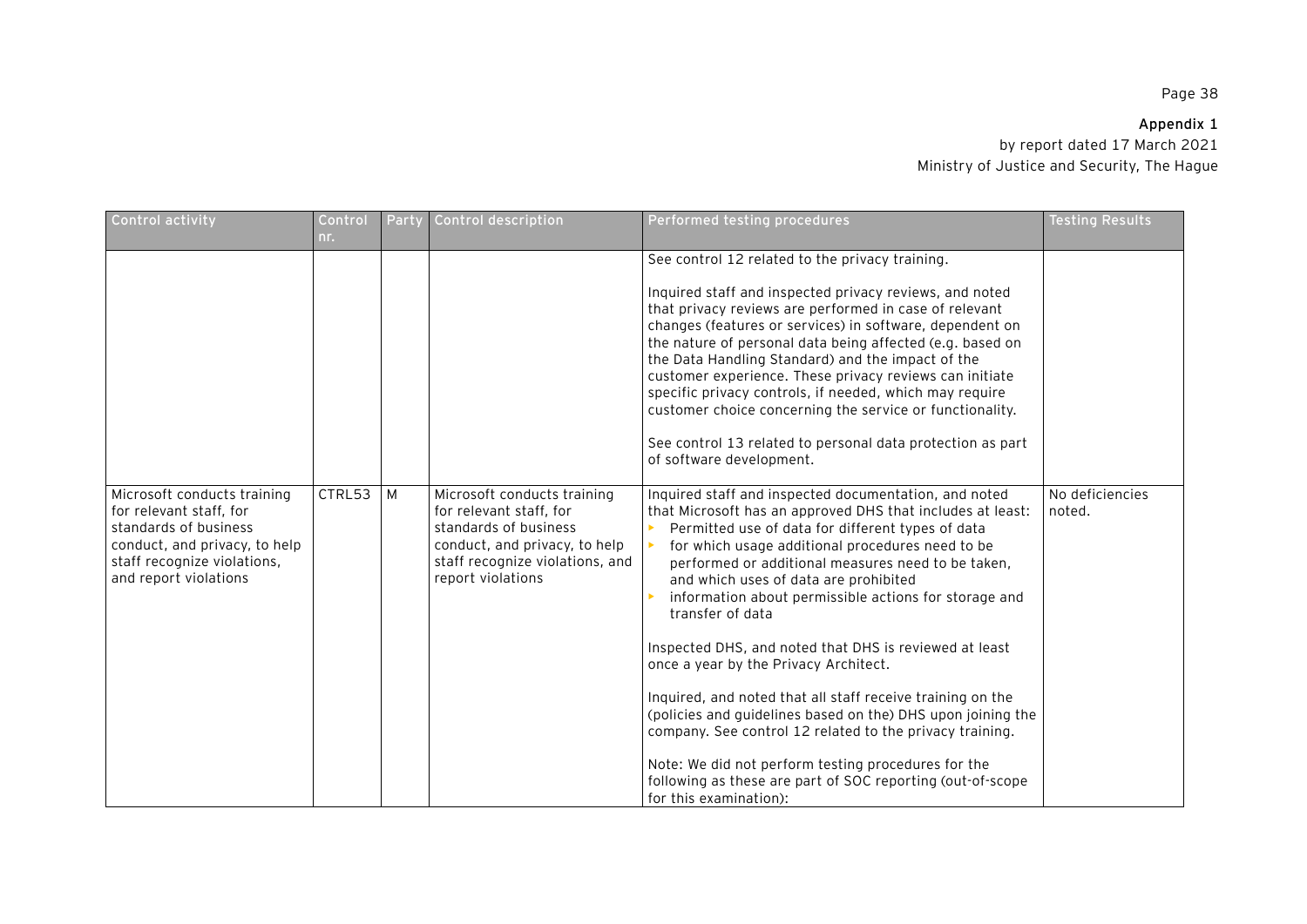## **Appendix 1**

| Control activity                                                                                                                                                                                                                                                                                                                                  | Control<br>nr. | Party | Control description                                                                                                                                                                                         | Performed testing procedures                                                                                                                                                                                                                                                                                                                                                                                                                                                                                                                                                                                                                                                                                                                                                                                                                                                                                  | <b>Testing Results</b>    |
|---------------------------------------------------------------------------------------------------------------------------------------------------------------------------------------------------------------------------------------------------------------------------------------------------------------------------------------------------|----------------|-------|-------------------------------------------------------------------------------------------------------------------------------------------------------------------------------------------------------------|---------------------------------------------------------------------------------------------------------------------------------------------------------------------------------------------------------------------------------------------------------------------------------------------------------------------------------------------------------------------------------------------------------------------------------------------------------------------------------------------------------------------------------------------------------------------------------------------------------------------------------------------------------------------------------------------------------------------------------------------------------------------------------------------------------------------------------------------------------------------------------------------------------------|---------------------------|
|                                                                                                                                                                                                                                                                                                                                                   |                |       |                                                                                                                                                                                                             | Standards of Business Conduct training                                                                                                                                                                                                                                                                                                                                                                                                                                                                                                                                                                                                                                                                                                                                                                                                                                                                        |                           |
| Microsoft operates<br>remediation methods to<br>detect and correct personal<br>data propagation of EUII and<br>Customer content outside of<br>their applicable boundaries<br>(e.g. scans of logging for<br>EUII). Potential incidents are<br>documented and<br>investigated, categorized and<br>where applicable based on<br>category, remediated | 5              | M     | Microsoft processes all<br>generated data in the<br>designated boundaries, for the<br>applicable category of<br>personal data, i.e. EUPI, EUII,<br>Customer Content, unless<br>generated data is anonymized | Inquired staff and inspected the DHS, covering<br>permissibility of data transmission, data storage and data<br>use, and noted that<br>data cannot be processed in a boundary without having<br>been transported to that boundary<br>allowable transmission between boundaries implicitly<br>covers the processing of data in the correct boundary<br>Inquired staff and inspected documentation, and noted<br>that<br>the applicable DHS should always be followed<br>staff privacy training is required before having access<br>to privacy-related data<br>relevant changes to software for collecting and<br>processing of personal data requires a privacy review<br>prior to implementation<br>monitoring and follow-up is in place to verify if EUII<br>would be leaving its boundary<br>Observed scrubbing of PII and PII leakage detection, and<br>noted that these automated processes are in place. | No deficiencies<br>noted. |
| Microsoft requires privacy<br>incidents to be reported to<br>Controller ( <i>i.e.</i> in accordance<br>with contractual and legal<br>obligations and to enable                                                                                                                                                                                    | CTRL54         | M     | Microsoft requires privacy<br>incidents related to the user<br>organization to be reported to<br>user organization.                                                                                         | Inquired staff and inspected the Microsoft Security<br>Standard Operating Procedures (SOP), and noted that<br>Microsoft requires breaches to be disclosed to the<br>controller without undue delay and within 72 hours, in<br>case of breach declaration                                                                                                                                                                                                                                                                                                                                                                                                                                                                                                                                                                                                                                                      | No deficiencies<br>noted. |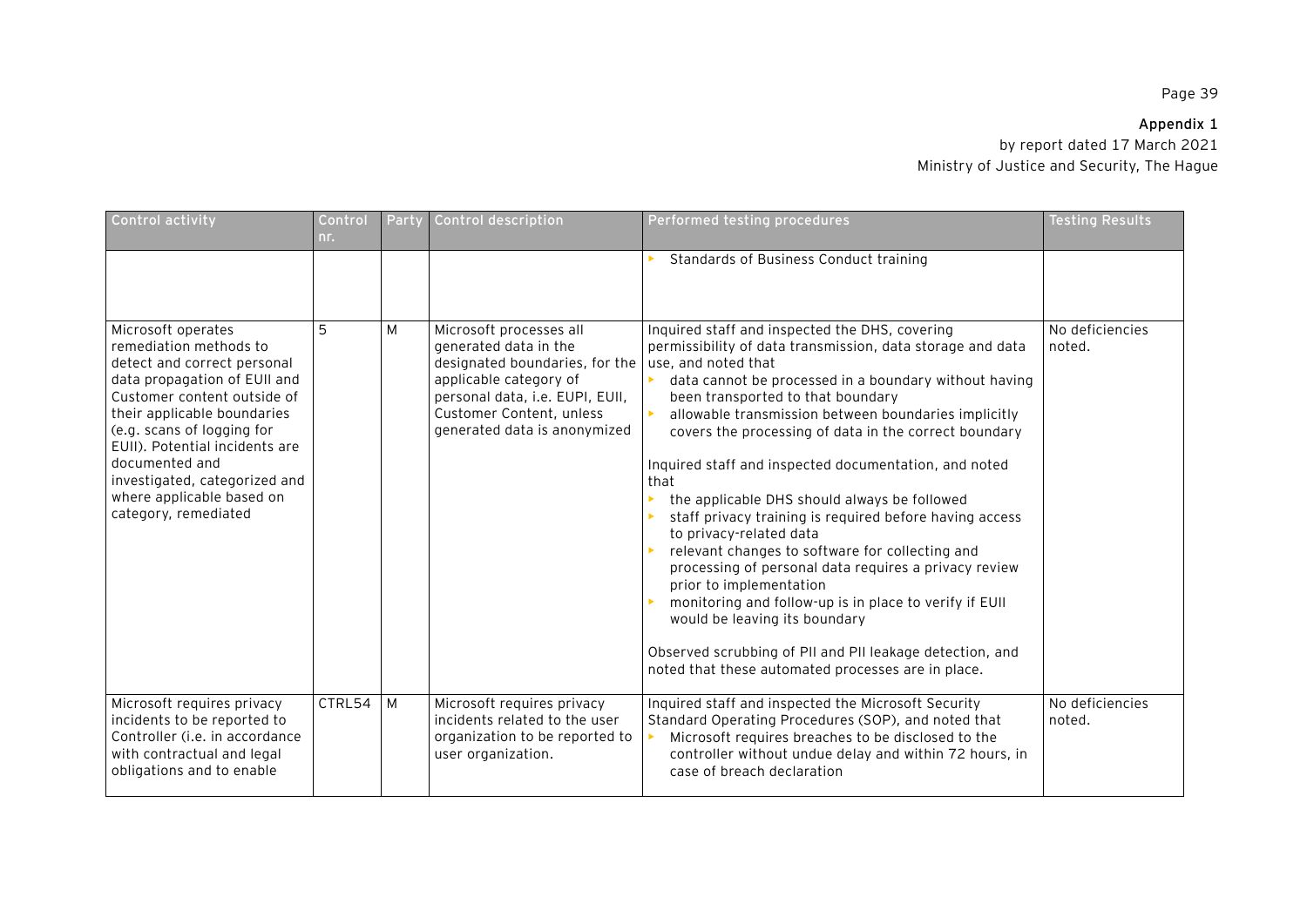# **Appendix 1**

| Control activity                                                                                                                                                                                               | Control<br>nr. | Party | Control description                                                                                                                                                                                                                      | Performed testing procedures                                                                                                                                                                                                                                                                                                                                                                                                                                                                                                                                                                                                                                                                                                                                                                                                                                                           | <b>Testing Results</b>    |
|----------------------------------------------------------------------------------------------------------------------------------------------------------------------------------------------------------------|----------------|-------|------------------------------------------------------------------------------------------------------------------------------------------------------------------------------------------------------------------------------------------|----------------------------------------------------------------------------------------------------------------------------------------------------------------------------------------------------------------------------------------------------------------------------------------------------------------------------------------------------------------------------------------------------------------------------------------------------------------------------------------------------------------------------------------------------------------------------------------------------------------------------------------------------------------------------------------------------------------------------------------------------------------------------------------------------------------------------------------------------------------------------------------|---------------------------|
| Controller to inform affected<br>users or to report to DPA)                                                                                                                                                    |                |       |                                                                                                                                                                                                                                          | Inquired staff and inspected monthly meeting slides with<br>regard to privacy events, and noted that<br>meetings are organized monthly<br>during these meetings privacy events are discussed<br>that took place in any Microsoft environment (including<br>development and testing environments), triggered by<br>tooling (e.g. PII leakage detector), Microsoft staff, and<br>Customers<br>trends of privacy incidents are analyzed and monitored<br>progress to resolve privacy events is monitored                                                                                                                                                                                                                                                                                                                                                                                  |                           |
| Microsoft processes all<br>generated data in the<br>designated boundaries, for<br>the applicable category of<br>personal data, i.e. EUPI, EUII,<br>Customer Content, unless<br>generated data is<br>anonymized | 5              | M     | Microsoft processes all<br>generated data in the<br>designated boundaries, for the $\vert$ use, and noted that<br>applicable category of<br>personal data, i.e. EUPI, EUII,<br>Customer Content, unless<br>generated data is anonymized. | Inquired staff and inspected the DHS, covering<br>permissibility of data transmission, data storage and data<br>data cannot be processed in a boundary without having<br>been transported to that boundary<br>allowable transmission between boundaries implicitly<br>covers the processing of data in the correct boundary<br>Inquired staff and inspected documentation, and noted<br>that<br>the applicable DHS should always be followed<br>staff privacy training is required before having access<br>to privacy-related data<br>relevant changes to software for collecting and<br>processing of personal data requires a privacy review<br>prior to implementation<br>monitoring and follow-up is in place to verify if EUII<br>would be leaving its boundary<br>Observed scrubbing of PII and PII leakage detection, and<br>noted that these automated processes are in place. | No deficiencies<br>noted. |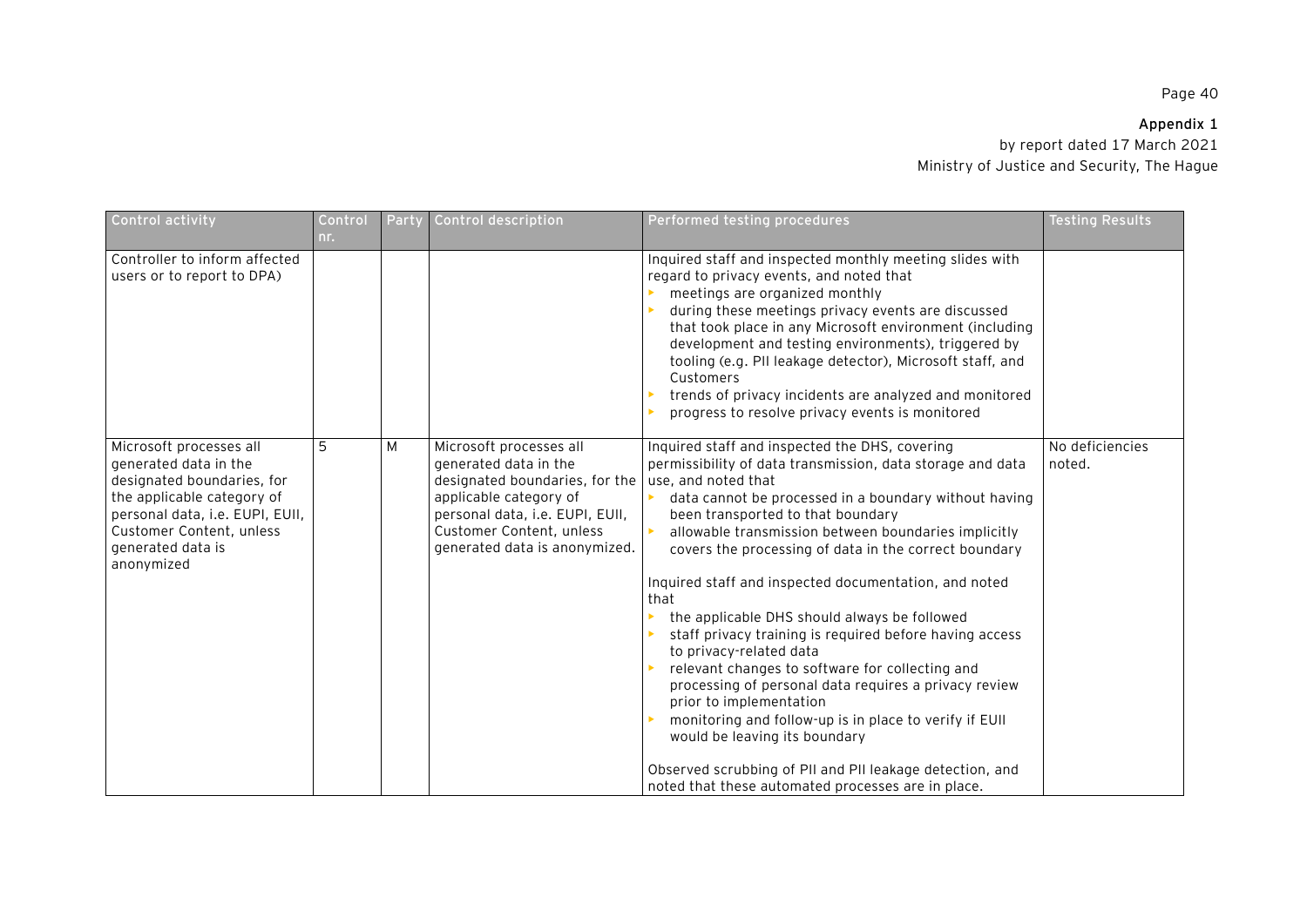# **Appendix 1**

| Control activity                                                                                                                                                                                                                                                                                                                        | Control<br>nr.                                                                                                                                                                                                              | Party                                                                                                                                                                                  | Control description                                                                                                                                                                                                                              | Performed testing procedures                                                                                                                                                                                                                                                                                                                                             | <b>Testing Results</b>                                                                               |  |  |  |  |
|-----------------------------------------------------------------------------------------------------------------------------------------------------------------------------------------------------------------------------------------------------------------------------------------------------------------------------------------|-----------------------------------------------------------------------------------------------------------------------------------------------------------------------------------------------------------------------------|----------------------------------------------------------------------------------------------------------------------------------------------------------------------------------------|--------------------------------------------------------------------------------------------------------------------------------------------------------------------------------------------------------------------------------------------------|--------------------------------------------------------------------------------------------------------------------------------------------------------------------------------------------------------------------------------------------------------------------------------------------------------------------------------------------------------------------------|------------------------------------------------------------------------------------------------------|--|--|--|--|
|                                                                                                                                                                                                                                                                                                                                         |                                                                                                                                                                                                                             |                                                                                                                                                                                        |                                                                                                                                                                                                                                                  |                                                                                                                                                                                                                                                                                                                                                                          |                                                                                                      |  |  |  |  |
| Life cycle step:                                                                                                                                                                                                                                                                                                                        | Disclose                                                                                                                                                                                                                    |                                                                                                                                                                                        |                                                                                                                                                                                                                                                  |                                                                                                                                                                                                                                                                                                                                                                          |                                                                                                      |  |  |  |  |
| Profiling risk:                                                                                                                                                                                                                                                                                                                         |                                                                                                                                                                                                                             | Sub processor builds or uses profiles not in accordance with contract with controller, or instructions of controller<br>Processor enriches profiles via enrichment by or via 3rd party |                                                                                                                                                                                                                                                  |                                                                                                                                                                                                                                                                                                                                                                          |                                                                                                      |  |  |  |  |
| Audit criteria:                                                                                                                                                                                                                                                                                                                         | Sub processor only builds or uses profiles in line with instructions of Controller<br>Microsoft assesses and manages profiling risks associated with 3rd parties, both at processor (Microsoft itself) and sub<br>processor |                                                                                                                                                                                        |                                                                                                                                                                                                                                                  |                                                                                                                                                                                                                                                                                                                                                                          |                                                                                                      |  |  |  |  |
| Microsoft maintains its<br>Microsoft Supplier Data<br><b>Protection Requirements</b><br>(DPR, designed by Microsoft<br>procurement, CELA, and<br>corporate security), and<br>ensures that these are in line<br>with Microsoft's control<br>framework, and GDPR,<br>including personal data and<br>customer data handling<br>obligations | CTRL57                                                                                                                                                                                                                      | $\blacksquare$                                                                                                                                                                         | Microsoft maintains its<br>Microsoft Supplier Data<br>Protection Requirements, and<br>ensures that these are in line<br>with Microsoft's control<br>framework, and GDPR,<br>including personal data and<br>customer data handling<br>obligations | Inquired staff and inspected documentation, and noted<br>that<br>the Data Protection Requirements are updated at least<br>once per year by the Supplier Security Privacy<br>Assurance (SSPA) team<br>the update includes verifying new legislation<br>the Data Protection Requirements include instructions<br>and obligations on handling personal and customer<br>data | No deficiencies<br>noted.                                                                            |  |  |  |  |
| Microsoft maintains and<br>communicates to Controller<br>an accurate list of sub<br>processors that process<br>personal data. Changes to<br>the list are adequately in                                                                                                                                                                  | CTRL58                                                                                                                                                                                                                      | M                                                                                                                                                                                      | Microsoft maintains and<br>communicates to user<br>organization an accurate list<br>of sub processors that process<br>personal data. Changes to the<br>list are adequately in advance<br>and explicitly communicated:                            | Inquired and inspected the Microsoft Privacy Standard, and<br>noted that<br>Microsoft requires disclosure of (changes to) the sub<br>processors that process personal data per the<br>contractual agreements with commercial customers<br>the list of sub processors is available in the Microsoft<br><b>Trust Center</b>                                                | Deviation noted:<br>Due to the<br>transitional<br>situation, 14<br>days in advance<br>communications |  |  |  |  |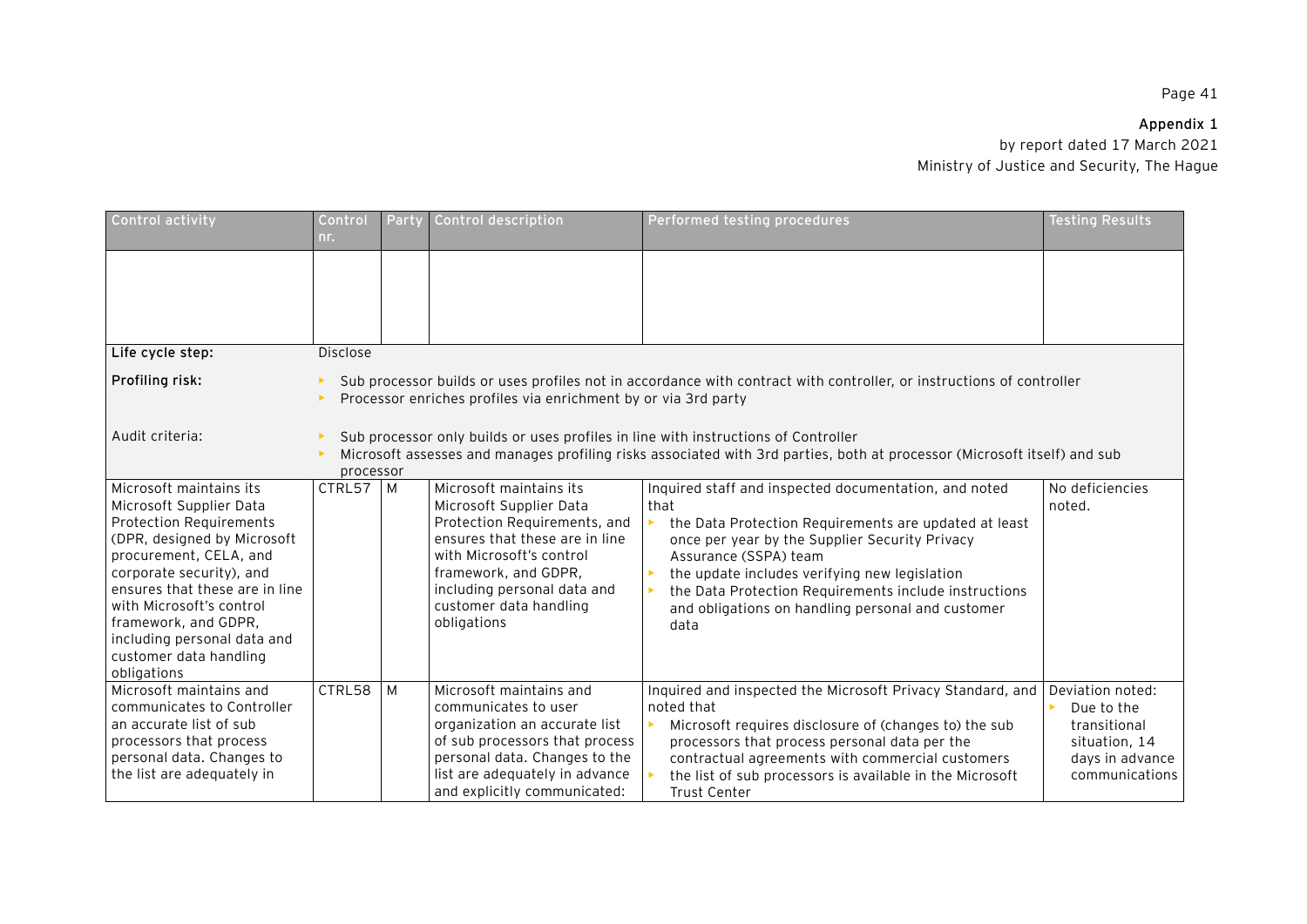# **Appendix 1**  by report dated 17 March 2021

Ministry of Justice and Security, The Hague

| Control activity                                                                                                                                                                                                                                                                                                                               | Control<br>nr. | Party | Control description                                                                                                                                                                                                                                                                                                                                        | Performed testing procedures                                                                                                                                                                                                                                                                                                                                                                                                                                                                                                                                                                                                                                                                             | <b>Testing Results</b>                                                                                                                                                                                                                                                                                          |
|------------------------------------------------------------------------------------------------------------------------------------------------------------------------------------------------------------------------------------------------------------------------------------------------------------------------------------------------|----------------|-------|------------------------------------------------------------------------------------------------------------------------------------------------------------------------------------------------------------------------------------------------------------------------------------------------------------------------------------------------------------|----------------------------------------------------------------------------------------------------------------------------------------------------------------------------------------------------------------------------------------------------------------------------------------------------------------------------------------------------------------------------------------------------------------------------------------------------------------------------------------------------------------------------------------------------------------------------------------------------------------------------------------------------------------------------------------------------------|-----------------------------------------------------------------------------------------------------------------------------------------------------------------------------------------------------------------------------------------------------------------------------------------------------------------|
| advance and explicitly<br>communicated:<br>6 months in advance for<br><b>EUII and Customer</b><br>Content (new functions<br>and features)<br>14 days in advance for<br><b>EUPI</b>                                                                                                                                                             |                |       | 6 months in advance for<br>EUII and Customer Content<br>(new functions and<br>features)<br>14 days in advance for<br><b>EUPI</b>                                                                                                                                                                                                                           | the list can be added to one's library, where<br>notifications of changes to the list can be enabled and<br>received on occurrence<br>Inquired and noted that Microsoft decided per 31 July to<br>not only disclose sub processors of EUII and Customer<br>Content, but also EUPI.<br>Inspected sub processor information, and noted that a sub<br>processor was added to the list during the audit period.<br>This added sub processor did not concern a new sub<br>processor, but was added as a result of the changed<br>policies with regard to disclosing sub processors, and<br>concerns a transitional situation. As a consequence, a 14<br>days in advance communications could not be provided. | was not<br>provided<br>No other deviations<br>noted.                                                                                                                                                                                                                                                            |
| In case Microsoft launches<br>new services that have never<br>been used by a customer, and<br>they use a sub processor that<br>is new to the list, then<br>disclosure of the new sub<br>processor occurs with the<br>service launch, not 6 months<br>in advance of it. Customer<br>choice will be available with<br>regard to the new service. | CTRL59         | M     | In case a new service is<br>launched by Microsoft that<br>have never been used by<br>customer and they use a sub<br>processor that is new to the<br>list, disclosure of the new sub<br>processor occurs with the<br>service launch not 6 months in<br>advance of it. User<br>organization's choice will be<br>available with regard to the<br>new service. | Interviewed staff and inspected the Microsoft Privacy<br>Standard, and noted that<br>Microsoft requires disclosure of (changes to) the sub<br>processors that process personal data per the<br>contractual<br>the list of sub processors is available in the Microsoft<br>Trust Center<br>the list can be added to one's library, where<br>notifications of changes to the list can be enabled<br>Per interview we noted that no new services were launched<br>during the audit period.                                                                                                                                                                                                                  | No occurrences<br>noted: No new<br>services were<br>launched during<br>the audit period.<br>As a result,<br>conditions required<br>for the operation of<br>the control did not<br>occur. Therefore,<br>we performed only<br>design testing and<br>no operating<br>effectiveness<br>testing for this<br>control. |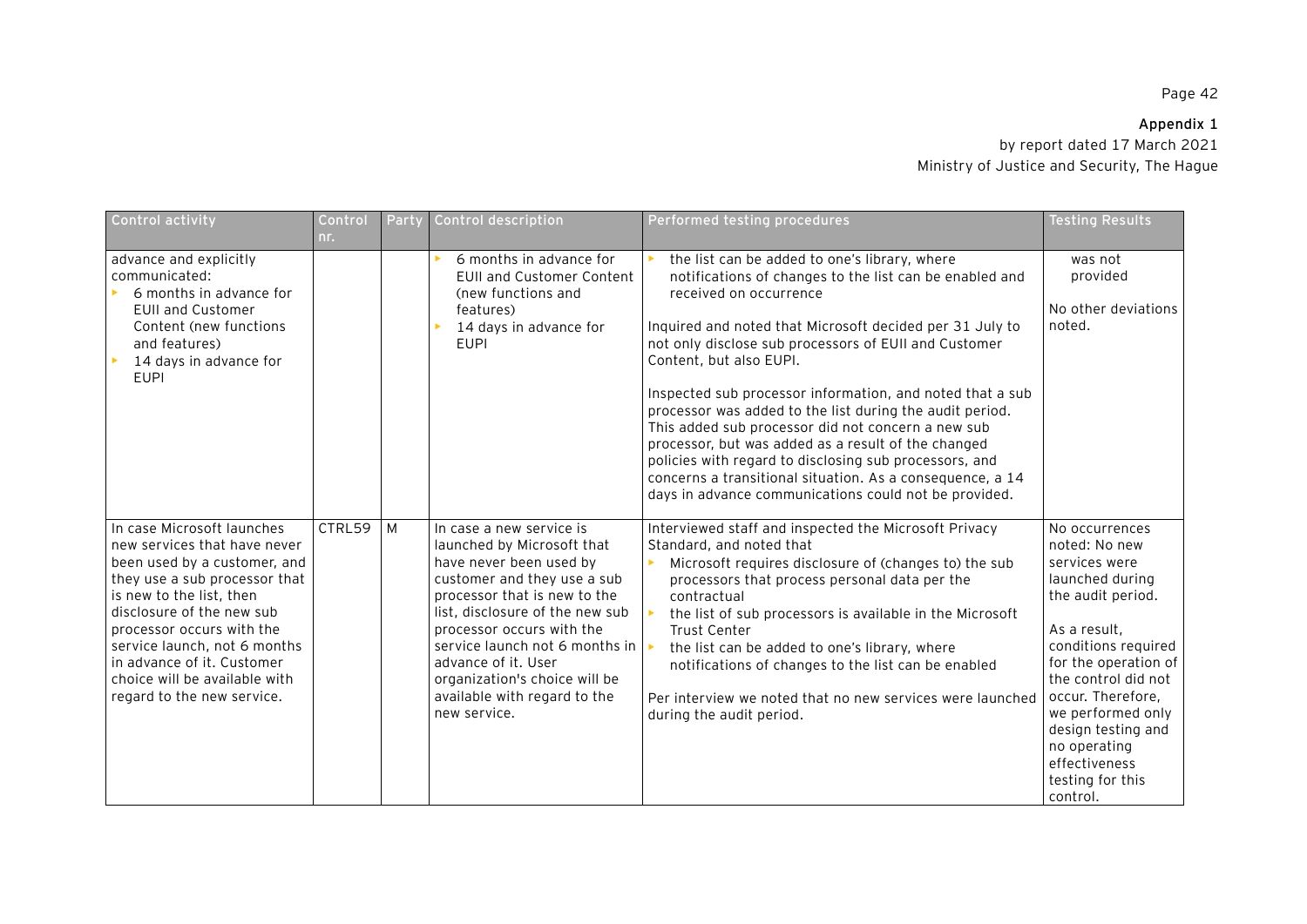# **Appendix 1**  by report dated 17 March 2021

Ministry of Justice and Security, The Hague

| <b>Control activity</b>                                                                                                                                                                                                                                                                                                                                        | Contr <u>ol</u><br>nr. | Party | Control description                                                                                                    | Performed testing procedures                                                                                                                                                                                                                                                                                                                                                                                                                                                                  | <b>Testing Results</b>    |
|----------------------------------------------------------------------------------------------------------------------------------------------------------------------------------------------------------------------------------------------------------------------------------------------------------------------------------------------------------------|------------------------|-------|------------------------------------------------------------------------------------------------------------------------|-----------------------------------------------------------------------------------------------------------------------------------------------------------------------------------------------------------------------------------------------------------------------------------------------------------------------------------------------------------------------------------------------------------------------------------------------------------------------------------------------|---------------------------|
| Microsoft's instructs sub<br>processors to protect<br>personal data via its DPR, as<br>a measure to intended to<br>achieve suppliers' compliance<br>to contracted clauses<br>between Microsoft and<br>Microsoft's customers                                                                                                                                    | CTRL60                 | M     | Microsoft's instructs sub<br>processors to protect personal<br>data via its DPR.                                       | Interviewed staff and inspected the Data Protection<br>Requirements, and noted that<br>the Data Protection Requirements include instructions<br>and obligations for protection of personal data by sub<br>processors, and are part of the supplier master<br>agreement                                                                                                                                                                                                                        | No deficiencies<br>noted. |
| Microsoft requires a self-<br>attest by its sub processors<br>yearly. Also, from time to<br>time (e.g. based on self-attest<br>an independent audit<br>assessment by or on behalf<br>of Microsoft is required, to<br>monitor for compliance with<br>the DPR. In all cases<br>ISO27001, ISO27002, and<br>ISO27018 certification is<br>required to be maintained | CTRL61                 | M     | Microsoft requires self-attest<br>by its sub processors on a<br>yearly basis.                                          | Interviewed staff and inspected the Supplier Security,<br>Privacy Assurance (SSPA) program, and noted that<br>sub processors must attest to comply with the Data<br>Protection Requirements at least once per year<br>this yearly attestation is included as a requirement in<br>the supplier master agreement<br>Inspected the supplier information, and noted that the<br>latest attestation of suppliers in scope was during or less<br>than 12 months before the end of the audit period. | No deficiencies<br>noted. |
| Microsoft assesses its<br>suppliers, in case of<br>suspicions of non-compliance<br>with their obligations to<br>Microsoft                                                                                                                                                                                                                                      | CTRL62                 | M     | Microsoft assesses its<br>suppliers, in case of suspicions<br>of non-compliance with their<br>obligations to Microsoft | Interviewed staff and inspected Microsoft internal<br>communications, and noted that<br>one of the sub processors was investigated based on<br>suspicions of non-compliance<br>specialized Microsoft teams decided that the sub<br>processor was no longer compliant and blocked the use<br>of this sub processor                                                                                                                                                                             | No deficiencies<br>noted. |
| When providing EUPI to sub<br>processors, Microsoft does<br>not provide additional<br>identifiers or additional user<br>or organizational                                                                                                                                                                                                                      | CTRL63                 | M     | When providing data to sub<br>processors, only an EUPI<br>identifier is shared.                                        | Interviewed staff and inspected sub processor order forms<br>to process data, from Microsoft to sub processor, and<br>noted that                                                                                                                                                                                                                                                                                                                                                              | No deficiencies<br>noted. |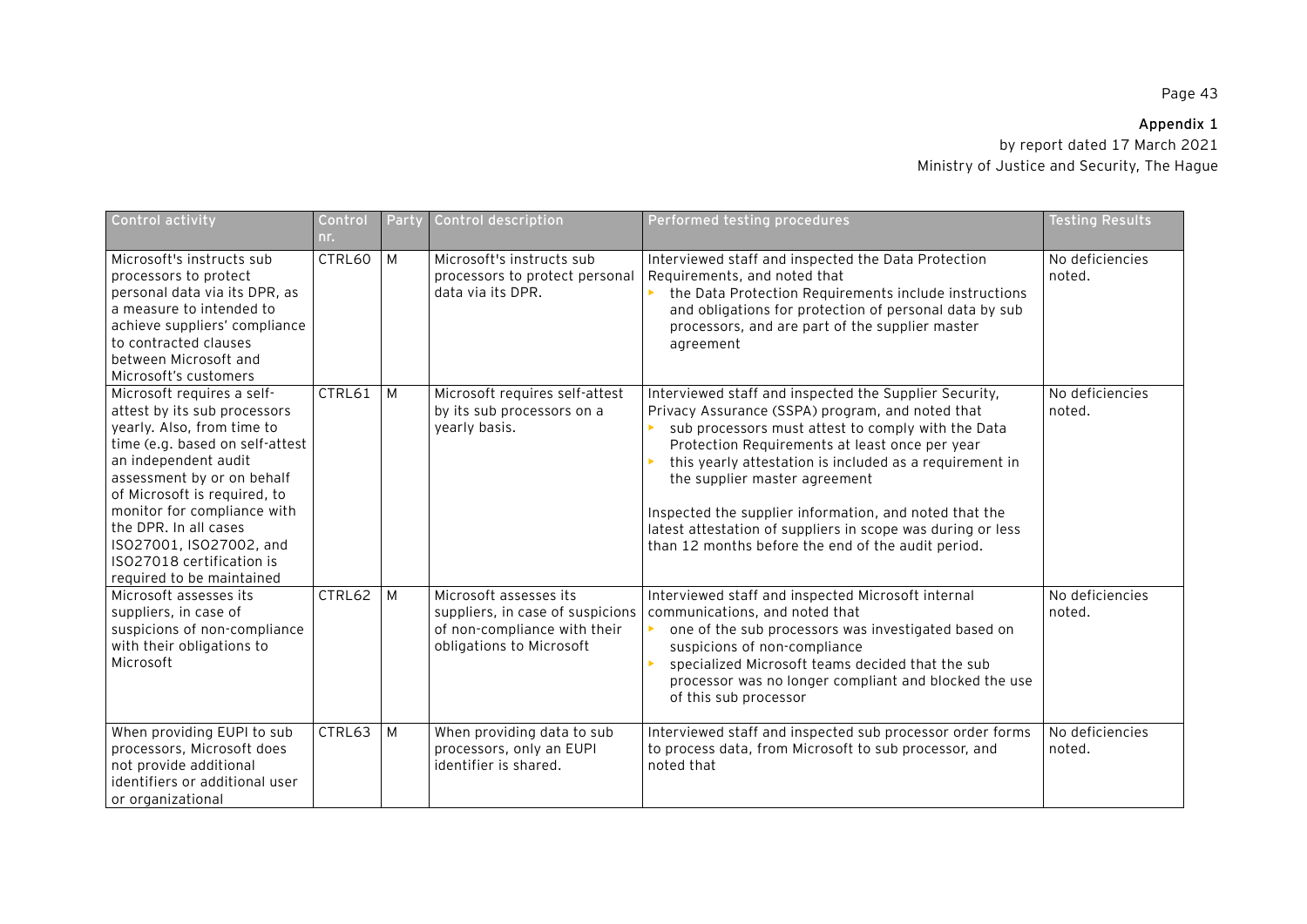## **Appendix 1**

| Control activity                                                                                                                  | Control<br>nr. | Party | Control description                                                                                              | Performed testing procedures                                                                                                                                                                                                                                                                                                                                                                                                                                                                                                          | <b>Testing Results</b>    |
|-----------------------------------------------------------------------------------------------------------------------------------|----------------|-------|------------------------------------------------------------------------------------------------------------------|---------------------------------------------------------------------------------------------------------------------------------------------------------------------------------------------------------------------------------------------------------------------------------------------------------------------------------------------------------------------------------------------------------------------------------------------------------------------------------------------------------------------------------------|---------------------------|
| characteristics that would be<br>useful for enrichment<br>purposes, only identifier is<br>shared.<br>Microsoft provides Choice to | CTRL64         | M     | Microsoft provides choice to                                                                                     | information on nature and purpose of processing, as<br>well as types of data processed, are included in an<br>order form<br>provided data does not include customer content or<br>EUII<br>processing of data may only take place as specified in<br>the work order for which the data was shared<br>Interviewed and inspected data shared with a sub<br>processor, and noted that an identifier is shared to make<br>analyses on the provided data possible.<br>Interviewed staff and inspected documentation with regard             | No deficiencies           |
| Controller with regard to the<br>use of optional connected<br>services, both at tenant and<br>user level                          |                |       | user organization with regard<br>to the use of optional<br>connected services, both at<br>tenant and user level. | to optional connected services, and noted that<br>tenant administrators can enable or disabled the use of<br>connected services for all users in the organization<br>after enabling of the connected services by tenant<br>administrators, users can opt-in or opt-out for the use<br>of connected services themselves, which enables or<br>disabled these services for the user<br>after disabling of the connected services by tenant<br>administrators, the services are unavailable to all users,<br>even when users are opted-in | noted.                    |
| Life cycle step:                                                                                                                  | <b>Dispose</b> |       |                                                                                                                  |                                                                                                                                                                                                                                                                                                                                                                                                                                                                                                                                       |                           |
| Profiling risk:                                                                                                                   |                |       |                                                                                                                  | A data subject's profile remains available or in use, after a data subject leaves, or changes its role or function                                                                                                                                                                                                                                                                                                                                                                                                                    |                           |
| Audit criteria:                                                                                                                   |                |       |                                                                                                                  | After disposal of user or tenant, a user's profile remains linked with the pseudonymized ID of data subject<br>In case of a data subject leaving or changing its role or function, also the user's profile(s) are adjusted                                                                                                                                                                                                                                                                                                            |                           |
| Microsoft operates technical<br>and organizational measures<br>to delete personal data and                                        | CTRL68   M     |       | Microsoft operates technical<br>and organizational measures<br>to delete personal data and                       | Inquired and inspected documentation, and noted that<br>Instructions are available to users on how to delete files<br>as well as (Exchange Online) mailboxes (Microsoft also                                                                                                                                                                                                                                                                                                                                                          | No deficiencies<br>noted. |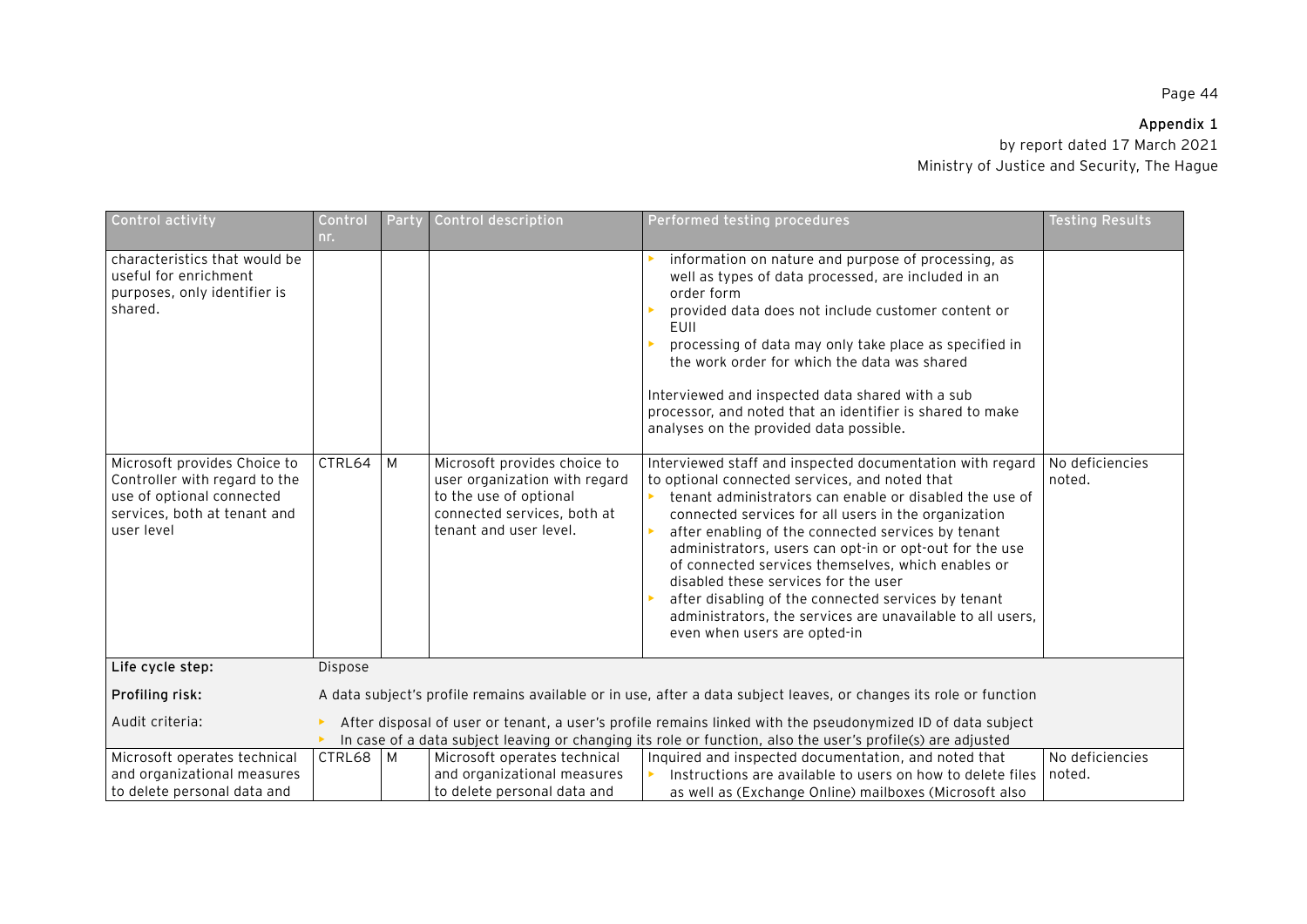## **Appendix 1**

| Control activity                                                                                                                                                                                                                                                                                                                                                                 | Control<br>nr. | Party | Control description                                                                                                                                                                                                                                                                                                                       | Performed testing procedures                                                                                                                                                                                                                                                                                                                                                                                                                                                                                                                                                                                                                                                                                                                                                                                                                                                                         | <b>Testing Results</b> |
|----------------------------------------------------------------------------------------------------------------------------------------------------------------------------------------------------------------------------------------------------------------------------------------------------------------------------------------------------------------------------------|----------------|-------|-------------------------------------------------------------------------------------------------------------------------------------------------------------------------------------------------------------------------------------------------------------------------------------------------------------------------------------------|------------------------------------------------------------------------------------------------------------------------------------------------------------------------------------------------------------------------------------------------------------------------------------------------------------------------------------------------------------------------------------------------------------------------------------------------------------------------------------------------------------------------------------------------------------------------------------------------------------------------------------------------------------------------------------------------------------------------------------------------------------------------------------------------------------------------------------------------------------------------------------------------------|------------------------|
| customer data as instructed<br>by Controller in the diverse<br>technical scenarios<br>Upon customer<br>$\blacktriangleright$<br>instruction to delete an<br>object (e.g. File, Email,<br>Mailbox)<br>$\mathbf{p}$<br>Upon customer<br>instruction to delete an<br>account in the online<br>service<br>Upon customer decision<br>to discontinue use of all<br>the online services |                |       | customer data as instructed<br>by user organization in the<br>diverse technical scenarios:<br>Upon customer instruction<br>to delete an object (e.g.<br>File, Email, Mailbox)<br>Upon customer instruction<br>to delete an account in the<br>online service<br>Upon customer decision to<br>discontinue use of all the<br>online services | has instructions on how to change the retention time of<br>permanently deleted items for Online Exchange<br>mailboxes<br>deletion is an automated process that takes place when<br>the instruction for deletion are given by the user<br>organization for objects and accounts in online<br>services. A Delete Agent processes deletion requests<br>and tracks if deletions succeed (diagnostics data is<br>included in the Delete Agent Health Summary)<br>the retention time of deleted data is part of the DHS. In<br>case of termination of (the subscriptions of) all online<br>services, the customer content is retained per agreed<br>upon commitments with the customer in the contract<br>and in the Service Licensing Agreements<br>Microsoft communicates the data retention schedule<br>for active deletion of customer content, EUII and EUPI<br>in the online Microsoft documentation |                        |
|                                                                                                                                                                                                                                                                                                                                                                                  |                |       |                                                                                                                                                                                                                                                                                                                                           | Inspected documentation, and noted<br>instructions are present on how to delete (user)<br>accounts within the user organization. In these<br>instructions, it is also stated that admins have 30 days<br>to restore the account before the user's data is<br>permanently deleted.<br>the data retention schedule for active deletion of<br>customer content, EUII and EUPI in documented the<br>online Microsoft documentation. This retention<br>schedule is also part of the DHS. Admins can also force<br>immediate permanent deletion (without the 30 days to<br>restore) after initially deleting a user. In both cases, the<br>admin receives a pop-up notification of successful<br>deletion.                                                                                                                                                                                                 |                        |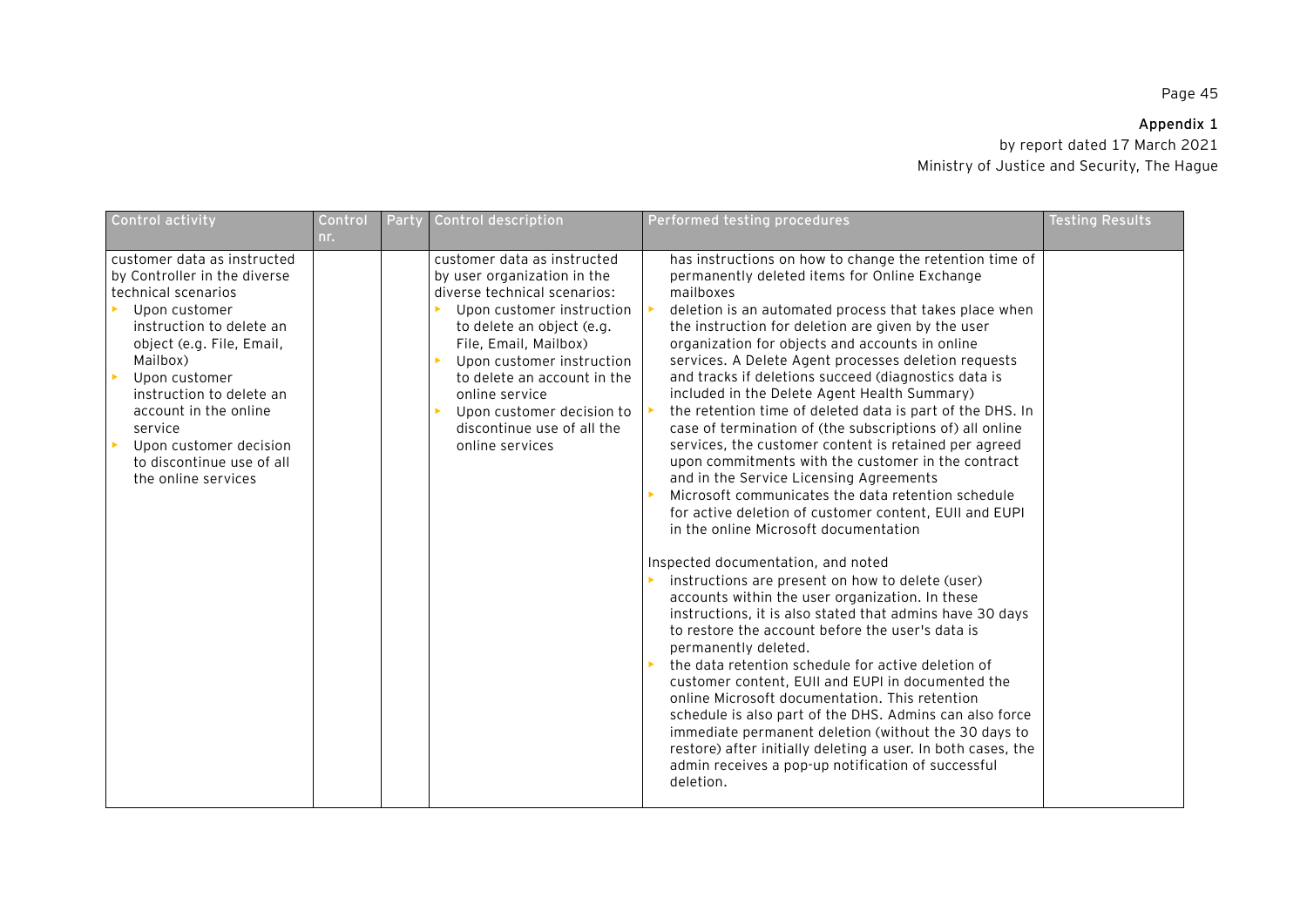# **Appendix 1**

| Control activity                                                                                                                                                                                                                                                                                                        | Control<br>nr. | Party | Control description                                                                                                                                                                                                                                                                                                      | Performed testing procedures                                                                                                                                                                                                                                                                                                                                                                                                                                                                                                                                                                                                                                                                                                                                                                                                                                                                                                                                                                                                                                    | <b>Testing Results</b>    |
|-------------------------------------------------------------------------------------------------------------------------------------------------------------------------------------------------------------------------------------------------------------------------------------------------------------------------|----------------|-------|--------------------------------------------------------------------------------------------------------------------------------------------------------------------------------------------------------------------------------------------------------------------------------------------------------------------------|-----------------------------------------------------------------------------------------------------------------------------------------------------------------------------------------------------------------------------------------------------------------------------------------------------------------------------------------------------------------------------------------------------------------------------------------------------------------------------------------------------------------------------------------------------------------------------------------------------------------------------------------------------------------------------------------------------------------------------------------------------------------------------------------------------------------------------------------------------------------------------------------------------------------------------------------------------------------------------------------------------------------------------------------------------------------|---------------------------|
|                                                                                                                                                                                                                                                                                                                         |                |       |                                                                                                                                                                                                                                                                                                                          | Inquired and inspected presence of EUPI before and after<br>deletion, and noted that deletion was performed.<br>Note: We did not perform testing procedures for the<br>following as these are part of SOC reporting (out-of-scope<br>for this examination):<br>customer content within the compliance boundary is<br>retained per agreed upon commitments with the<br>customer in the contract and the Service Licensing<br>Agreements                                                                                                                                                                                                                                                                                                                                                                                                                                                                                                                                                                                                                          |                           |
| Microsoft disposes of<br>collected and generated<br>personal data, based on its<br>applicable data retention<br>schedules as mentioned in<br>the Data Handling Standard,<br>as these personal data could<br>be needed longer, after the<br>requested disposal data, e.g.<br>for the purpose of securing<br>the services | CTRL69         | M     | Microsoft disposes of collected<br>and generated personal data,<br>based on its applicable data<br>retention schedules as<br>mentioned in the Data<br>Handling Standard, as these<br>personal data could be needed<br>longer, after the requested<br>disposal data, e.g. for the<br>purpose of securing the<br>services. | Interviewed and inspected documentation, and noted that<br>procedures are in place with regard to the retention period<br>of (personal) data after deletion. The retention schedules<br>are registered in the DHS where the least and maximum<br>amount of days is specified per data category. For personal<br>data (in GDPR scope), this contains the following data<br>categories: customer content, EUII, support data, feedback<br>data, account data, public personal data & EUPI.<br>Inquired and noted that a 0365 customer de-provisioning<br>and data deletion process is initiated via a signal that<br>communicates changes to a customer's 0365 subscription<br>status. Such is a soft delete where data is retained for 25<br>days. After 25 days, a hard delete is initiated which causes<br>all data to be deleted.<br>Note: We did not perform testing procedures for the<br>following as these are part of SOC reporting (out-of-scope<br>for this examination):<br>deletion of customer content after the termination of<br>the subscription | No deficiencies<br>noted. |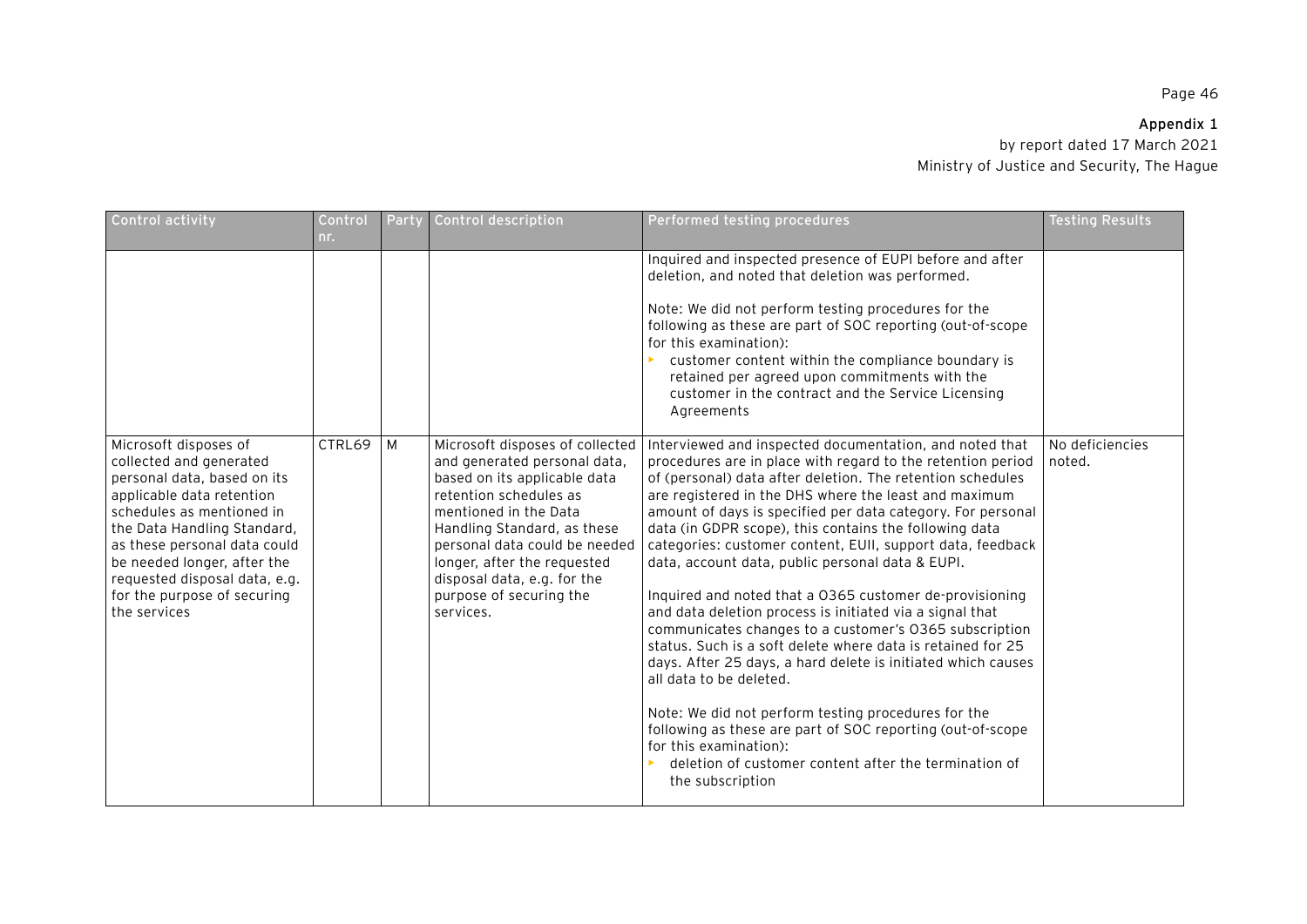## **Appendix 1**

| Control activity | Control<br>nr. | Party | Control description | Performed testing procedures                                                                                                                                                                                                                                                                                                                                                                                                                                    | <b>Testing Results</b> |
|------------------|----------------|-------|---------------------|-----------------------------------------------------------------------------------------------------------------------------------------------------------------------------------------------------------------------------------------------------------------------------------------------------------------------------------------------------------------------------------------------------------------------------------------------------------------|------------------------|
|                  |                |       |                     | Inspected retention policy, and noted that the data<br>retention schedule for active and passive deletion of<br>customer content, EUII and EUPI in the online Microsoft<br>documentation is communicated. This retention schedule is<br>also part of the DHS.                                                                                                                                                                                                   |                        |
|                  |                |       |                     | Inspected documentation and noted that data handling<br>policies and procedures address effective virtual<br>destruction of data to protect against the possibility of<br>data being inappropriately shared between service<br>tenants, or being accessible after hard deletion in the<br>service. Data deleted from the service in one tenant is not<br>accessible to another service tenant, even if any of the<br>underlying physical storage is reassigned. |                        |
|                  |                |       |                     | Inspected documentation and screenshots of audit logs,<br>and noted that synchronization requests are sent about<br>once per minute. For a sample tenant, the organization<br>status was changed (through multiple iterations) and that a<br>soft delete was performed.                                                                                                                                                                                         |                        |
|                  |                |       |                     | Inspected screenshots of audit logs after deletion, and<br>noted that the tenant could not be found.<br>Inspected screenshot of code configuration, and noted that<br>an organization with status 'soft delete' is hard deleted<br>once the retention period of 25 days has passed. With this<br>hard deletion, all data related to the organization is<br>deleted.                                                                                             |                        |
|                  |                |       |                     | Inquired and inspected presence of EUPI before and after<br>deletion, and noted that deletion was performed.                                                                                                                                                                                                                                                                                                                                                    |                        |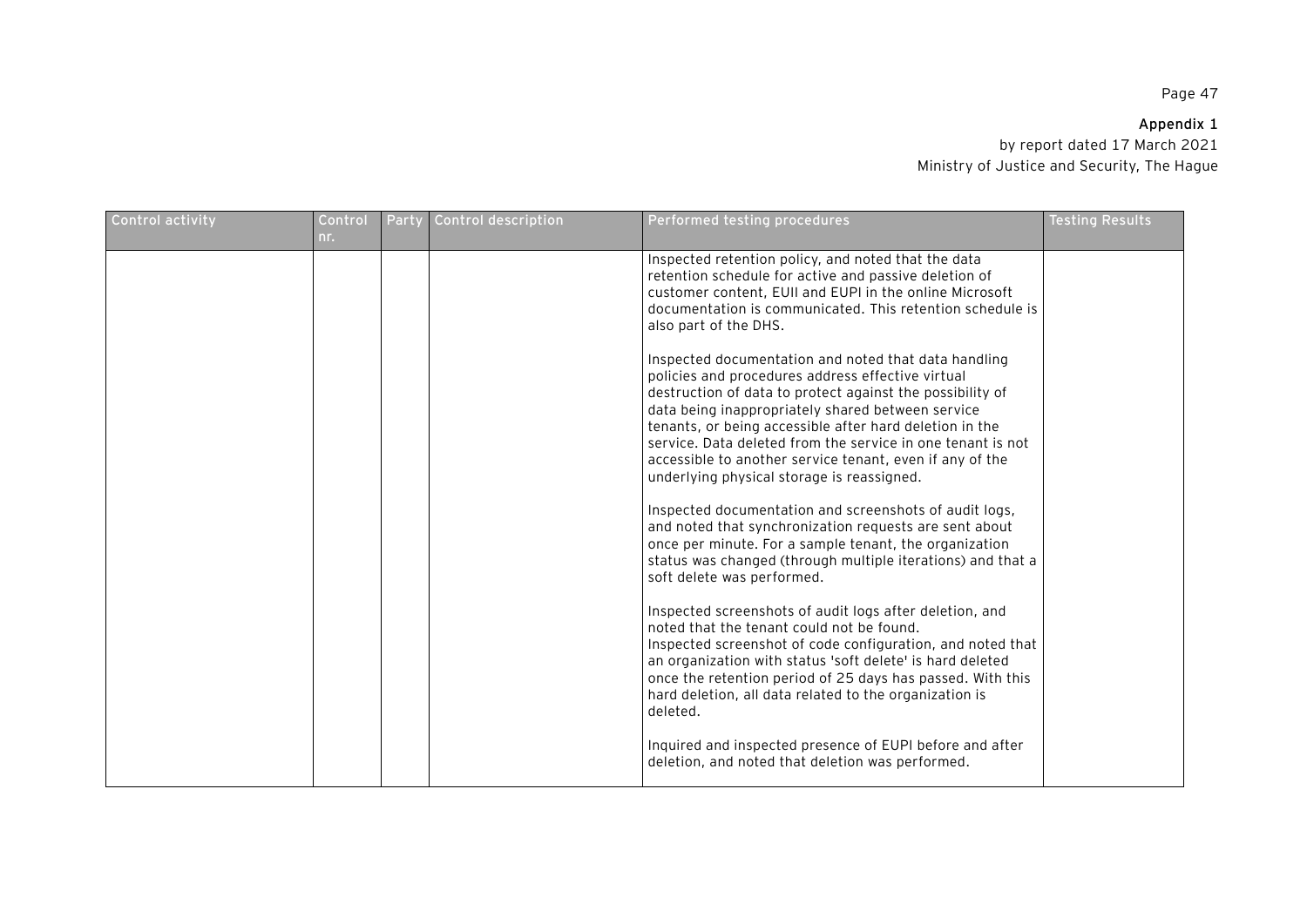# **Appendix 1**

| Control activity               | Control<br>nr.                                                                      | Party                                                        | Control description             | Performed testing procedures                               | <b>Testing Results</b> |  |  |  |
|--------------------------------|-------------------------------------------------------------------------------------|--------------------------------------------------------------|---------------------------------|------------------------------------------------------------|------------------------|--|--|--|
| Life cycle step:               | Data subject request                                                                |                                                              |                                 |                                                            |                        |  |  |  |
| Profiling risk:                |                                                                                     | A data subject request is not timely or adequately processed |                                 |                                                            |                        |  |  |  |
| Audit criteria:                | Legitimate data subject requests are evaluated timely and adequately for legitimacy |                                                              |                                 |                                                            |                        |  |  |  |
|                                | Approved data subject requests are timely and adequately responded to               |                                                              |                                 |                                                            |                        |  |  |  |
| Where Microsoft processes      | CTRL72 M                                                                            |                                                              | Where Microsoft processes       | Inquired staff and noted that                              | No occurrences         |  |  |  |
| personal data as Controller    |                                                                                     |                                                              | personal data as Controller     | Microsoft is only controller for optional connected        | noted: optional        |  |  |  |
| (e.g. optional connected       |                                                                                     |                                                              | (e.g. optional connected        | services the user personally opts into                     | connected services     |  |  |  |
| experiences) Microsoft         |                                                                                     |                                                              | experiences) Microsoft          | In that scenario, the users are no longer part of the      | are disabled.          |  |  |  |
| communicates to data           |                                                                                     |                                                              | communicates to data            | enterprise agreement, but they have entered into a         |                        |  |  |  |
| subjects how to make           |                                                                                     |                                                              | subjects how to make requests   | direct relationship with Microsoft for the use of optional | As a result,           |  |  |  |
| requests associated with       |                                                                                     |                                                              | associated with their data      | connected services                                         | conditions required    |  |  |  |
| their data subject rights, and |                                                                                     |                                                              | subject rights, and responds    |                                                            | for the operation of   |  |  |  |
| responds to such requests:     |                                                                                     |                                                              | to such requests:               | Inquired and were informed that client organization does   | the control did not    |  |  |  |
| In a timely manner as the      |                                                                                     |                                                              | In a timely manner as the       | not activate optional connected services, resulting in a   | occur. Therefore,      |  |  |  |
| <b>GDPR</b> requires           |                                                                                     |                                                              | <b>GDPR</b> requires            | non-occurrence.                                            | we performed only      |  |  |  |
| Appropriately based on         |                                                                                     |                                                              | Appropriately based on          |                                                            | design testing and     |  |  |  |
| evaluation of the legitimacy   |                                                                                     |                                                              | evaluation of the legitimacy of |                                                            | no operating           |  |  |  |
| of the request by Microsoft    |                                                                                     |                                                              | the request by Microsoft        |                                                            | effectiveness          |  |  |  |
| In accordance with the         |                                                                                     |                                                              | In accordance with the          |                                                            | testing for this       |  |  |  |
| requirements and obligations   |                                                                                     |                                                              | requirements and obligations    |                                                            | control.               |  |  |  |
| of the GDPR                    |                                                                                     |                                                              | of the GDPR                     |                                                            |                        |  |  |  |
| Where Microsoft processes      | CTRL73                                                                              | M                                                            | Where Microsoft processes       | Interviewed and inspected documentation, and noted that    | No deficiencies        |  |  |  |
| personal data as Processor,    |                                                                                     |                                                              | personal data as Processor,     | Microsoft enables controlling user organizations to        | noted.                 |  |  |  |
| Microsoft provide technical    |                                                                                     |                                                              | Microsoft provide technical     | respond to any data subject requests through the 'DSR      |                        |  |  |  |
| facilities and organizational  |                                                                                     |                                                              | facilities and organizational   | (Data Subject Request) case tool', which is part of the    |                        |  |  |  |
| processes together intended    |                                                                                     |                                                              | processes together intended     | 'Security and Compliance' center. This tool enables the    |                        |  |  |  |
| to enable Controller to        |                                                                                     |                                                              | to enable user organization to  | user organization to create cases for investigation, add   |                        |  |  |  |
| respond to any data subject    |                                                                                     |                                                              | respond to any data subject     | members to the cases, find all content created by or       |                        |  |  |  |
| requests they may receive      |                                                                                     |                                                              | requests they may receive.      | uploaded by a specific data subject, export data and close |                        |  |  |  |
| (consider EY audit activity,   |                                                                                     |                                                              |                                 | cases once an investigation is complete.                   |                        |  |  |  |
| e.g. delete user, delete       |                                                                                     |                                                              |                                 |                                                            |                        |  |  |  |
| customer content).             |                                                                                     |                                                              |                                 |                                                            |                        |  |  |  |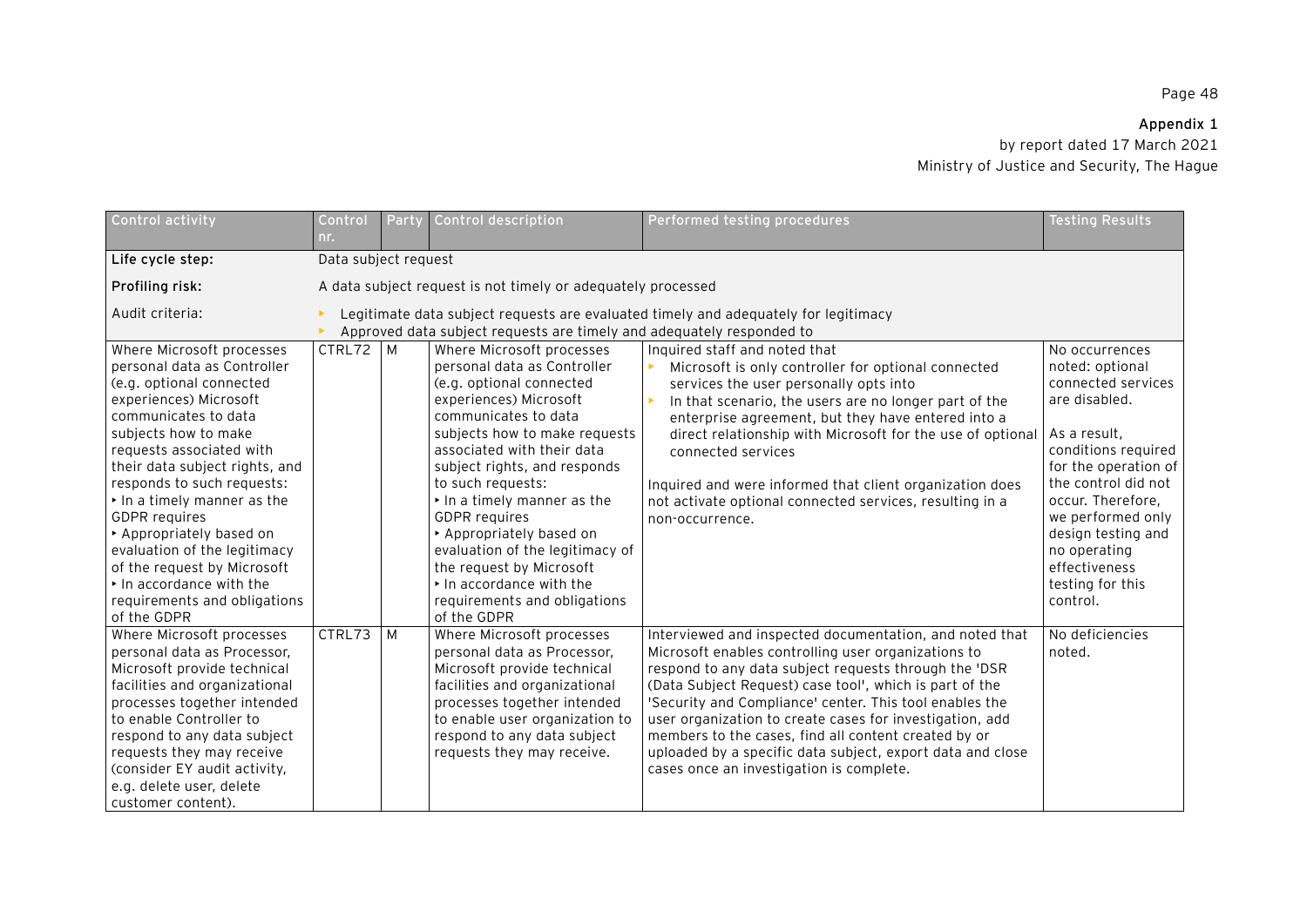# **Appendix 1**

| Control activity | -nr | Control Party Control description | Performed testing procedures                                                                                                                         | <b>Testing Results</b> |
|------------------|-----|-----------------------------------|------------------------------------------------------------------------------------------------------------------------------------------------------|------------------------|
|                  |     |                                   | Observed automated DSR tooling, and noted that data<br>subject requests are supported to be handled by the user<br>organisation, using this tooling. |                        |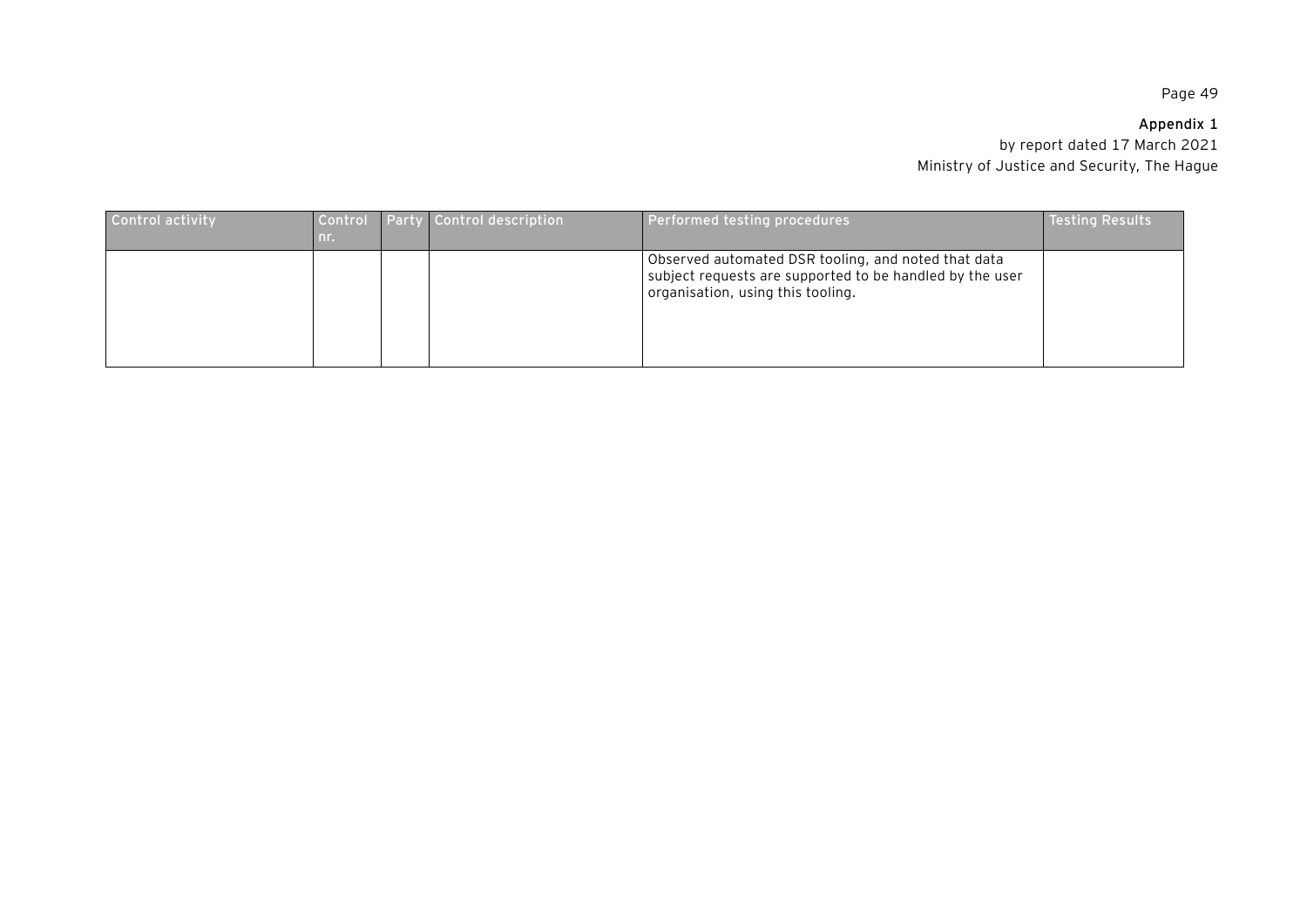**Appendix 2**  by report dated 17 March 2021 Ministry of Justice and Security, The Hague

# **Appendix 2**

#### **1Complementary User Organization Controls**

User organization controls as precondition for the audit. As mentioned in appendix 1, to comply with some of the criteria to mitigate risks with regard to profiling restrictions, not only Microsoft but also the user organization has to perform control activities. The relevant user organization controls are included in the table below. We have organized the User Organization Controls in line with the controls in Appendix 1 and in line with the lifecycle of data.

| Control activity                                                                                                                                                                                                             |                                                                                                                                      | Control nr. | Party                                                                                                                                                                                                                                                         | Control description                                                                                                                      |
|------------------------------------------------------------------------------------------------------------------------------------------------------------------------------------------------------------------------------|--------------------------------------------------------------------------------------------------------------------------------------|-------------|---------------------------------------------------------------------------------------------------------------------------------------------------------------------------------------------------------------------------------------------------------------|------------------------------------------------------------------------------------------------------------------------------------------|
| Life cycle step:                                                                                                                                                                                                             | <b>Notice</b>                                                                                                                        |             |                                                                                                                                                                                                                                                               |                                                                                                                                          |
| Profiling risk:                                                                                                                                                                                                              | using profiles to make automated decisions                                                                                           |             | Processor does not operate in accordance with instructions, and as a result Controller or Data subject are not aware of building or                                                                                                                           |                                                                                                                                          |
| Audit criteria:                                                                                                                                                                                                              | configuration settings<br>Towards data subject, it is transparent what profiling takes place with data subject's personal data.      |             |                                                                                                                                                                                                                                                               | Towards Controller it is transparent that profiling is in accordance with both the instructions as contracted, as well as online         |
| Controller considers the risks and suitability of Office 365 in<br>accordance with its own applicable criteria, i.e. determines which<br>data can be processed by Office 365 for outcomes applicable to its<br>circumstances | CTRL1                                                                                                                                | UO.         | User organization carries out a risk analysis on a yearly basis<br>relating to the risks and suitability of Office 365. This risk<br>analyses contains at least an overview of data that can be<br>processed by Office 365 and additional measures of needed. |                                                                                                                                          |
| specific set of online and offline services                                                                                                                                                                                  | Controller contracts a volume of specific SKU's (Stock Keeping<br>Units, i.e. Microsoft Office E3 or E5), each specific SKU covers a | CTRL2       | UO.                                                                                                                                                                                                                                                           | User organization configures and monitors each tenant in line<br>with the outcome of the risk analysis and the organizational<br>policy. |
| tenants                                                                                                                                                                                                                      | Controller trains an admin to professionally manage the Office 365                                                                   | CTRL3       | UO.                                                                                                                                                                                                                                                           | User organization trains an admin to professionally manage<br>the Office 365 tenants.                                                    |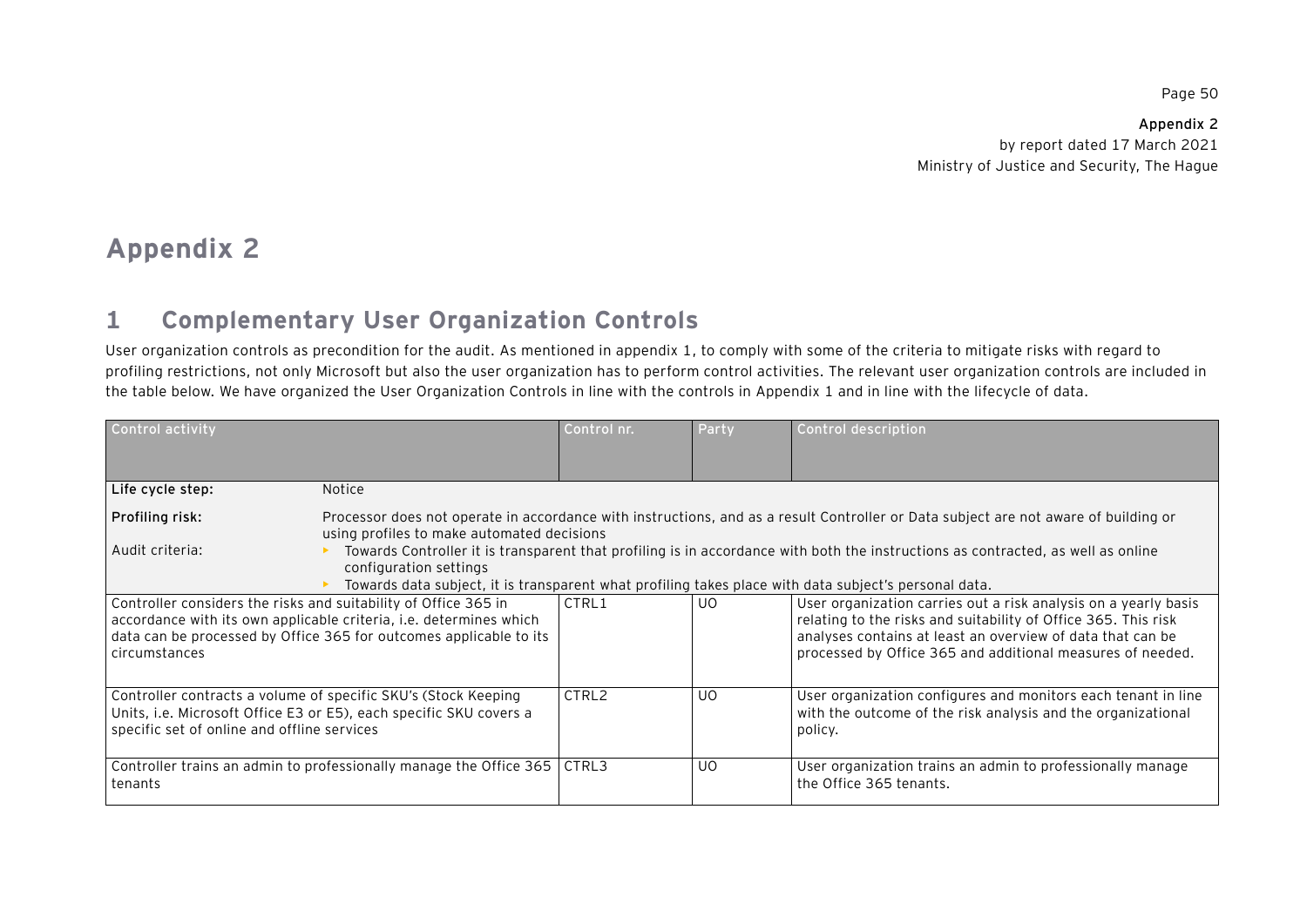# **Appendix 2**

| Control activity                                                                                                                                                                                                                                                                  | Control nr.                                                                                                                                                                                | Party          | Control description                                                                                                                                                               |  |  |  |
|-----------------------------------------------------------------------------------------------------------------------------------------------------------------------------------------------------------------------------------------------------------------------------------|--------------------------------------------------------------------------------------------------------------------------------------------------------------------------------------------|----------------|-----------------------------------------------------------------------------------------------------------------------------------------------------------------------------------|--|--|--|
| Controller initially instructs its service through a number of<br>cascading levels of operable controls, including services activation<br>per user based on contracted SKU's                                                                                                      | CTRL4                                                                                                                                                                                      | <b>UO</b>      | User organization has identified operable controls and<br>cascading levels based on the outcomes of the risk analyses.<br>These operable controls are reviewed on a yearly basis. |  |  |  |
| Controller monitors service messaging (aka: notices, or via SIEM<br>APIs) for changes to the services in use (as already instructed) and<br>acts to issue or change their instructions to match their<br>requirements                                                             | CTRL5                                                                                                                                                                                      | U <sub>0</sub> | User organization monitors service messaging for changes to<br>the services in use and acts in case changes are needed.                                                           |  |  |  |
| Based on changes announced or enforced by Processor, Controller<br>configures controller operable controls to instruct the services to<br>be delivered                                                                                                                            | CTRL6                                                                                                                                                                                      | <b>UO</b>      | User organization configures controls to instruct which and<br>how services are to be delivered based on changes announced<br>or enforced by Microsoft.                           |  |  |  |
| Controller trains their users on their permitted use of Online<br>Services as appropriate, based on requirements to which<br>Controller is subject (e.g., laws, regulations, workforce policies), as<br>applicable to data processing scenarios enabled by the Online<br>Services | CTRL7                                                                                                                                                                                      | U <sub>0</sub> | User organization trains their users to appropriately use Online<br>Services based on the requirements to which the user<br>organization is subject to.                           |  |  |  |
| Controller's users provide personal data for processing (aka:<br>"Instructions")                                                                                                                                                                                                  | CTRL8                                                                                                                                                                                      | U <sub>0</sub> | User organization's users provide personal data for processing<br>to Microsoft, receiving awareness training with regard to<br>privacy and use of services.                       |  |  |  |
| Life cycle step:<br>Legal Basis                                                                                                                                                                                                                                                   |                                                                                                                                                                                            |                |                                                                                                                                                                                   |  |  |  |
| Profiling risk:                                                                                                                                                                                                                                                                   | No legal basis to profile based on instructions issued by controller                                                                                                                       |                |                                                                                                                                                                                   |  |  |  |
| Audit criteria:                                                                                                                                                                                                                                                                   | Controller allows for restricted profiling in accordance with GDPR only<br>Processor performs profiling in accordance with contract and instructions only (which includes GDPR compliance) |                |                                                                                                                                                                                   |  |  |  |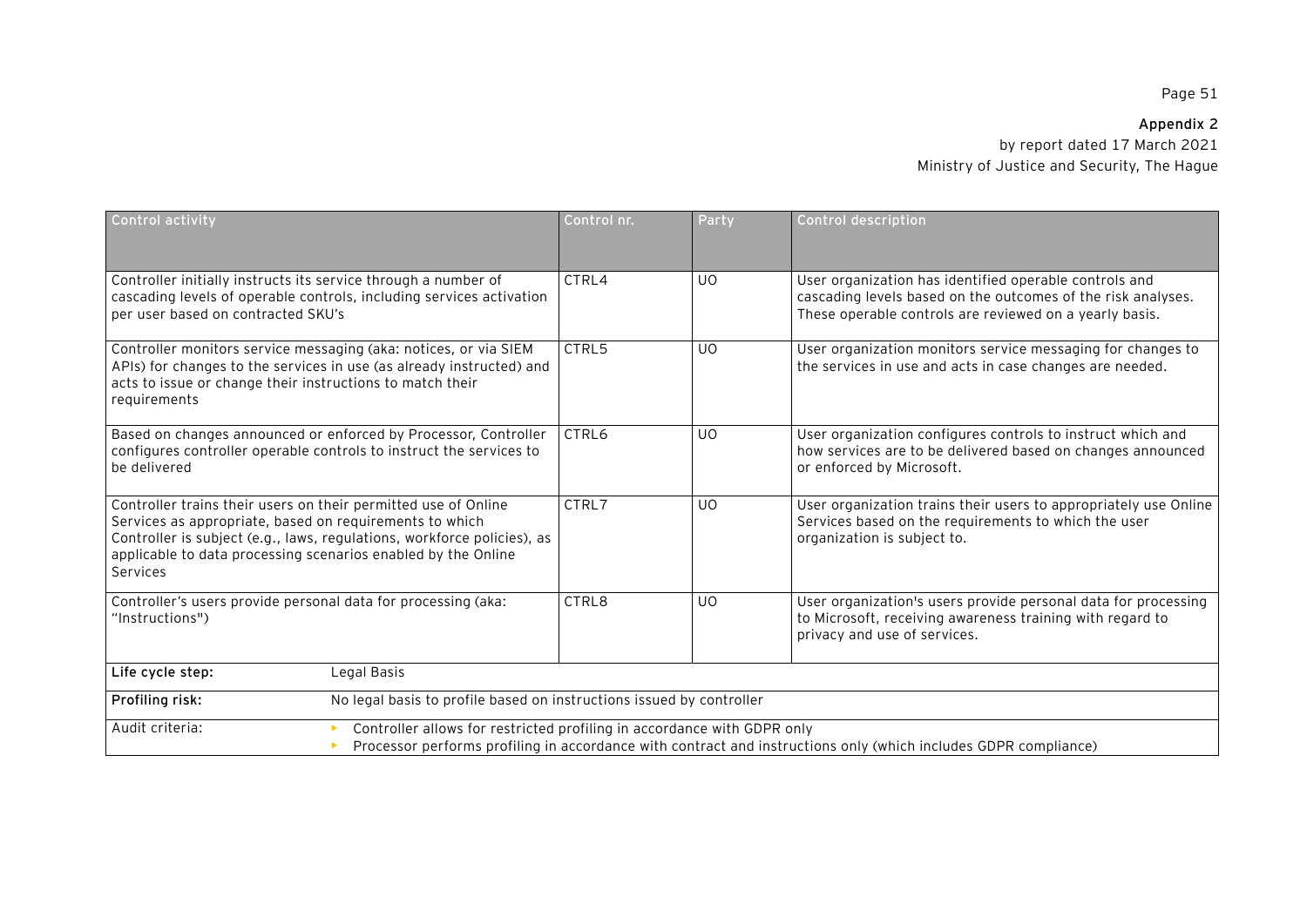# **Appendix 2**

| Control activity                                                                                                                                                                                                                                                                                                                                                                                                                                                                                                                                                                |                                                                                                 | Control nr.    | Party                                                                                                                                                                                                                                                                 | Control description                                                                                               |
|---------------------------------------------------------------------------------------------------------------------------------------------------------------------------------------------------------------------------------------------------------------------------------------------------------------------------------------------------------------------------------------------------------------------------------------------------------------------------------------------------------------------------------------------------------------------------------|-------------------------------------------------------------------------------------------------|----------------|-----------------------------------------------------------------------------------------------------------------------------------------------------------------------------------------------------------------------------------------------------------------------|-------------------------------------------------------------------------------------------------------------------|
| Controller accepts and implements services, and maintains<br>operable controls, to have Microsoft process personal data in line<br>with its instructions (such includes profiling, if any)                                                                                                                                                                                                                                                                                                                                                                                      | CTRL21                                                                                          | <b>UO</b>      | User organization accepts and implements services to have<br>Microsoft process personal data in line with instructions.                                                                                                                                               |                                                                                                                   |
|                                                                                                                                                                                                                                                                                                                                                                                                                                                                                                                                                                                 | CTRL22                                                                                          | U <sub>0</sub> | User organization maintains operable controls to have<br>Microsoft process personal data in line with its instructions.                                                                                                                                               |                                                                                                                   |
| Microsoft adequately in advance notifies Controller, if determined<br>necessary based on trust and legal review, with regard to<br>Microsoft's changes to existing in-production Online Service<br>functionality, i.e. shares its actualized documentation, that is<br>introducing processing associated with an online services feature<br>that results in profiling, if any. Such allows Controller to apply<br>choice with regard to new or changed functionality (consider EY<br>audit activity covering review requests, reviews and need for<br>documentation and notice) | CTRL25                                                                                          | UO             | Such allows user organization to apply choice with regard to<br>new or changed functionality.                                                                                                                                                                         |                                                                                                                   |
| Life cycle step:                                                                                                                                                                                                                                                                                                                                                                                                                                                                                                                                                                | Provide and collect                                                                             |                |                                                                                                                                                                                                                                                                       |                                                                                                                   |
| Profiling risk:                                                                                                                                                                                                                                                                                                                                                                                                                                                                                                                                                                 | Processor receives personal data un-instructed, that could be used for the purpose of profiling |                |                                                                                                                                                                                                                                                                       |                                                                                                                   |
| Audit criteria:                                                                                                                                                                                                                                                                                                                                                                                                                                                                                                                                                                 |                                                                                                 |                |                                                                                                                                                                                                                                                                       | Processor only receives (provides or collects) personal data that can be used for profiling, as far as instructed |
| Controller instructs its users that only allowed classes of data, i.e.<br>personal data, are to be provided, considering its own data<br>handling policies and guidelines, as well as its risk-based<br>evaluation of the suitability of the Online Services                                                                                                                                                                                                                                                                                                                    | CTRL27                                                                                          | UO             | User organization instructs its users that only allowed classes<br>of data, i.e. personal data, are to be provided, considering its<br>own data handling policies and guidelines, as well as its risk-<br>based evaluation of the suitability of the Online Services. |                                                                                                                   |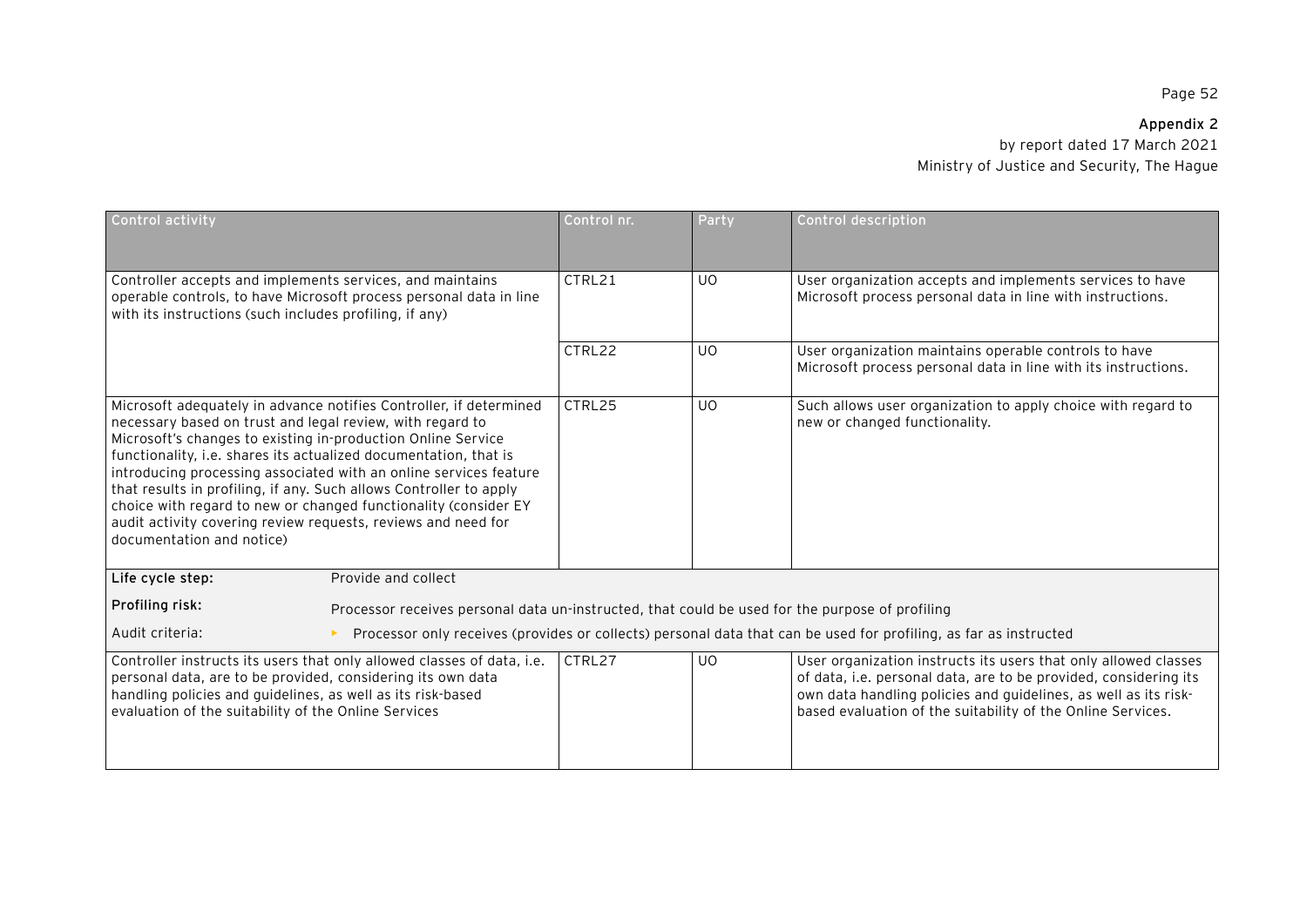# **Appendix 2**

| Control activity                       |                                                                                                                                                                                                                                                                                                                                                                                                                                                                                                                                                | Control nr. | Party                                                                                                                                                                                                                                               | <b>Control description</b>                                                                                                                                                                                                                                                          |  |  |
|----------------------------------------|------------------------------------------------------------------------------------------------------------------------------------------------------------------------------------------------------------------------------------------------------------------------------------------------------------------------------------------------------------------------------------------------------------------------------------------------------------------------------------------------------------------------------------------------|-------------|-----------------------------------------------------------------------------------------------------------------------------------------------------------------------------------------------------------------------------------------------------|-------------------------------------------------------------------------------------------------------------------------------------------------------------------------------------------------------------------------------------------------------------------------------------|--|--|
|                                        | Controller or user instructs Microsoft, via operable controls in<br>accordance with their requirements and legal basis, to limit the<br>nature and extend of personal data (incl. diagnostic data) that is<br>collected by Microsoft from software operated by Controller                                                                                                                                                                                                                                                                      | CTRL28      | UO                                                                                                                                                                                                                                                  | User organization instructs Microsoft, via operable controls in<br>accordance with their requirements and legal basis, to limit the<br>nature and extend of personal data (incl. diagnostic data) that<br>is collected by Microsoft from software operated by user<br>organization. |  |  |
| Life cycle step:                       | Store                                                                                                                                                                                                                                                                                                                                                                                                                                                                                                                                          |             |                                                                                                                                                                                                                                                     |                                                                                                                                                                                                                                                                                     |  |  |
| Profiling risk:                        | Personal data is accessed to build a profile without authorization<br>A data subject's profile is accessed without authorization                                                                                                                                                                                                                                                                                                                                                                                                               |             |                                                                                                                                                                                                                                                     |                                                                                                                                                                                                                                                                                     |  |  |
| Audit criteria:                        |                                                                                                                                                                                                                                                                                                                                                                                                                                                                                                                                                |             | Personal data, including profiles, are secured against unauthorized access by known and unknown users (linked to Security and<br>Access to personal data, including profiles, is restricted to authorized users only (refer to Security and Access) |                                                                                                                                                                                                                                                                                     |  |  |
| No UO control activities<br>identified |                                                                                                                                                                                                                                                                                                                                                                                                                                                                                                                                                |             |                                                                                                                                                                                                                                                     |                                                                                                                                                                                                                                                                                     |  |  |
| Life cycle step:                       | Use and Generate                                                                                                                                                                                                                                                                                                                                                                                                                                                                                                                               |             |                                                                                                                                                                                                                                                     |                                                                                                                                                                                                                                                                                     |  |  |
| Profiling risk:                        | Processor builds or uses profiles not in accordance with contract or instructions of controller<br>As a result of a new or an amended function<br>As part of data analytics<br>Due to privacy violation                                                                                                                                                                                                                                                                                                                                        |             |                                                                                                                                                                                                                                                     |                                                                                                                                                                                                                                                                                     |  |  |
| Audit criteria:                        | Processor only uses profiles for the performance of the service, the security of the service and to keep the service up to date, as<br>well as legitimate interests as far as agreed with controller, in the services' current state and as a result of changes<br>Personal data, including profiles, are secured against unauthorized access by known and unknown users (refer to Security and<br>Access)<br>Access to personal data, including profiles is limited to approved users and for a limited period (refer to Security and Access) |             |                                                                                                                                                                                                                                                     |                                                                                                                                                                                                                                                                                     |  |  |
| No UO control activities<br>identified |                                                                                                                                                                                                                                                                                                                                                                                                                                                                                                                                                |             |                                                                                                                                                                                                                                                     |                                                                                                                                                                                                                                                                                     |  |  |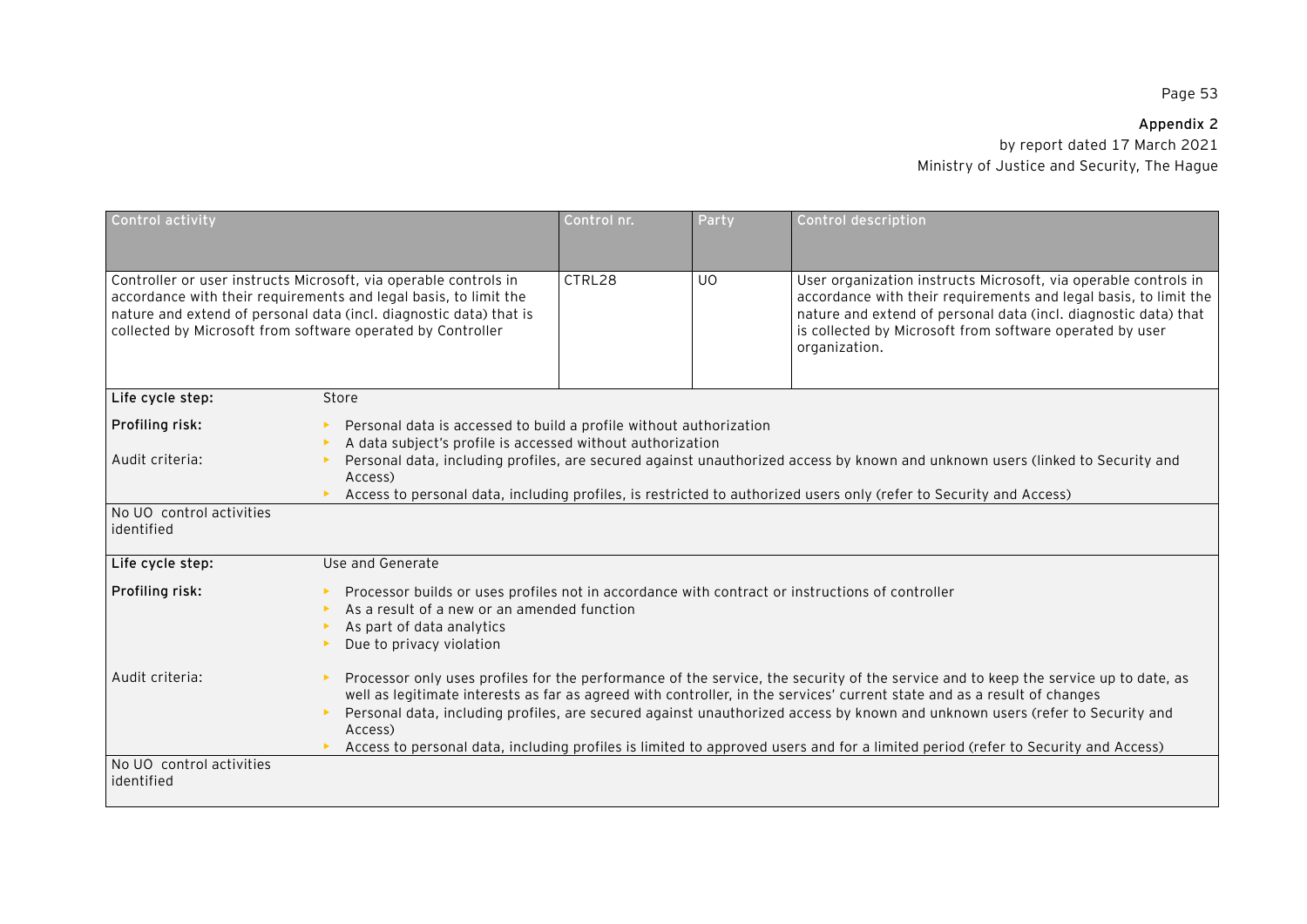# **Appendix 2**

| Control activity                                                                                                                                                                                                                                                                                                                                                                                                                              |                                                                                                                                                                                                                            | Control nr. | Party                                                                                                                                                                                                                                                                                                                                                                                                   | Control description                                                                                                                                                          |  |  |
|-----------------------------------------------------------------------------------------------------------------------------------------------------------------------------------------------------------------------------------------------------------------------------------------------------------------------------------------------------------------------------------------------------------------------------------------------|----------------------------------------------------------------------------------------------------------------------------------------------------------------------------------------------------------------------------|-------------|---------------------------------------------------------------------------------------------------------------------------------------------------------------------------------------------------------------------------------------------------------------------------------------------------------------------------------------------------------------------------------------------------------|------------------------------------------------------------------------------------------------------------------------------------------------------------------------------|--|--|
|                                                                                                                                                                                                                                                                                                                                                                                                                                               |                                                                                                                                                                                                                            |             |                                                                                                                                                                                                                                                                                                                                                                                                         |                                                                                                                                                                              |  |  |
| Life cycle step:                                                                                                                                                                                                                                                                                                                                                                                                                              | <b>Disclose</b>                                                                                                                                                                                                            |             |                                                                                                                                                                                                                                                                                                                                                                                                         |                                                                                                                                                                              |  |  |
| Profiling risk:                                                                                                                                                                                                                                                                                                                                                                                                                               | Processor enriches profiles via enrichment by or via 3rd party                                                                                                                                                             |             |                                                                                                                                                                                                                                                                                                                                                                                                         | Sub processor builds or uses profiles not in accordance with contract with controller, or instructions of controller                                                         |  |  |
| Audit criteria:                                                                                                                                                                                                                                                                                                                                                                                                                               |                                                                                                                                                                                                                            |             | Sub processor only builds or uses profiles in line with instructions of Controller<br>Microsoft assesses and manages profiling risks associated with 3rd parties, both at processor (Microsoft itself) and sub processor                                                                                                                                                                                |                                                                                                                                                                              |  |  |
| Controller subscribes to and reviews changes in the list of sub<br>processors, to determine if these sub processors can be accepted<br>as part of Controller's instructions. Based on the outcome of such<br>evaluation, Controller has decision making processes to decide to<br>remain user of the service, which includes the new sub processor,<br>or terminate/ceases use (as applicable), or to set operable<br>controls, if applicable | CTRL55                                                                                                                                                                                                                     | <b>UO</b>   | User organization subscribes to and reviews changes in the list<br>of sub processors to determine if these sub processors can be<br>accepted as part of the user organization's instructions. Based<br>on the outcome of such evaluation, user organization has<br>decision making processes to decide to remain user of the<br>service, terminate/cease use or set operable controls if<br>applicable. |                                                                                                                                                                              |  |  |
| Controller chooses with regard to the use of optional connected<br>services, either at tenant or user level (outside of terms                                                                                                                                                                                                                                                                                                                 |                                                                                                                                                                                                                            | CTRL56      | <b>UO</b>                                                                                                                                                                                                                                                                                                                                                                                               | User organizations have processes in place with regard to<br>discussion making of the use of optional connected services,<br>either at tenant or user level (outside of term |  |  |
| Life cycle step:                                                                                                                                                                                                                                                                                                                                                                                                                              | Dispose                                                                                                                                                                                                                    |             |                                                                                                                                                                                                                                                                                                                                                                                                         |                                                                                                                                                                              |  |  |
| Profiling risk:                                                                                                                                                                                                                                                                                                                                                                                                                               | A data subject's profile remains available or in use, after a data subject leaves, or changes its role or function                                                                                                         |             |                                                                                                                                                                                                                                                                                                                                                                                                         |                                                                                                                                                                              |  |  |
| Audit criteria:                                                                                                                                                                                                                                                                                                                                                                                                                               | After disposal of user or tenant, a user's profile remains linked with the pseudonymized ID of data subject<br>In case of a data subject leaving or changing its role or function, also the user's profile(s) are adjusted |             |                                                                                                                                                                                                                                                                                                                                                                                                         |                                                                                                                                                                              |  |  |